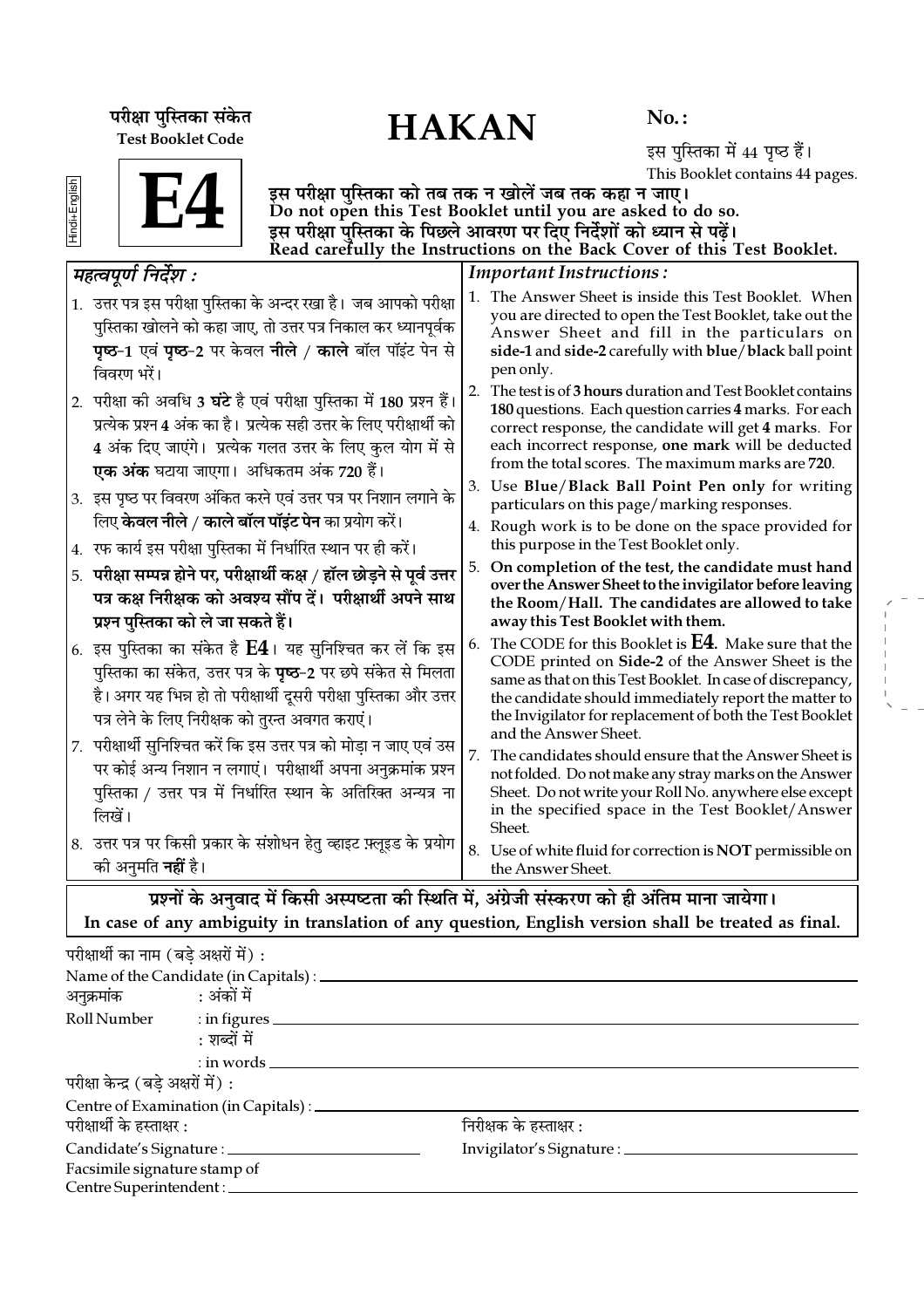$E4$ 

- गलत कथन को पहचानिए।  $\mathbf{1}$ .
	- जल में.  $Cr^{2+}(d^4)$ .  $Fe^{2+}(d^6)$  से अधिक प्रबल  $(1)$ अपचायक है।
	- संक्रमण धातएँ और उनके यौगिक उनकी बह ऑक्सीकरण  $(2)$ अवस्थाओं को ग्रहण करने की क्षमता के कारण उत्प्रेरकी सक्रियता और संकुल निर्माण के लिए जाने जाते हैं।
	- $(3)$ अंतराकाशी यौगिक वे होते हैं जो धातुओं के क्रिस्टल जालकों के भीतर छोटे आकार वाले परमाणुओं जैसे H, C या N के फंसने (टैप) पर बनते हैं।
	- क्रोमियम की,  $CrO_4^{2-}$  और  $Cr_2O_7^{2-}$  में उपचयन  $(4)$ अवस्थाएँ समान नहीं हैं।
- सुक्रोस का जल-अपघटन निम्नलिखित अभिक्रिया द्वारा दिया  $2.$ जाता है $\cdot$

सुक्रोस+ $\mathrm{H}_2\mathrm{O}$   $\rightleftharpoons$  ग्लूकोस+ फ्रक्टोस

यदि 300 K पर साम्य स्थिरांक (K)  $2 \times 10^{13}$  हो, तो उसी ताप पर  $\Delta_r G^\ominus$  का मान होगा :

 $-8.314 \text{ J} \text{ mol}^{-1} \text{K}^{-1} \times 300 \text{ K} \times \ln(2 \times 10^{13})$  $(1)$ 

- 8.314 J mol<sup>-1</sup>K<sup>-1</sup> × 300 K × ln(2 × 10<sup>13</sup>)  $(2)$
- 8.314 J mol<sup>-1</sup>K<sup>-1</sup> × 300 K × ln(3 × 10<sup>13</sup>)  $(3)$

 $-8.314 \,\mathrm{J} \,\mathrm{mol}^{-1} \mathrm{K}^{-1} \times 300 \,\mathrm{K} \times \ln(4 \times 10^{13})$  $(4)$ 

Identify the incorrect statement.

- $Cr^{2+}(d^4)$  is a stronger reducing agent than  $(1)$  $Fe<sup>2+</sup>(d<sup>6</sup>)$  in water.
- $(2)$ The transition metals and their compounds are known for their catalytic activity due to their ability to adopt multiple oxidation states and to form complexes.
- Interstitial compounds are those that are  $(3)$ formed when small atoms like H, C or N are trapped inside the crystal lattices of metals.
- The oxidation states of chromium in  $CrO_4^{2-}$  $(4)$ and  $Cr_2O_7^{2-}$  are not the same.
- 2. Hydrolysis of sucrose is given by the following reaction.

Sucrose +  $H_2O \rightleftharpoons Glucose + Fructose$ 

If the equilibrium constant (K<sub>c</sub>) is  $2 \times 10^{13}$  at 300 K, the value of  $\Delta_r G^\ominus$  at the same temperature will be:

- $-8.314 \,\mathrm{J}$  mol<sup>-1</sup>K<sup>-1</sup>×300 K×ln(2×10<sup>13</sup>)  $(1)$
- 8.314 J mol<sup>-1</sup>K<sup>-1</sup> × 300 K × ln(2 × 10<sup>13</sup>)  $(2)$
- 8.314 J mol<sup>-1</sup>K<sup>-1</sup> × 300 K × ln(3 × 10<sup>13</sup>)  $(3)$
- $-8.314 \,\mathrm{J}$  mol<sup>-1</sup>K<sup>-1</sup>×300 K×ln(4×10<sup>13</sup>)  $(4)$

 $\mathbf{1}$ .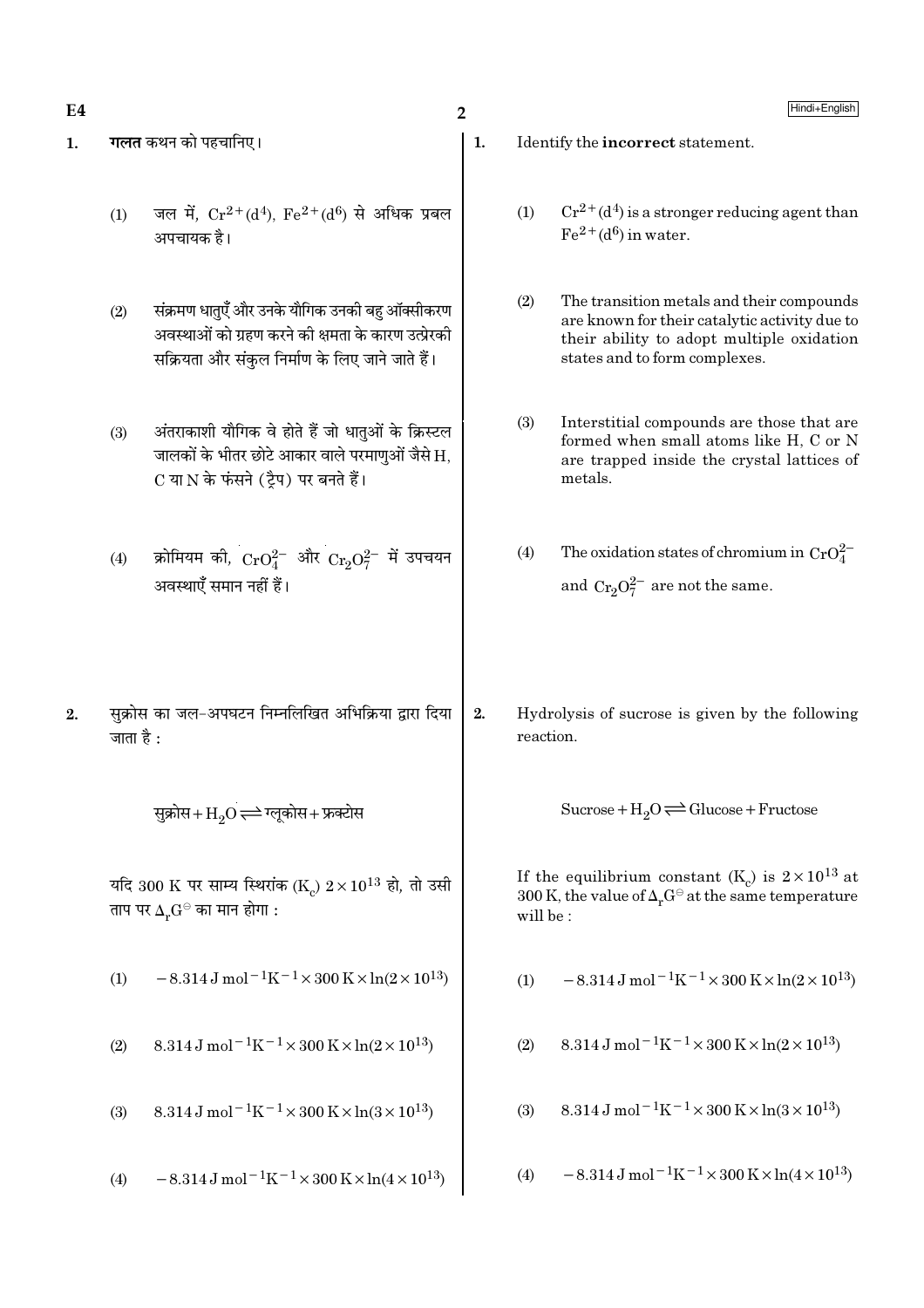अभिक्रियाओं के निम्नलिखित क्रम में X यौगिक को  $3.$ पहचानिए:





 $\mathrm{CHCl}_2$  $(3)$ 

 $\overline{\text{CCl}_3}$  $(4)$ 

अन्**चित** सुमेल को पहचानिए।  $\overline{\mathbf{4}}$ .

|                             | 71 H           |
|-----------------------------|----------------|
| (a)                         | अननिलउनियम     |
| (b)                         | अर्नानलट्राइयम |
| $\left( \mathrm{c} \right)$ | अननिलहेक्सियम  |
| (d)                         | अनअनयुनियम     |
| $\left(1\right)$            | (a), (i)       |
| $\Omega$                    | へい へぶ          |

- $(2)$  $(b)$ ,  $(ii)$
- $(3)$  $(c)$ ,  $(iii)$
- $(d)$ ,  $(iv)$  $(4)$

 $\vert$  3.

Identify compound X in the following sequence of reactions:



**IUPAC Official Name** 

Mendelevium

Lawrencium

Seaborgium

Darmstadtium

Unnilunium  $(a)$ 

 $\overline{4}$ .

आई.यू.पी.ए.सी. अधिकृत नाम

मैंडलीवियम

लारेंसियम

सीबोर्गियम

डर्मस्टेड्टियम

 $(i)$ 

 $(ii)$ 

 $(iii)$ 

 $(iv)$ 

Unniltrium  $(ii)$ 

 $(i)$ 

 $(iii)$ 

 $(iv)$ 

- Unnilhexium  $\left( \mathrm{c}\right)$
- $(d)$ Unununnium
- $(1)$  $(a), (i)$
- $(2)$  $(b), (ii)$

 $(b)$ 

- $(3)$  $(c)$ ,  $(iii)$
- $(4)$  $(d)$ ,  $(iv)$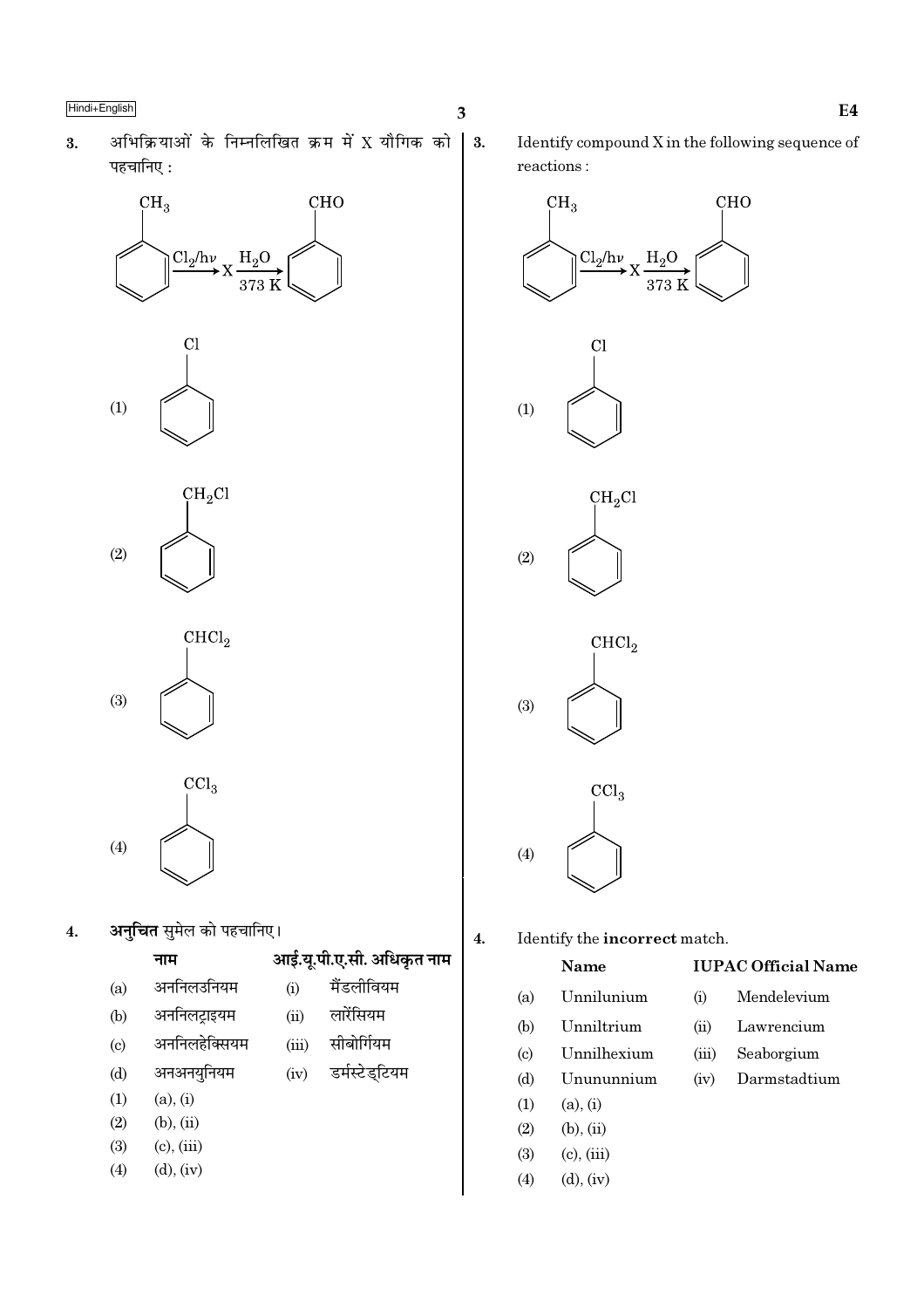$E4$ 

 $\overline{\mathbf{4}}$ 

5.

- निम्नलिखित में से कौन-सा कार्बन मोनोक्साइड के लिए सही  $\overline{5}$ . नहीं है ?
	- यह कार्बोक्सीहीमोग्लोबिन बनाती है।  $(1)$
	- यह रक्त की ऑक्सीजन वहन योग्यता को घटा देती है।  $(2)$
	- कार्बोक्सीहीमोग्लोबिन (CO से बंधित हीमोग्लोबिन).  $(3)$ ऑक्सीहीमोग्लोबिन से अस्थायी होता है।
	- यह अपूर्ण दहन के कारण उत्पन्न होती है।  $(4)$
- निम्नलिखित में से कौन-सी ऐल्केन वर्ट्ज़ अभिक्रिया द्वारा 6. अच्छी लब्धि में नहीं बनाई जा सकती ?
	- n-हैक्सेन  $(1)$
	- 2,3-डाइमेथिलब्यूटेन  $(2)$
	- n-हेप्टेन  $(3)$
	- $(4)$ n-ब्यटेन
- कागज़ वर्णलेखिकी. उदाहरण है: 7.
	- अधिशोषण वर्णलेखिकी का  $(1)$
	- विपाटन वर्णलेखिकी का  $(2)$
	- पतली परत वर्णलेखिकी का  $(3)$
	- स्तंभ वर्णलेखिकी का  $(4)$
- निम्नलिखित में से **सही** कथन पहचानिए : 8.
	- पिटवाँ लोहा 4% कार्बन वाला अशद्ध लोहा होता है।  $(1)$
	- फफोलेदार तांबा,  $\mathop{\rm CO}_2$  के निकास के कारण फफोलेदार  $(2)$ लगता है।
	- निकैल के लिए वाष्प प्रावस्था शोधन वैन आर्केल विधि  $(3)$ द्रारा किया जाता है।
	- कच्चे लोहे को विभिन्न आकारों में ढाला जा सकता है।  $(4)$
- निम्नलिखित में से. समन्वय यौगिकों को बनाने के लिए संलग्नियों  $9<sub>1</sub>$ की बढती क्षेत्र प्रबलता का कौन–सा **सही** क्रम है ?

$$
(1) \qquad {\rm SCN}^- < {\rm F}^- < {\rm C}_2{\rm O}_4^{2-} < {\rm CN}^-
$$

- $SCN^{-} < F^{-} < CN^{-} < C_2O_4^{2-}$  $(2)$
- $F^{-}$  < SCN<sup>-</sup> < C<sub>2</sub>O<sup>2</sup><sup>-</sup> < CN<sup>-</sup>  $(3)$
- $CN^{-} < C_2O_4^{2-} < SCN^{-} < F^{-}$  $(4)$
- यरिया जल के साथ अभिक्रिया द्वारा  $\bf A$  बनाता है जो विघटित 10. होकर B बनता है। जब B को  $Cu^{2+}$  (जलीय) से गुज़ारा जाता है. तब C का गहरे नीले रंग का विलयन प्राप्त होता है। निम्नलिखित में से  $\bf C$  का सत्र क्या है ?
	- $(1)$  $CuSO<sub>4</sub>$
	- $[Cu(NH_3)_4]^2$ <sup>+</sup>  $(2)$
	- $Cu(OH)<sub>2</sub>$  $(3)$
	- $(4)$  $CuCO<sub>3</sub>·Cu(OH)<sub>2</sub>$
- Which of the following is **not** correct about carbon monoxide?
	- $(1)$ It forms carboxyhaemoglobin.
	- It reduces oxygen carrying ability of blood.  $(2)$
	- $(3)$ The carboxyhaemoglobin (haemoglobin bound to CO) is less stable than oxyhaemoglobin.
	- $(4)$ It is produced due to incomplete combustion.
- 6. Which of the following alkane cannot be made in good yield by Wurtz reaction?
	- n-Hexane  $(1)$
	- 2,3-Dimethylbutane  $(2)$
	- $(3)$ n-Heptane
	- n-Butane  $(4)$
- $\overline{7}$ . Paper chromatography is an example of:
	- $(1)$ Adsorption chromatography
	- $(2)$ Partition chromatography
	- $(3)$ Thin layer chromatography
	- $(4)$ Column chromatography
- 8. Identify the correct statement from the following:
	- $(1)$ Wrought iron is impure iron with  $4\%$  carbon
	- Blister copper has blistered appearance due  $(2)$ to evolution of  $CO<sub>2</sub>$ .
	- Vapour phase refining is carried out for  $(3)$ Nickel by Van Arkel method.
	- $(4)$ Pig iron can be moulded into a variety of shapes.
- Which of the following is the correct order of 9. increasing field strength of ligands to form coordination compounds?
	- $SCN^- < F^- < C_2O_4^{2-} < CN^ (1)$
	- $SCN^- < F^- < CN^- < C_2O_4^{2-}$  $(2)$
	- $F^-$  < SCN<sup>-</sup> < C<sub>2</sub>O<sup>2-</sup> < CN<sup>-</sup>  $(3)$
	- $CN^{-} < C_2O_4^{2-} < SCN^{-} < F^{-}$  $(4)$
- $10.$ Urea reacts with water to form A which will decompose to form **B**. **B** when passed through  $Cu^{2+}$  (aq), deep blue colour solution C is formed. What is the formula of C from the following?
	- $(1)$  $CuSO<sub>4</sub>$
	- $[Cu(NH_3)_4]^{2+}$  $(2)$
	- $(3)$  $Cu(OH)_{2}$
	- $CuCO<sub>3</sub>·Cu(OH)<sub>2</sub>$  $(4)$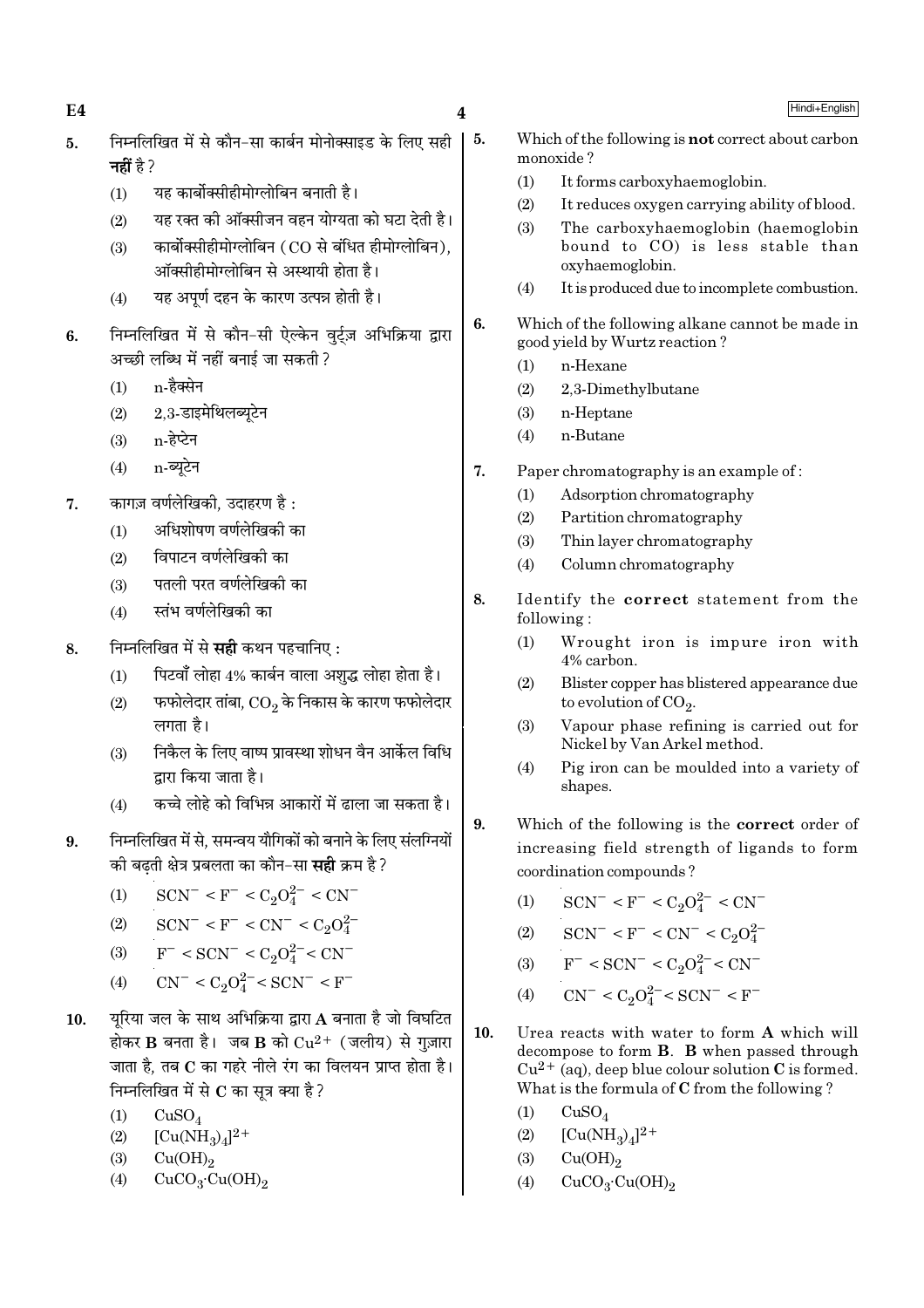|     |                            |                                                       |                   |                                              |       | Э                                                                                          |  |  |  |
|-----|----------------------------|-------------------------------------------------------|-------------------|----------------------------------------------|-------|--------------------------------------------------------------------------------------------|--|--|--|
| 11. |                            |                                                       |                   |                                              |       | $HCl$ को $CaCl2$ , $MgCl2$ और NaCl के विलयन से गुज़ारा                                     |  |  |  |
|     |                            | गया। निम्नलिखित में से कौन-सा/कौन-से यौगिक क्रिस्टलित |                   |                                              |       |                                                                                            |  |  |  |
|     |                            | हुआ/हुए ?                                             |                   |                                              |       |                                                                                            |  |  |  |
|     | (1)                        |                                                       |                   | MgCl <sub>2</sub> और CaCl <sub>2</sub> दोनों |       |                                                                                            |  |  |  |
|     | (2)                        |                                                       | केवल NaCl         |                                              |       |                                                                                            |  |  |  |
|     | (3)                        |                                                       | केवल $\rm MgCl_2$ |                                              |       |                                                                                            |  |  |  |
|     | (4)                        |                                                       |                   | $NaCl, MgCl2$ और $CaCl2$                     |       |                                                                                            |  |  |  |
| 12. |                            |                                                       |                   |                                              |       | $Cr^{2+}$ के लिए, केवल प्रचक्रण चुंबकीय आघूर्ण का परिकलित                                  |  |  |  |
|     | मान है :                   |                                                       |                   |                                              |       |                                                                                            |  |  |  |
|     | (1)                        | 3.87 BM                                               |                   |                                              |       |                                                                                            |  |  |  |
|     |                            | $(2)$ 4.90 BM                                         |                   |                                              |       |                                                                                            |  |  |  |
|     |                            | $(3) 5.92$ BM                                         |                   |                                              |       |                                                                                            |  |  |  |
|     | (4)                        | 2.84 BM                                               |                   |                                              |       |                                                                                            |  |  |  |
| 13. |                            |                                                       |                   |                                              |       | निम्नलिखित को सुमेलित कीजिए और <b>उचित</b> विकल्प पहचानिए।                                 |  |  |  |
|     | (a)                        |                                                       | $CO(g) + H2(g)$   |                                              | (i)   | $Mg(HCO3)2 +$                                                                              |  |  |  |
|     |                            |                                                       |                   |                                              |       | Ca(HCO <sub>3</sub> ) <sub>2</sub>                                                         |  |  |  |
|     | (b)                        |                                                       | जल की अस्थायी     |                                              | (ii)  | एक इलेक्ट्रॉन न्यून                                                                        |  |  |  |
|     |                            | कठोरता                                                |                   |                                              |       | हाइड्राइड                                                                                  |  |  |  |
|     | $\left( \mathrm{c}\right)$ | $B_2H_6$                                              |                   |                                              | (iii) | संश्लेषण गैस                                                                               |  |  |  |
|     | (d)                        | $H_2O_2$                                              |                   |                                              | (iv)  | असमतली संरचना                                                                              |  |  |  |
|     |                            | (a)                                                   | (b)               | (c)                                          | (d)   |                                                                                            |  |  |  |
|     | (1)                        | $(iii)$ $(i)$                                         |                   | (ii)                                         | (iv)  |                                                                                            |  |  |  |
|     | (2)                        |                                                       | $(iii)$ $(ii)$    | (i)                                          | (iv)  |                                                                                            |  |  |  |
|     | (3)                        | (iii)                                                 | (iv)              | (ii)                                         | (i)   |                                                                                            |  |  |  |
|     | (4)                        | (i)                                                   | (iii)             | (ii)                                         | (iv)  |                                                                                            |  |  |  |
| 14. |                            |                                                       |                   |                                              |       | अभिक्रिया, $2\mathrm{Cl(g)} \rightarrow \mathrm{Cl}_2(g)$ , के लिए <b>उचित</b> विकल्प है : |  |  |  |
|     | (1)                        |                                                       |                   | $\Delta_r H > 0$ और $\Delta_r S > 0$         |       |                                                                                            |  |  |  |
|     | (2)                        |                                                       |                   | $\Delta_r H > 0$ और $\Delta_r S < 0$         |       |                                                                                            |  |  |  |
|     |                            | (3) $\Delta_{\rm r} H < 0$ और $\Delta_{\rm r} S > 0$  |                   |                                              |       |                                                                                            |  |  |  |
|     | (4)                        |                                                       |                   | $\Delta_r H < 0$ और $\Delta_r S < 0$         |       |                                                                                            |  |  |  |
| 15. |                            |                                                       |                   |                                              |       | एक सिलिंडर में $N_2$ और Ar गैसों के एक मिश्रण में $N_2$ के                                 |  |  |  |
|     |                            |                                                       |                   |                                              |       | 7 g और Ar के 8 g हैं। यदि सिलिंडर में गैसों के मिश्रण का                                   |  |  |  |
|     |                            |                                                       |                   |                                              |       | कुल दाब 27 bar हो, तो $\mathrm{N}_2$ का आंशिक दाब है,                                      |  |  |  |
|     |                            |                                                       |                   |                                              |       | [परमाणु द्रव्यमानों (g mol <sup>-1</sup> में) : N = 14, Ar = 40 उपयोग                      |  |  |  |
|     | कीजिए                      |                                                       |                   |                                              |       |                                                                                            |  |  |  |
|     | (1)                        | 9 bar                                                 |                   |                                              |       |                                                                                            |  |  |  |

- $12<sub>bar</sub>$  $(2)$
- $15<sub>bar</sub>$  $(3)$
- $(4)$  $18<sub>bar</sub>$
- 11. HCl was passed through a solution of  $CaCl<sub>2</sub>$ , MgCl<sub>2</sub> and NaCl. Which of the following compound(s) crystallise(s)?
	- $(1)$ Both  $MgCl<sub>2</sub>$  and  $CaCl<sub>2</sub>$
	- $(2)$ Only NaCl
	- $(3)$ Only  $MgCl<sub>2</sub>$
	- NaCl, MgCl<sub>2</sub> and CaCl<sub>2</sub>  $(4)$
- 12. The calculated spin only magnetic moment of  $Cr^{2+}$ ion is:
	- $(1)$ 3.87 BM
	- $(2)$ 4.90 BM
	- $(3)$ 5.92 BM
	- 2.84 BM  $(4)$
- Match the following and identify the correct 13. option.

| (a)                         |                             | $CO(g) + H2(g)$          |                             |                                     | $Mg(HCO3)2 +$                      |
|-----------------------------|-----------------------------|--------------------------|-----------------------------|-------------------------------------|------------------------------------|
|                             |                             |                          |                             |                                     | Ca(HCO <sub>3</sub> ) <sub>2</sub> |
| (b)                         | water                       | Temporary<br>hardness of |                             | (ii)                                | An electron<br>deficient hydride   |
| $\left( \mathrm{c} \right)$ | $B_2H_6$                    |                          |                             | (iii)                               | Synthesis gas                      |
| (d)                         | $H_2O_2$                    |                          |                             | (iv)                                | Non-planar<br>structure            |
|                             | (a)                         | (b)                      | $\left( \mathrm{c} \right)$ | (d)                                 |                                    |
| (1)                         | (iii)                       | (i)                      | (ii)                        | (iv)                                |                                    |
| (2)                         | (iii)                       | (ii)                     | (i)                         | (iv)                                |                                    |
| (3)                         | (iii)                       | (iv)                     | (ii)                        | (i)                                 |                                    |
| (4)                         | (i)                         | (iii)                    | (ii)                        | (iv)                                |                                    |
| $\mathbf{L}$                | $\mathbf{1}$ , $\mathbf{1}$ |                          |                             | $\Omega$ $\Omega$ $\Omega$ $\Omega$ | $\cap$ $\cup$ $\cup$ $\cup$        |

- 14. For the reaction,  $2Cl(g) \rightarrow Cl_2(g)$ , the **correct** option is:
	- $\Delta_r H > 0$  and  $\Delta_r S > 0$  $(1)$
	- $(2)$  $\Delta_r H > 0$  and  $\Delta_r S < 0$
	- $\Delta_r H < 0$  and  $\Delta_r S > 0$  $(3)$
	- $(4)$  $\Delta_r H < 0$  and  $\Delta_r S < 0$
- $15.$ A mixture of  $N_2$  and Ar gases in a cylinder contains 7 g of  $N_2$  and  $8g$  of Ar. If the total pressure of the mixture of the gases in the cylinder is 27 bar, the partial pressure of  $N_2$  is:

[Use atomic masses (in  $g$  mol<sup>-1</sup>):  $N = 14$ ,  $Ar = 40$ ]

- 9 bar  $(1)$
- $(2)$  $12<sub>bar</sub>$
- $(3)$  $15<sub>bar</sub>$
- $(4)$ 18 bar

 $E4$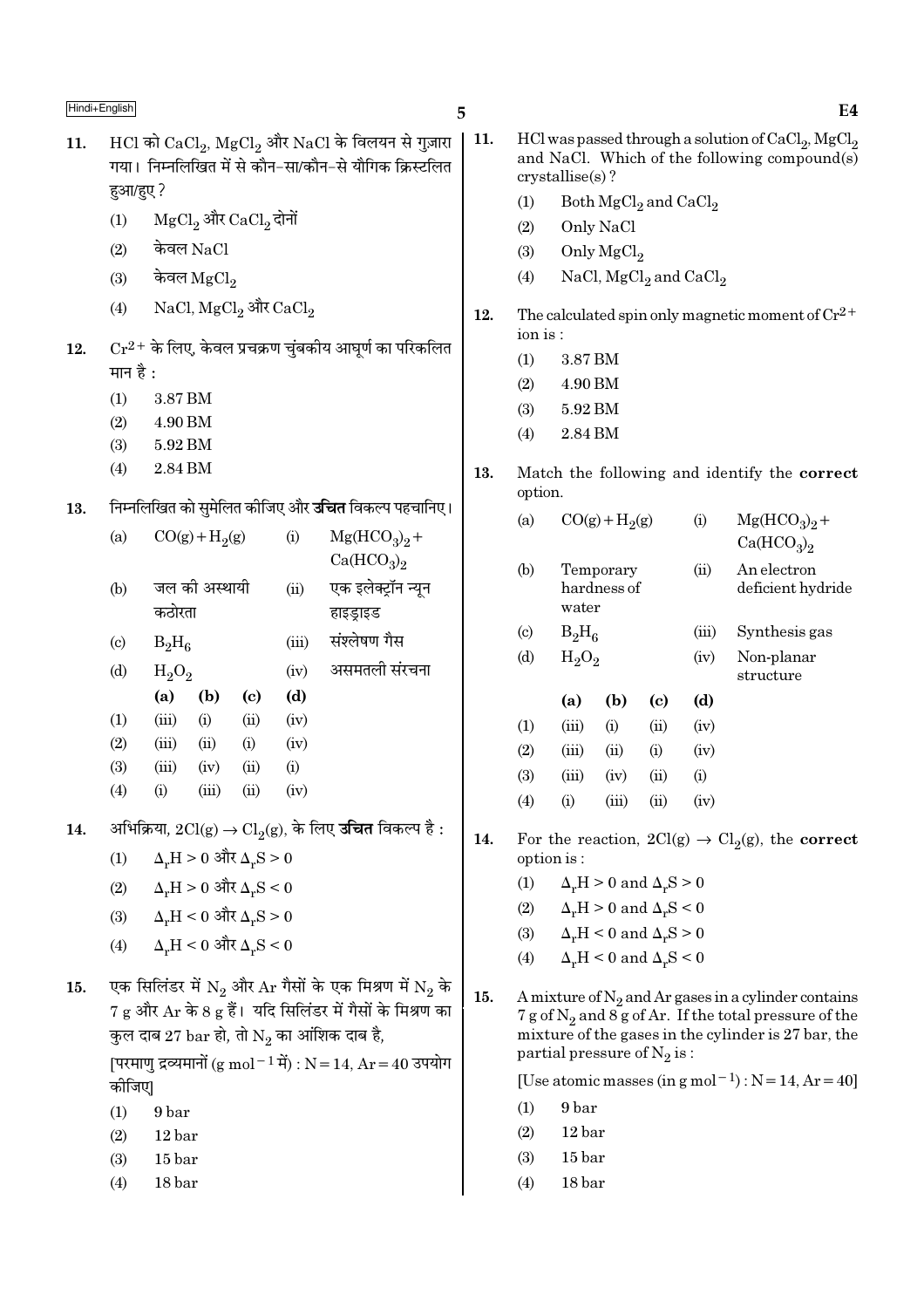| E4  |                                                                                                                                                                  | 6   |                                                                                                                                                                 | Hindi+English                                                                                                                                                                       |  |
|-----|------------------------------------------------------------------------------------------------------------------------------------------------------------------|-----|-----------------------------------------------------------------------------------------------------------------------------------------------------------------|-------------------------------------------------------------------------------------------------------------------------------------------------------------------------------------|--|
| 16. | प्लैटिनम (Pt) इलेक्ट्रोड का उपयोग करते हुए तनु सल्फ्यूरिक<br>अम्ल के वैद्युत अपघटन पर, ऐनोड पर प्राप्त उत्पाद होगा :<br>हाइडोजन गैस                              | 16. |                                                                                                                                                                 | On electrolysis of dil.sulphuric acid using<br>Platinum (Pt) electrode, the product obtained at<br>anode will be:                                                                   |  |
|     | (1)<br>ऑक्सीजन गैस                                                                                                                                               |     | (1)                                                                                                                                                             | Hydrogen gas                                                                                                                                                                        |  |
|     | (2)                                                                                                                                                              |     | (2)                                                                                                                                                             | Oxygen gas                                                                                                                                                                          |  |
|     | $_{\rm H_2}$ $\rm S$ गैस<br>(3)                                                                                                                                  |     | (3)                                                                                                                                                             | $H_2S$ gas                                                                                                                                                                          |  |
|     | $\mathrm{SO}_2$ गैस<br>(4)                                                                                                                                       |     | (4)                                                                                                                                                             | $SO_2$ gas                                                                                                                                                                          |  |
| 17. | निम्नलिखित में से किसके कारण एक तृतीयक ब्यूटिल<br>कार्बोधनायन एक द्वितीयक ब्यूटिल कार्बोधनायन से अधिक<br>स्थायी होता है?                                         | 17. |                                                                                                                                                                 | A tertiary butyl carbocation is more stable than a<br>secondary butyl carbocation because of which of<br>the following?                                                             |  |
|     | $-CH_3$ समूहों के $-I$ प्रभाव के कारण<br>(1)                                                                                                                     |     | (1)                                                                                                                                                             | $-I$ effect of $-CH_3$ groups                                                                                                                                                       |  |
|     | $-CH_3$ समूहों के +R प्रभाव के कारण<br>(2)                                                                                                                       |     | (2)                                                                                                                                                             | $+$ R effect of $-$ CH <sub>3</sub> groups                                                                                                                                          |  |
|     | $-CH_3$ समूहों के $-R$ प्रभाव के कारण<br>(3)                                                                                                                     |     | (3)                                                                                                                                                             | $-R$ effect of $-CH_3$ groups                                                                                                                                                       |  |
|     | अतिसंयुग्मन<br>(4)                                                                                                                                               |     | (4)                                                                                                                                                             | Hyperconjugation                                                                                                                                                                    |  |
| 18. | निम्नलिखित धातु आयन अनेक एंज़ाइमों को सक्रियित करता है,<br>ग्लूकोस के ऑक्सीकरण से ATP के उत्पादन में और Na के<br>साथ शिरा संकेतों के संचरण के लिए उत्तरदायी है : | 18. |                                                                                                                                                                 | The following metal ion activates many enzymes,<br>participates in the oxidation of glucose to produce<br>ATP and with Na, is responsible for the<br>transmission of nerve signals. |  |
|     | (1)<br>आयरन                                                                                                                                                      |     | (1)                                                                                                                                                             | Iron                                                                                                                                                                                |  |
|     | तांबा (कॉपर)<br>(2)                                                                                                                                              |     | (2)                                                                                                                                                             | Copper                                                                                                                                                                              |  |
|     | कैल्शियम<br>(3)                                                                                                                                                  |     | (3)                                                                                                                                                             | Calcium                                                                                                                                                                             |  |
|     | पोटैशियम<br>(4)                                                                                                                                                  |     | (4)                                                                                                                                                             | Potassium                                                                                                                                                                           |  |
| 19. | गलित $\mathrm{CaCl}_{2}$ से 20 g कैल्शियम प्राप्त करने के लिए आवश्यक<br>फैराडे(F) की संख्या है,                                                                  | 19. | The number of Faradays(F) required to produce<br>20 g of calcium from molten $CaCl2$ (Atomic mass<br>of Ca = 40 g mol <sup>-1</sup> ) is :                      |                                                                                                                                                                                     |  |
|     | $(Ca$ का परमाणु द्रव्यमान = 40 ग्राम/मोल)<br>(1)<br>1                                                                                                            |     | (1)                                                                                                                                                             | 1                                                                                                                                                                                   |  |
|     | (2)<br>$\boldsymbol{2}$                                                                                                                                          |     | (2)                                                                                                                                                             | $\boldsymbol{2}$                                                                                                                                                                    |  |
|     | $\boldsymbol{3}$<br>(3)                                                                                                                                          |     | (3)                                                                                                                                                             | $\sqrt{3}$                                                                                                                                                                          |  |
|     | (4)<br>4                                                                                                                                                         |     | (4)                                                                                                                                                             | 4                                                                                                                                                                                   |  |
| 20. | सुक्रोस जल-अपघटन पर देता है :                                                                                                                                    | 20. |                                                                                                                                                                 | Sucrose on hydrolysis gives:                                                                                                                                                        |  |
|     | $\beta$ -D-ग्लूकोस+ $\alpha$ -D-फ्रक्टोस<br>(1)                                                                                                                  |     | (1)                                                                                                                                                             | $\beta$ -D-Glucose + $\alpha$ -D-Fructose                                                                                                                                           |  |
|     | $\alpha$ -D-ग्लूकोस+ $\beta$ -D-ग्लूकोस<br>(2)                                                                                                                   |     | (2)                                                                                                                                                             | $\alpha$ -D-Glucose + $\beta$ -D-Glucose                                                                                                                                            |  |
|     | $\alpha$ -D-ग्लूकोस+ $\beta$ -D-फ्रक्टोस<br>(3)                                                                                                                  |     | (3)                                                                                                                                                             | $\alpha$ -D-Glucose + $\beta$ -D-Fructose                                                                                                                                           |  |
|     | $\alpha$ -D-फ्रक्टोस+ $\beta$ -D-फ्रक्टोस<br>(4)                                                                                                                 |     | (4)                                                                                                                                                             | $\alpha$ -D-Fructose + $\beta$ -D-Fructose                                                                                                                                          |  |
| 21. | प्रथम कोटि की एक अभिक्रिया के लिए वेग स्थिरांक<br>$4.606 \times 10^{-3}$ s <sup>-1</sup> है। अभिकारक के 2.0 g को 0.2 g तक<br>घटने में आवश्यक समय है :            | 21. | The rate constant for a first order reaction is<br>$4.606 \times 10^{-3}$ s <sup>-1</sup> . The time required to reduce<br>2.0 g of the reactant to $0.2$ g is: |                                                                                                                                                                                     |  |
|     | (1)<br>100 s                                                                                                                                                     |     | (1)                                                                                                                                                             | 100 s                                                                                                                                                                               |  |
|     | 200 s<br>(2)                                                                                                                                                     |     | (2)                                                                                                                                                             | 200 s                                                                                                                                                                               |  |
|     | $500\,\mathrm{s}$<br>(3)                                                                                                                                         |     | (3)                                                                                                                                                             | 500 s                                                                                                                                                                               |  |
|     | 1000 s<br>(4)                                                                                                                                                    |     | (4)                                                                                                                                                             | 1000 s                                                                                                                                                                              |  |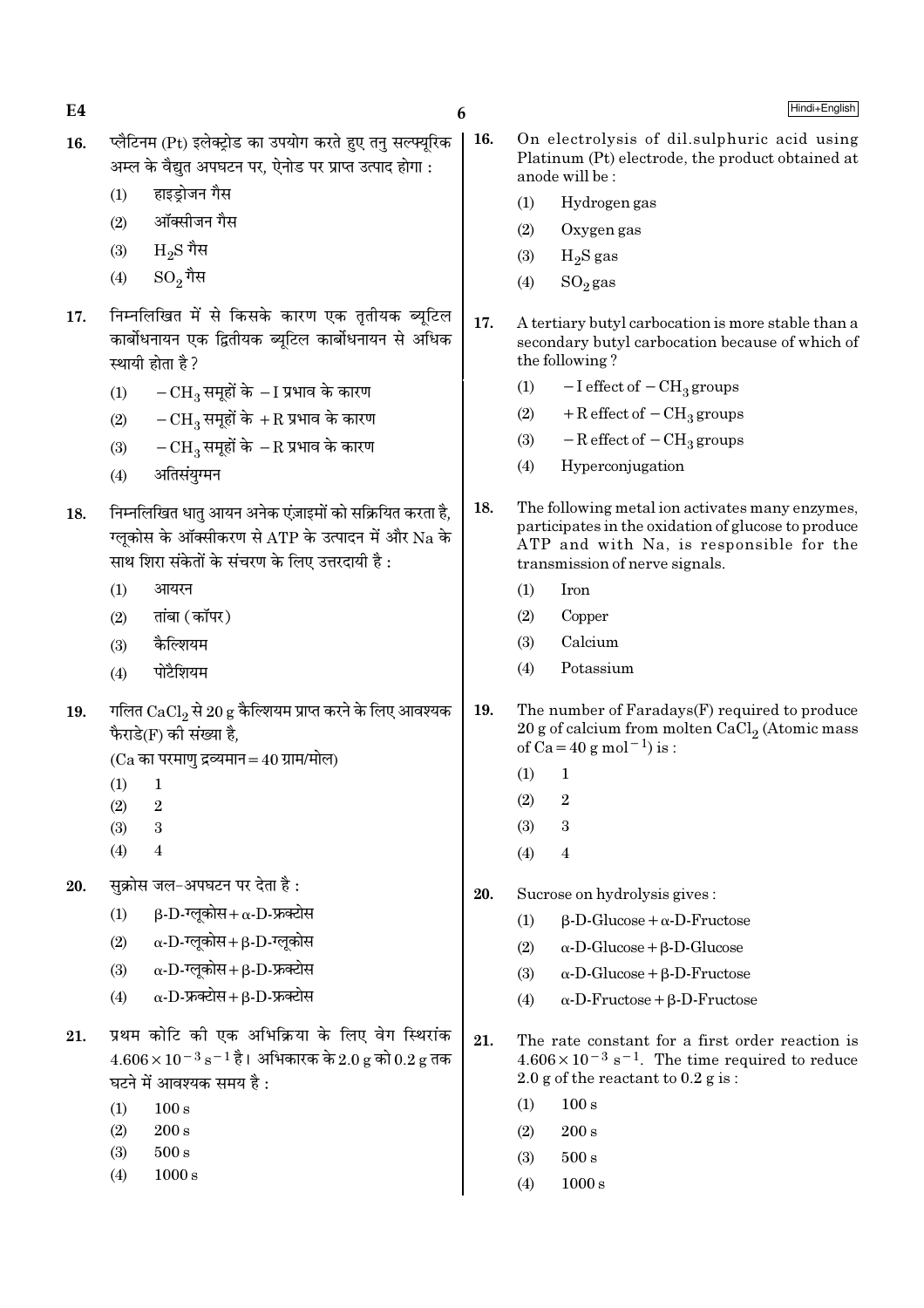ऐनिसॉल HI के साथ विदलन द्वारा देता है: 22.







$$
(4) \qquad \qquad \overline{ \bigcup_{\mathbf{a}} \mathbf{a} + \mathbf{C}_2 \mathbf{H}_5 \mathbf{O} \mathbf{H}}
$$

- बेन्ज़ैल्डिहाइड और ऐसीटोफ़ीनोन की तनु  $NaOH$  की उपस्थिति 23. में अभिक्रिया इस प्रकार जानी जाती है:
	- $(1)$ ऐल्डॉल संघनन
	- कैनिज़ारो अभिक्रिया  $(2)$
	- क्रॉस कैनिज़ारो अभिक्रिया  $(3)$
	- क्रॉस ऐल्डॉल संघनन  $(4)$
- निम्नलिखित में से कौन-सा एक क्षारीय ऐमीनो अम्ल है? 24.
	- सेरीन  $(1)$
	- ऐलानिन  $(2)$
	- टाइरोसीन  $(3)$
	- लाइसीन  $(4)$

![](_page_6_Figure_17.jpeg)

![](_page_6_Figure_18.jpeg)

![](_page_6_Figure_19.jpeg)

![](_page_6_Picture_20.jpeg)

- 23. Reaction between benzaldehyde and acetophenone in presence of dilute NaOH is known as:
	- Aldol condensation  $(1)$
	- $(2)$ Cannizzaro's reaction
	- Cross Cannizzaro's reaction  $(3)$
	- Cross Aldol condensation  $(4)$
- $24.$ Which of the following is a basic amino acid?
	- $(1)$ Serine
	- $(2)$ Alanine
	- $(3)$ Tyrosine
	- $(4)$ Lysine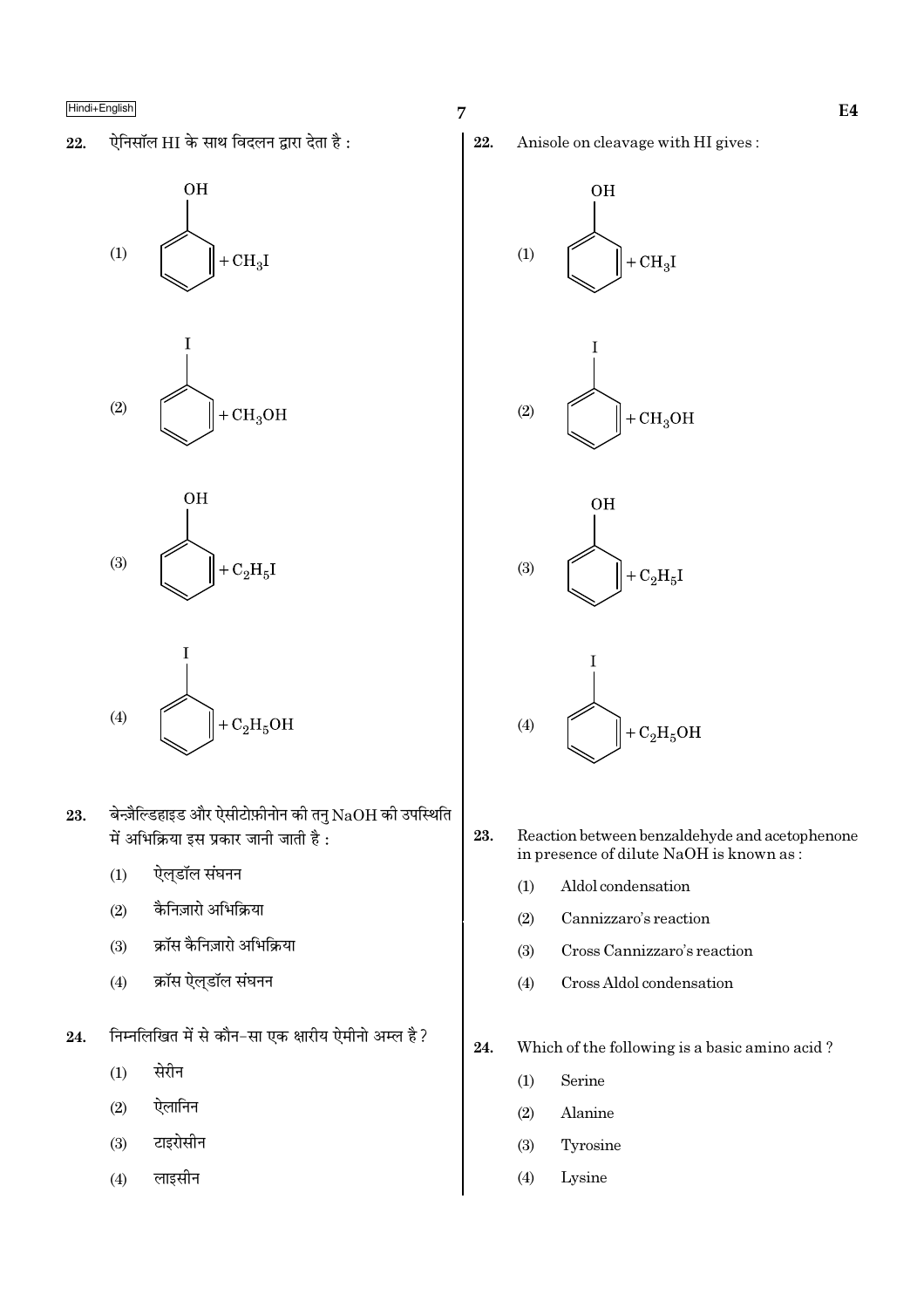8 2-ब्रोमो-पेन्टेन से पेन्ट-2-ईन बनने की विलोपन अभिक्रिया : 25. Elimination reaction of 2-Bromo-pentane to form  $25.$ pent-2-ene is: ß-विलोपन अभिक्रिया है  $(a)$  $(a)$ **B-Elimination reaction** जेटसैफ नियम का पालन करती है  $(b)$ Follows Zaitsev rule  $(b)$ विहाइडोहैलोजनीकरण अभिक्रिया है  $(c)$ Dehydrohalogenation reaction  $(c)$ निर्जलीकरण अभिक्रिया है  $(d)$ Dehydration reaction  $(d)$  $(a)$ ,  $(b)$ ,  $(c)$  $(1)$  $(a), (b), (c)$  $(1)$  $(2)$  $(a), (c), (d)$  $(2)$  $(a), (c), (d)$  $(b), (c), (d)$  $(3)$  $(3)$  $(b), (c), (d)$  $(4)$  $(a)$ ,  $(b)$ ,  $(d)$  $(a), (b), (d)$  $(4)$ किसी अभिक्रिया के अभिकारकों की सांद्रता में वद्भि से परिवर्तन 26. 26. An increase in the concentration of the reactants होगा : of a reaction leads to change in: सक्रियण ऊर्जा में  $(1)$  $(1)$ activation energy  $(2)$ अभिक्रिया की ऊष्मा में  $(2)$ heat of reaction देहली ऊर्जा में  $(3)$  $(3)$ threshold energy संघट्ट आवृत्ति में  $(4)$  $(4)$ collision frequency  $\frac{175}{71}$ Lu में प्रोटॉनों, न्यूट्रॉनों और इलेक्ट्रॉनों की संख्याएँ, क्रमश: 27. 27. The number of protons, neutrons and electrons in हैं :  $\frac{175}{71}$ Lu, respectively, are:  $(1)$  $71.104$  और  $71$ 71, 104 and 71  $(1)$  $104.71$  और  $71$  $(2)$  $(2)$ 104, 71 and 71 71, 71 और 104  $(3)$ 71, 71 and 104  $(3)$ 175, 104 और 71  $(4)$ 175, 104 and 71  $(4)$ निम्नलिखित अभिक्रिया में कार्बन की ऑक्सीकरण संख्या में 28. 28 What is the change in oxidation number of carbon क्या परिवर्तन होता है ? in the following reaction?  $\text{CH}_4(g) + 4\text{Cl}_2(g) \rightarrow \text{CCl}_4(l) + 4\text{HCl}(g)$  $\text{CH}_4(g) + 4\text{Cl}_2(g) \rightarrow \text{CCl}_4(l) + 4\text{HCl}(g)$  $+4 \vec{R} + 4$  $(1)$  $+4$  to  $+4$  $(1)$  $0 \text{ to } +4$ 0 से +4  $(2)$  $(2)$  $(3)$  $-4$  to  $+4$  $-4 \vec{R} + 4$  $(3)$  $0 \text{ to } -4$  $(4)$ 0 से  $-4$  $(4)$ 29. Match the following: निम्नलिखित को सुमेलित कीजिए: 29. Oxide **Nature** ऑक्साइड प्रकृति क्षारीय  $CO$ Basic  $CQ$  $(a)$  $(i)$  $(a)$  $(i)$  $(b)$ B<sub>a</sub>O  $(ii)$ Neutral **BaO** उदासीन  $(b)$  $(ii)$  $(c)$  $\text{Al}_2\text{O}_3$  $(iii)$ Acidic अम्लीय  $(c)$  $\text{Al}_2\text{O}_3$  $(iii)$ Amphoteric  $Cl<sub>2</sub>O<sub>7</sub>$  $(iv)$  $(d)$ उभयधर्मी  $Cl<sub>2</sub>O<sub>7</sub>$  $(d)$  $(iv)$ Which of the following is correct option? निम्नलिखित में से कौन–सा **सद्दी** विकल्प है ?  $(d)$  $(a)$ (b)  $\left( \mathrm{e}\right)$  $(a)$  $(b)$  $(d)$  $(c)$  $(1)$  $(i)$  $(ii)$  $(iii)$  $(iv)$  $(1)$  $(i)$  $(ii)$  $(iii)$  $(iv)$  $(2)$  $(iii)$  $(2)$  $(iii)$  $(ii)$  $(i)$  $(iv)$  $(ii)$  $(i)$  $(iv)$  $(3)$  $(iii)$  $(iv)$  $(i)$  $(ii)$  $(3)$  $(iii)$  $(ii)$  $(iv)$  $(i)$  $(iii)$  $(i)$ 

 $(4)$ 

 $(iv)$ 

 $(iii)$ 

 $(ii)$ 

 $(i)$ 

Hindi+English

 $E4$ 

 $(4)$ 

 $(iv)$ 

 $(ii)$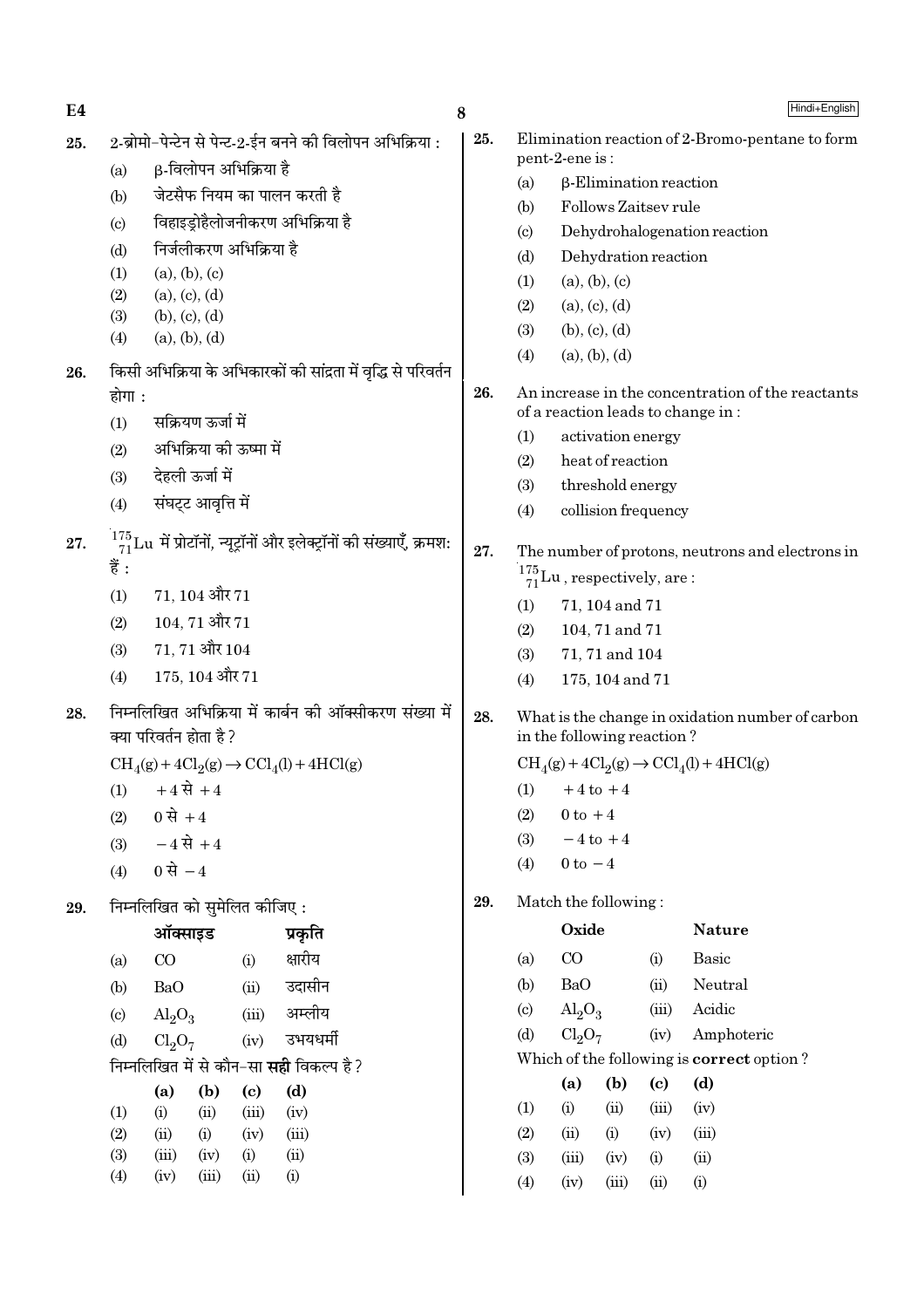निम्नलिखित में से कौन-सी ऐमीन कार्बिलऐमीन परीक्षण देगी ? 30.

![](_page_8_Figure_2.jpeg)

![](_page_8_Figure_3.jpeg)

![](_page_8_Figure_4.jpeg)

 $NHC<sub>2</sub>H<sub>5</sub>$  $(4)$ 

- किसी आदर्श गैस के रुद्धोष्म परिस्थिति में मुक्त प्रसरण के लिए 31. उचित विकल्प है:
	- $q = 0$ ,  $\Delta T = 0$  और  $w = 0$  $(1)$
	- $q = 0$ ,  $\Delta T < 0$  और  $w > 0$  $(2)$
	- $q \le 0$ ,  $\Delta T = 0$  और  $w = 0$  $(3)$
	- $q > 0$ ,  $\Delta T > 0$  और  $w > 0$  $(4)$
- पहचानिए कि कौन-से अणु का अस्तित्व **नहीं** है। 32.
	- $(1)$  $He<sub>2</sub>$
	- $(2)$  $Li<sub>2</sub>$
	- $(3)$  $C_2$
	- $(4)$  $O_2$

30.

Which of the following amine will give the carbylamine test?

![](_page_8_Figure_18.jpeg)

- 31. The correct option for free expansion of an ideal gas under adiabatic condition is:
	- $(1)$  $q = 0$ ,  $\Delta T = 0$  and  $w = 0$
	- $(2)$  $q=0, \Delta T < 0$  and  $w > 0$
	- $(3)$  $q \leq 0$ ,  $\Delta T = 0$  and  $w = 0$
	- $q > 0$ ,  $\Delta T > 0$  and  $w > 0$  $(4)$
- 32. Identify a molecule which does not exist.
	- $(1)$  $He<sub>2</sub>$
	- $(2)$  $Li<sub>2</sub>$
	- $\mathrm{C}_2$  $(3)$
	- $(4)$  $O_2$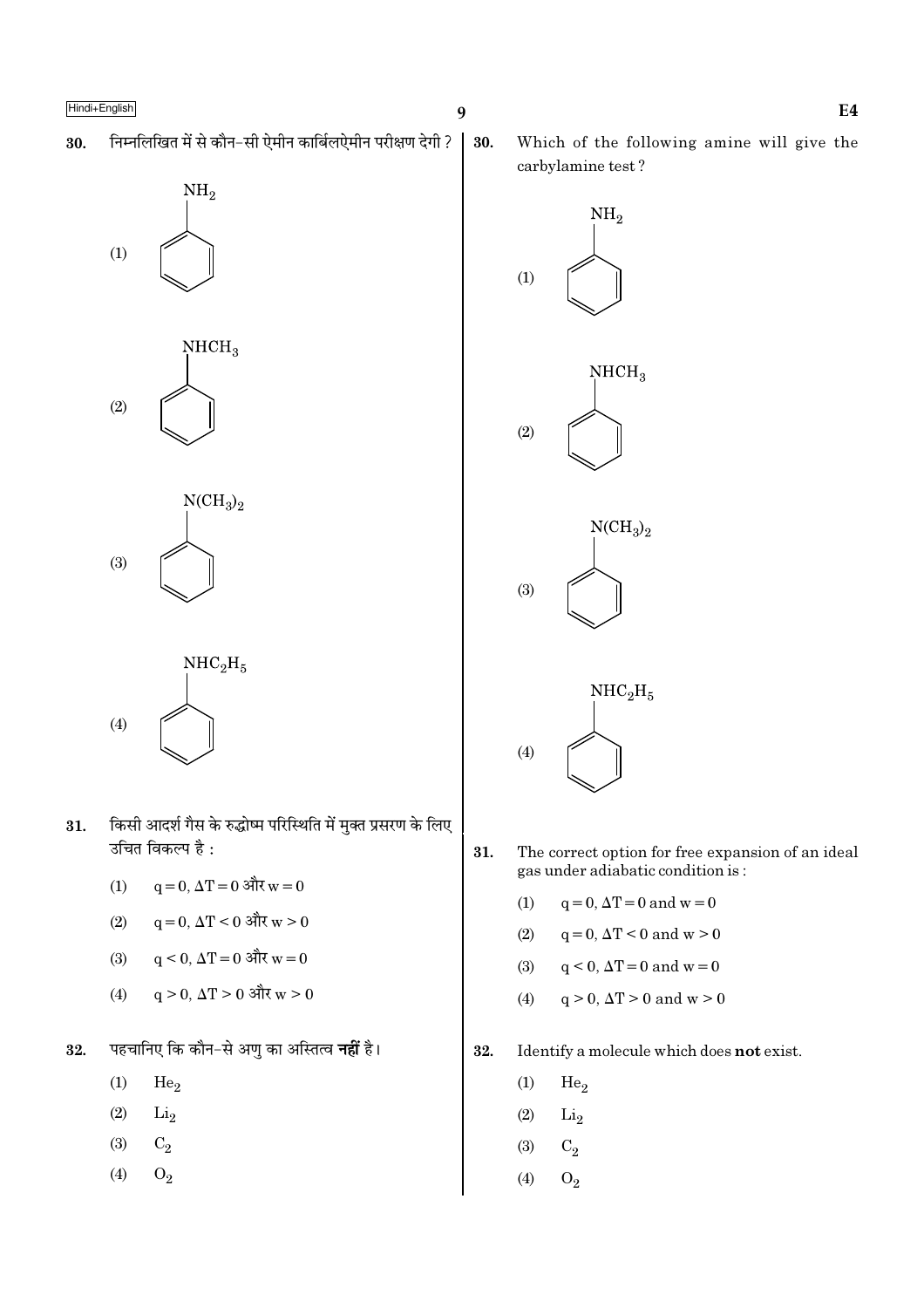$E4$ 

#### निम्नलिखित में से कौन-सा एक प्राकतिक बहलक है? 33.

- सिस-1.4-पॉलिआइसोप्रीन  $(1)$
- पॉलि (ब्यटाडाईन-स्टाइरीन)  $(2)$
- पॉलिब्युटाडाईन  $(3)$
- पॉलि (ब्युटाडाईन-ऐक्रिलोनाइटाइल)  $(4)$
- एक ऐल्कीन ओज़ोनोलिसिस द्वारा एक उत्पाद के रूप में मेथैनैल 34. देती है। इसकी संरचना है :

![](_page_9_Figure_7.jpeg)

- निम्नलिखित में से अणओं के किस समच्चय का शन्य द्विध्रव 35. आघर्ण होता है ?
	- अमोनिया, बेरिलियम डाइफ्लुओराइड, जल,  $(1)$ 1.4-डाइक्लोरोबेन्ज़ीन
	- बोरॉन ट्राइफ्लुओराइड, हाइड़ोजन फ्लुओराइड, कार्बन  $(2)$ डाइऑक्साइड, 1,3-डाइक्लोरोबेन्ज़ीन
	- नाइटोजन टाइफ्लओराइड, बेरिलियम डाइफ्लओराइड,  $(3)$ जल, 1.3-डाइक्लोरोबेन्ज़ीन
	- बोरॉन ट्राइफ्लुओराइड, बेरिलियम डाइफ्लुओराइड, कार्बन  $(4)$ डाइऑक्साइड, 1.4-डाइक्लोरोबेन्ज़ीन

 $10$ 

- 33. Which of the following is a natural polymer?
	- $cis-1.4$ -polvisoprene  $(1)$
	- $(2)$ poly (Butadiene-styrene)
	- $(3)$ polybutadiene
	- poly (Butadiene-acrylonitrile)  $(4)$
- 34. An alkene on ozonolysis gives methanal as one of the product. Its structure is:

![](_page_9_Figure_21.jpeg)

- 35. Which of the following set of molecules will have zero dipole moment?
	- Ammonia, bervllium difluoride, water.  $(1)$ 1.4-dichlorobenzene
	- $(2)$ Boron trifluoride, hydrogen fluoride, carbon dioxide, 1,3-dichlorobenzene
	- $(3)$ Nitrogen trifluoride, beryllium difluoride, water, 1,3-dichlorobenzene
	- $(4)$ Boron trifluoride, beryllium difluoride, carbon dioxide, 1,4-dichlorobenzene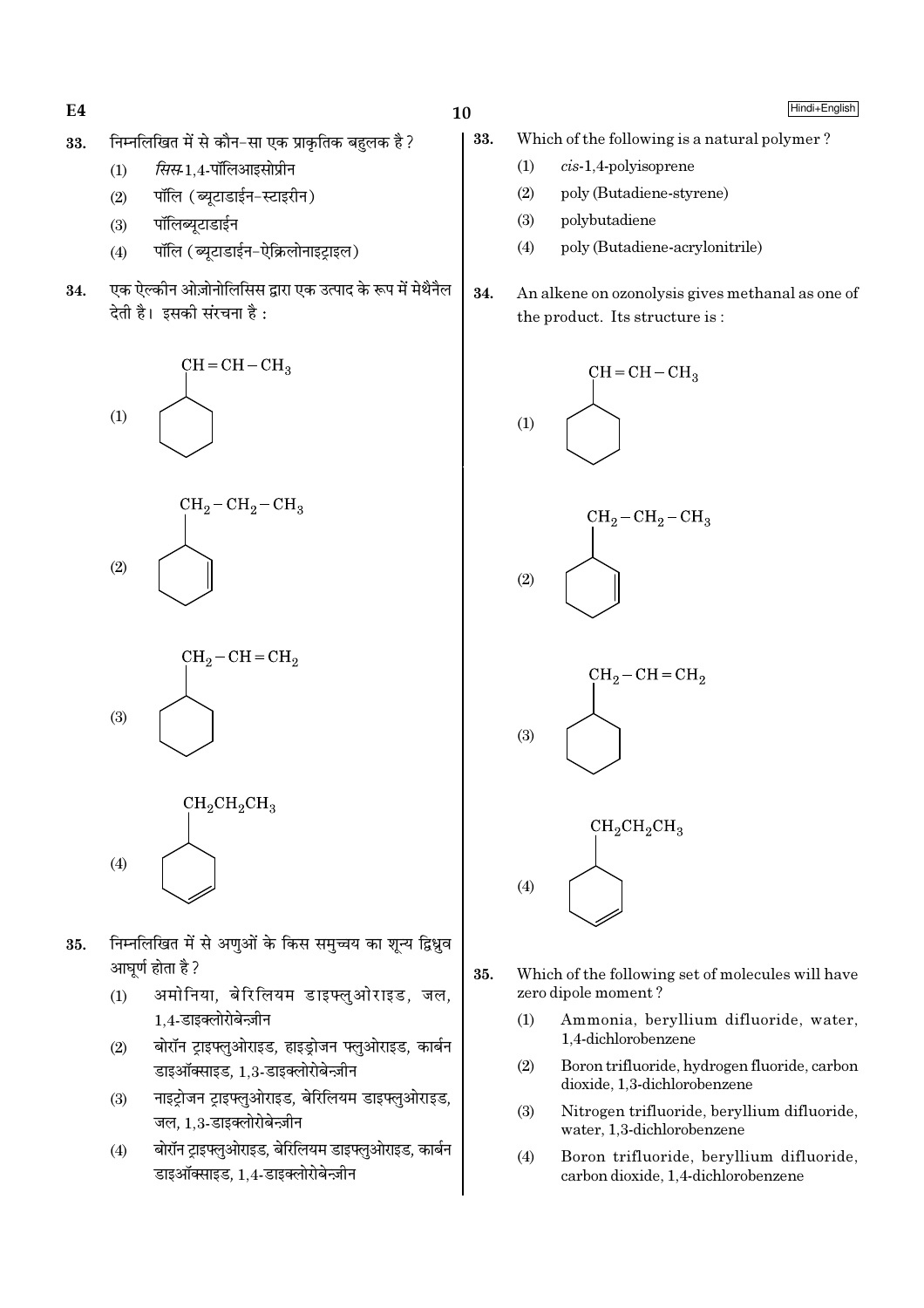- बेन्ज़ीन का हिमांक अवनमन स्थिरांक (Ke)  $5.12$  K kg mol $^{-1}$ 36. है। बेन्ज़ीन में एक विद्यत-अनपघटय विलेय वाले  $0.078 \text{ m}$ मोललता वाले विलयन का हिमांक अवनमन (दो दशमलव स्थानों तक निकटित). है :
	- $0.20K$  $(1)$
	- $(2)$  $0.80K$
	- $(3)$  $0.40K$  $(4)$  $0.60K$

करता है. है :

- वह मिश्रण जो राउल्ट नियम से धनात्मक विचलन प्रदर्शित 37.
	- एथानॉल+ ऐसीटोन  $(1)$
	- बेन्ज़ीन+टालुईन  $(2)$
	- ऐसीटोन + क्लोरोफ़ॉर्म  $(3)$
	- क्लोरोएथेन + ब्रोमोएथेन  $(4)$
- निम्नलिखित में से किसमें परमाणुओं की संख्या अधिकतम 38. होगी ?
	- $(1)$  $Ag(s)$  का 1 g [Ag का परमाणु द्रव्यमान = 108]
	- $(2)$  $Mg(s)$  का 1  $g$  [Mg का परमाणु द्रव्यमान=24]
	- $O<sub>9</sub>(g)$  का 1 g [O का परमाणु द्रव्यमान = 16]  $(3)$
	- $Li(s)$  का 1 g [Li का परमाणु द्रव्यमान = 7]  $(4)$
- निम्नलिखित में से **उचित** कथन पहचानिए: 39.
	- $CO<sub>9</sub>(g)$  को आइसक्रीम और हिमशीतित खाद्य के लिए  $(a)$ प्रशीतक के रूप में उपयोग किया जाता है।
	- $\mathrm{C}_{60}$  की संरचना में, बारह छ: कार्बन वलय और बीस  $(b)$ पाँच कार्बन वलय होते हैं।
	- ZSM-5, एक प्रकार का जिओलाइट है जो ऐल्कोहॉल  $(c)$ को गैसोलीन में रूपांतरित करने में उपयोग किया जाता है।
	- CO रंगहीन और गंधहीन गैस है।  $(d)$
	- केवल (a), (b) और (c)  $(1)$
	- केवल (a) और (c)  $(2)$
	- केवल (b) और (c)  $(3)$
	- केवल (c) और (d)  $(4)$
- ज़ीटा विभव का मापन कोलॉइडी विलयन के किस गुणधर्म के 40. निर्धारण में उपयोगी होता है ?
	- $(1)$ श्यानता
	- विलेयता  $(2)$
	- कोलॉइडी कणों की विलेयता  $(3)$
	- कोलॉइडी कणों का आमाप  $(4)$
- 36. The freezing point depression constant  $(K_f)$  of benzene is 5.12 K kg mol<sup>-1</sup>. The freezing point depression for the solution of molality 0.078 m containing a non-electrolyte solute in benzene is (rounded off up to two decimal places):
	- $0.20K$  $(1)$
	- $(2)$  $0.80K$
	- $(3)$  $0.40K$
	- $0.60K$  $(4)$
- 37. The mixture which shows positive deviation from Raoult's law is:
	- $(1)$ Ethanol + Acetone
	- $(2)$ Benzene + Toluene
	- $A$ cetone + Chloroform  $(3)$
	- Chloroethane + Bromoethane  $(4)$
- 38. Which one of the followings has maximum number of atoms?
	- $(1)$ 1 g of Ag(s) [Atomic mass of Ag =  $108$ ]
	- 1 g of Mg(s) [Atomic mass of Mg = 24]  $(2)$
	- $(3)$ 1 g of  $O_2(g)$  [Atomic mass of  $O = 16$ ]
	- 1 g of Li(s) [Atomic mass of Li = 7]  $(4)$
- 39. Identify the correct statements from the following:
	- $(a)$  $CO<sub>2</sub>(g)$  is used as refrigerant for ice-cream and frozen food.
	- $(b)$ The structure of  $C_{60}$  contains twelve six carbon rings and twenty five carbon rings.
	- $(c)$ ZSM-5, a type of zeolite, is used to convert alcohols into gasoline.
	- $(d)$ CO is colorless and odourless gas.
	- $(1)$  $(a)$ ,  $(b)$  and  $(c)$  only
	- $(2)$  $(a)$  and  $(c)$  only
	- $(b)$  and  $(c)$  only  $(3)$
	- $(c)$  and  $(d)$  only  $(4)$
- $40.$ Measuring Zeta potential is useful in determining which property of colloidal solution?
	- $(1)$ Viscosity
	- $(2)$ Solubility
	- $(3)$ Stability of the colloidal particles
	- $(4)$ Size of the colloidal particles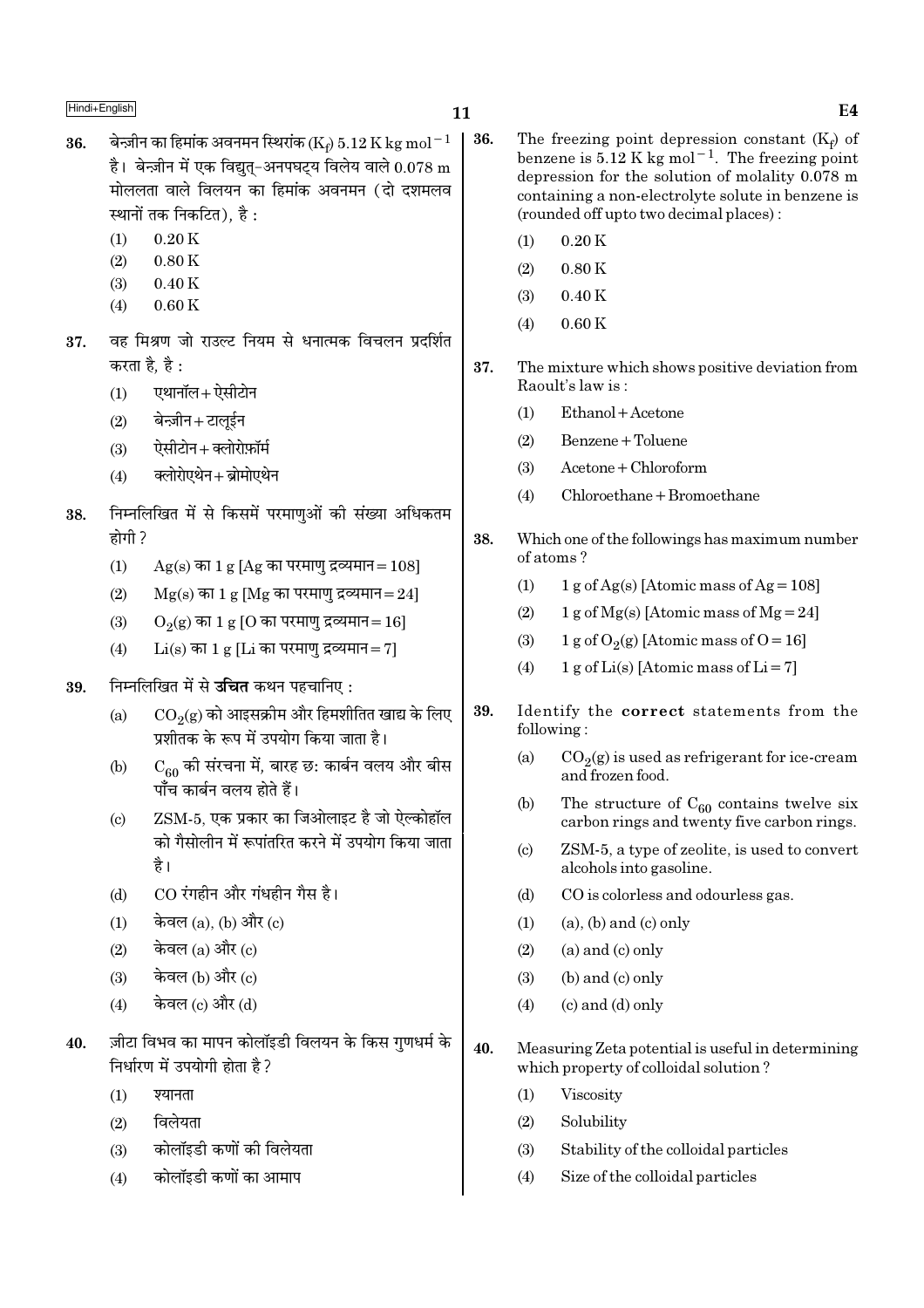एक तत्व की 288 pm सेल कोर वाली काय केन्द्रित घनीय 41. संरचना है. परमाण त्रिज्या है :

(1) 
$$
\frac{\sqrt{3}}{4} \times 288 \text{ pm}
$$
  
(2) 
$$
\frac{\sqrt{2}}{4} \times 288 \text{ pm}
$$
  
(3) 
$$
\frac{4}{\sqrt{3}} \times 288 \text{ pm}
$$
  
(4) 
$$
\frac{4}{\sqrt{2}} \times 288 \text{ pm}
$$

- निम्नलिखित में से कौन-सा धनायनी अपमार्जक है ? 42.
	- सोडियम लॉराइल सल्फेट  $(1)$
	- सोडियम स्टिएरेट  $(2)$
	- सेटिलटाइमेथिल अमोनियम ब्रोमाइड  $(3)$
	- सोडियम डोडेसिलबेन्ज़ीन सल्फोनेट  $(4)$
- ऐसीटोन और मेथिलमैग्नीशियम क्लोराइड की अभिक्रिया और 43. तत्पश्चात् जल-अपघटन से प्राप्त होगा:
	- आइसोप्रोपिल ऐल्कोहॉल  $(1)$
	- द्वितीयक ब्यूटिल ऐल्कोहॉल  $(2)$
	- तृतीयक ब्यूटिल ऐल्कोहॉल  $(3)$
	- आइसोब्युटिल ऐल्कोहॉल  $(4)$
- $\mathrm{Ni(OH)}_{2}$  की 0.1 M  $\mathrm{NaOH}$  में विलेयता ज्ञात कीजिए। 44. दिया है कि  $\rm Ni(OH)_2$  का आयनी गुणनफल  $2\times 10^{-15}$  है।
	- $2 \times 10^{-13}$  M  $(1)$
	- $(2)$  $2 \times 10^{-8}$  M
	- $1 \times 10^{-13}$  M  $(3)$
	- $1 \times 10^8$  M  $(4)$
- निम्नलिखित में से सल्फर के किस ऑक्सोअम्ल में  $\rm O$   $\rm O$   $-$ 45. बंधन है ?
	- $(1)$  $H_2SO_3$ , सलम्यूरस अम्ल
	- $\mathrm{H_{2}SO_{4}}$ , सल्फ़्यूरिक अम्ल  $(2)$
	- $\mathrm{H_{2}S_{2}O_{8}}$ , परऑक्सोडाइसल्फ़्यूरिक अम्ल  $(3)$
	- $H_2S_2O_7$ , पाइरोसल्फ़्यूरिक अम्ल  $(4)$

41. An element has a body centered cubic (bcc) structure with a cell edge of 288 pm. The atomic radius is:

(1) 
$$
\frac{\sqrt{3}}{4} \times 288 \text{ pm}
$$
  
(2) 
$$
\frac{\sqrt{2}}{4} \times 288 \text{ pm}
$$
  
(3) 
$$
\frac{4}{\sqrt{3}} \times 288 \text{ pm}
$$
  
(4) 
$$
\frac{4}{\sqrt{2}} \times 288 \text{ pm}
$$

- Which of the following is a cationic detergent? 42.
	- Sodium lauryl sulphate  $(1)$
	- $(2)$ Sodium stearate
	- $(3)$ Cetyltrimethyl ammonium bromide
	- Sodium dodecylbenzene sulphonate  $(4)$
- 43. Reaction between acetone and methylmagnesium chloride followed by hydrolysis will give:
	- $(1)$ Isopropyl alcohol
	- $(2)$ Sec. butyl alcohol
	- $(3)$ Tert. butyl alcohol
	- Isobutyl alcohol  $(4)$
- 44. Find out the solubility of  $Ni(OH)_2$  in 0.1 M NaOH. Given that the ionic product of  $Ni(OH)_2$  is  $2 \times 10^{-15}$ .
	- $2 \times 10^{-13}$  M  $(1)$
	- $2 \times 10^{-8}$  M  $(2)$
	- $1 \times 10^{-13}$  M  $(3)$
	- $1 \times 10^8$  M  $(4)$
- 45. Which of the following oxoacid of sulphur has  $-0-0$  – linkage?
	- $H_2SO_3$ , sulphurous acid  $(1)$
	- $H_2SO_4$ , sulphuric acid  $(2)$
	- $H_2S_2O_8$ , peroxodisulphuric acid  $(3)$
	- $H_2S_2O_7$ , pyrosulphuric acid  $(4)$

# $E4$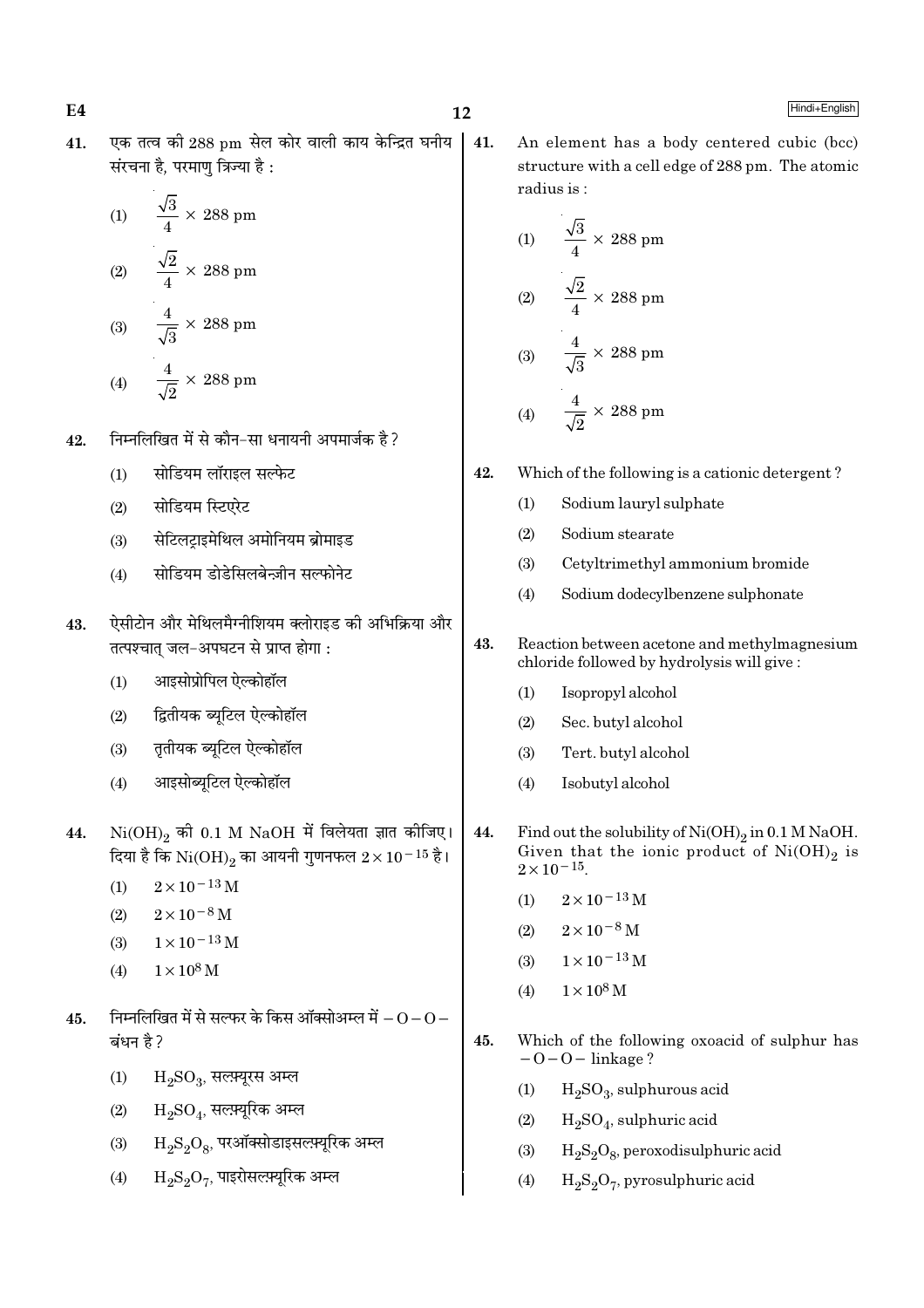- टीनोफोरा  $(1)$
- प्लेटीहैल्मिंथीज  $(2)$
- एस्कहैल्मिंथीज  $(3)$
- ऐनेलिडा  $(4)$
- निम्नलिखित में से कौन एक बीज प्रसुप्ति नियंत्रित करने वाला 47. निरोधक पदार्थ **नहीं** है ?
	- $(1)$ जिबरेलिक अम्ल
	- एब्सीसिक अम्ल  $(2)$
	- फिनोलिक अम्ल  $(3)$
	- पैरा-ऐस्कॉर्बिक अम्ल  $(4)$
- निम्न स्तंभों का मिलान कर **सही** विकल्प का चयन करो। 48.

|                           | स्तंभ - I |                          |      |          | स्तंभ - II                  |
|---------------------------|-----------|--------------------------|------|----------|-----------------------------|
| (a)                       | अपरा      |                          |      | (i)      | एंड्रोजन                    |
| (b)                       |           | ज़ोना पेल्युसिडा         |      | (ii)     | मानव जरायु<br>गोनैडोट्रोपिन |
| $\left( \text{c} \right)$ |           | बल्बो-यूरेथ्रल ग्रंथियाँ |      | (iii)    | अंडाणु की परत               |
| (d)                       |           | लीडिग कोशिकाएँ           |      | (iv)     | शिश्न का स्नेहन             |
|                           | (a)       | (b)                      | (c)  | (d)      |                             |
| (1)                       | (iv)      | (iii)                    | (i)  | (ii)     |                             |
| (2)                       | (i)       | (iv)                     | (ii) | (iii)    |                             |
| (3)                       | (iii)     | (ii)                     | (iv) | (i)      |                             |
| (4)                       | (ii)      | (iii)                    | (iv) | $\rm(i)$ |                             |

- निम्न में किस तकनीक की सहायता से ऐसी स्त्रियाँ जो गर्भधारण 49. नहीं कर सकती. में भ्रण को स्थानांतरित किया जाता है ?
	- ZIFT एवं IUT  $(1)$
	- GIFT एवं ZIFT  $(2)$
	- ICSI एवं ZIFT  $(3)$
	- GIFT एवं ICSI  $(4)$
- एस.एल. मिलर ने अपने प्रयोग में एक बंद फ्लास्क में किसका 50 मिश्रण कर ऐमिनो अम्ल उत्पन्न किये ?
	- $800^{\circ}$ C पर CH<sub>4</sub>, H<sub>2</sub>, NH<sub>3</sub> और जल वाष्प  $(1)$
	- $800^{\circ}$ C पर CH<sub>3</sub>, H<sub>2</sub>, NH<sub>4</sub> और जल वाष्प  $(2)$
	- $600^{\circ}$ C पर CH<sub>4</sub>, H<sub>2</sub>, NH<sub>3</sub> और जल वाष्प  $(3)$
	- $600^{\circ}$ C पर CH<sub>3</sub>, H<sub>2</sub>, NH<sub>3</sub> और जल वाष्प  $(4)$

46. Bilaterally symmetrical and acoelomate animals are exemplified by:

- Ctenophora  $(1)$
- $(2)$ Platyhelminthes
- $(3)$ Aschelminthes
- Annelida  $(4)$
- 47. Which of the following is not an inhibitory substance governing seed dormancy?
	- Gibberellic acid  $(1)$
	- Abscisic acid  $(2)$
	- Phenolic acid  $(3)$
	- Para-ascorbic acid  $(4)$
- 48. Match the following columns and select the correct option.

|                             |          | Column - I     |      |       | Column - II                              |
|-----------------------------|----------|----------------|------|-------|------------------------------------------|
| (a)                         | Placenta |                |      | (i)   | Androgens                                |
| (b)                         |          | Zona pellucida |      | (ii)  | Human Chorionic<br>Gonadotropin<br>(hCG) |
| $\left( \mathrm{c} \right)$ | glands   | Bulbo-urethral |      | (iii) | Layer of the ovum                        |
| (d)                         |          | Leydig cells   |      |       | Lubrication of the<br>Penis              |
|                             | (a)      | (b)            | (c)  | (d)   |                                          |
| (1)                         | (iv)     | (iii)          | (i)  | (ii)  |                                          |
| (2)                         | (i)      | (iv)           | (ii) | (iii) |                                          |
| (3)                         | (iii)    | (ii)           | (iv) | (i)   |                                          |
| (4)                         | $\sin$   | (iii)          | (iv) | (i)   |                                          |

- 49. In which of the following techniques, the embryos are transferred to assist those females who cannot conceive?
	- ZIFT and IUT  $(1)$
	- $(2)$ GIFT and ZIFT
	- **ICSI** and **ZIFT**  $(3)$
	- GIFT and ICSI  $(4)$
- 50. From his experiments, S.L. Miller produced amino acids by mixing the following in a closed flask:
	- $(1)$  $CH_4$ ,  $H_2$ , NH<sub>3</sub> and water vapor at 800°C
	- $(2)$  $CH_3$ ,  $H_2$ , NH<sub>4</sub> and water vapor at 800°C
	- $CH_4$ ,  $H_2$ , NH<sub>3</sub> and water vapor at 600°C  $(3)$
	- $\rm CH_{3}, \rm H_{2}, \rm NH_{3}$  and water vapor at  $600^{\circ}\rm C$  $(4)$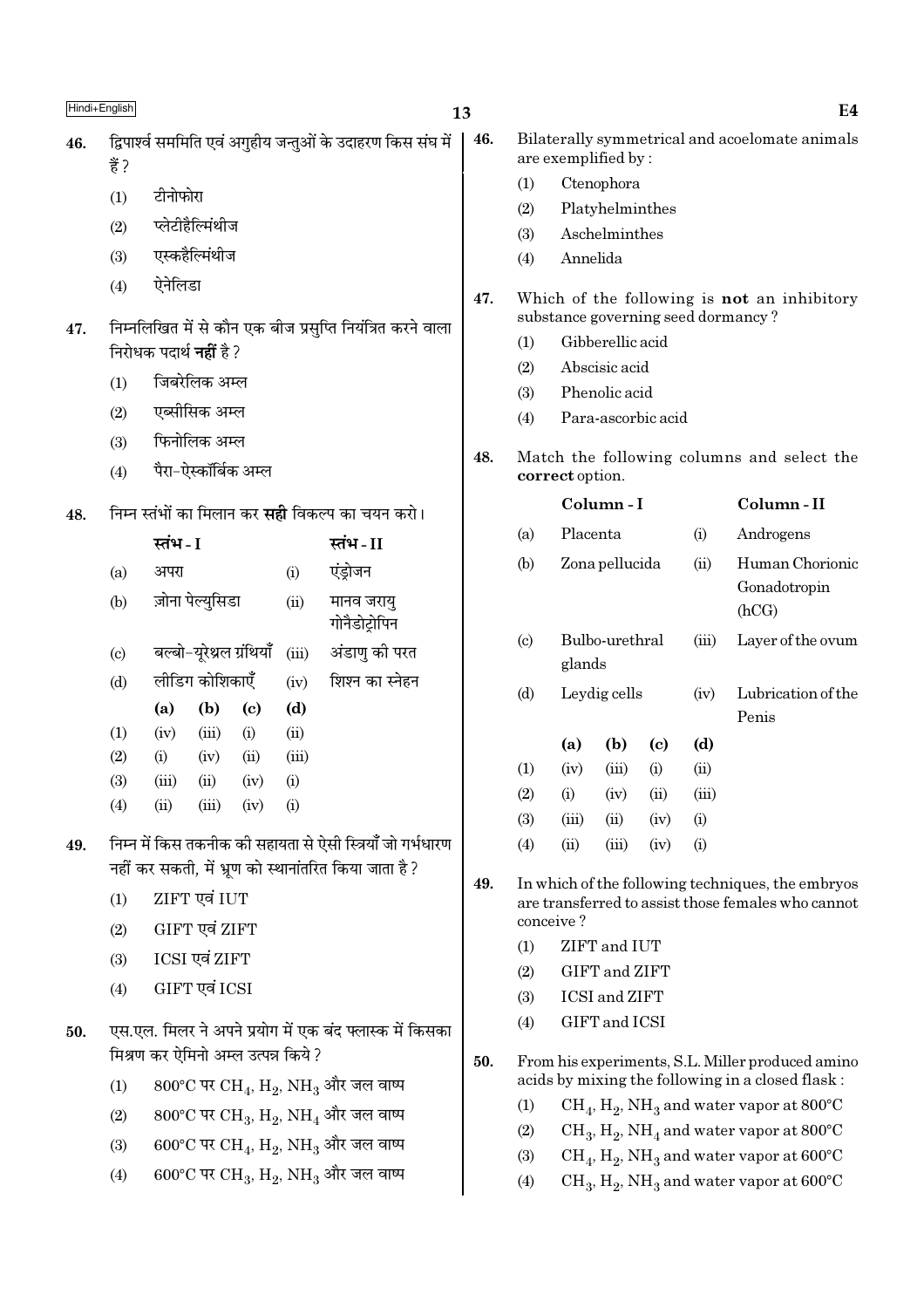| E4  |                           |                                                          |                          |                                   |             |                                                                 | 14                                              |                                                   |                                            |                                          |                            |            | Hindi+English                                       |
|-----|---------------------------|----------------------------------------------------------|--------------------------|-----------------------------------|-------------|-----------------------------------------------------------------|-------------------------------------------------|---------------------------------------------------|--------------------------------------------|------------------------------------------|----------------------------|------------|-----------------------------------------------------|
| 51. |                           | निम्न स्तंभों का मिलान कर <b>उचित</b> विकल्प का चयन करो। |                          |                                   |             |                                                                 |                                                 |                                                   | Match the following columns and select the |                                          |                            |            |                                                     |
|     |                           | स्तंभ - I                                                |                          |                                   |             | स्तंभ-II                                                        |                                                 |                                                   |                                            | correct option.                          |                            |            |                                                     |
|     | (a)                       |                                                          | आर्गन ऑफ कार्टाई         |                                   | (i)         | मध्य कर्ण एवं फेरिंक्स                                          |                                                 |                                                   |                                            | Column-I                                 |                            |            | Column-II                                           |
|     |                           |                                                          |                          |                                   |             | को जोड़ती है                                                    |                                                 | (a)                                               |                                            | Organ of Corti                           |                            | (i)        | Connects middle<br>ear and pharynx                  |
|     | (b)                       | कोक्लिया                                                 |                          |                                   | (ii)        | लेबरिंथ का घुमावदार<br>भाग                                      |                                                 | (b)                                               | Cochlea                                    |                                          |                            | (ii)       | Coiled part of the                                  |
|     | $\left( \text{c} \right)$ |                                                          | यूस्टेकीयन नलिका         |                                   | (iii)       | अंडाकार खिड़की से                                               |                                                 |                                                   |                                            |                                          |                            |            | labyrinth                                           |
|     |                           |                                                          |                          |                                   |             | जुड़ी होती है                                                   |                                                 | $\left( \mathrm{c}\right)$                        |                                            | Eustachian tube                          |                            | (iii)      | Attached to the<br>oval window                      |
|     | (d)                       | स्टेपीज                                                  |                          |                                   | (iv)        | बेसिलर झिल्ली में                                               |                                                 | (d)<br><b>Stapes</b><br>(iv)                      |                                            |                                          | Located on the             |            |                                                     |
|     |                           |                                                          |                          |                                   |             | स्थित होती है                                                   |                                                 |                                                   |                                            |                                          |                            |            | basilar                                             |
|     | (1)                       | (a)<br>(ii)                                              | (b)<br>(iii)             | $\left( \mathrm{c}\right)$<br>(i) | (d)<br>(iv) |                                                                 |                                                 |                                                   |                                            |                                          |                            |            | membrane                                            |
|     | (2)                       | (iii)                                                    | (i)                      | (iv)                              | (ii)        |                                                                 |                                                 |                                                   | (a)                                        | (b)                                      | $\left( \mathrm{c}\right)$ | (d)        |                                                     |
|     | (3)                       | (iv)                                                     | (ii)                     | (i)                               | (iii)       |                                                                 |                                                 | (1)                                               | (ii)                                       | (iii)                                    | (i)                        | (iv)       |                                                     |
|     | (4)                       | (i)                                                      | (ii)                     | (iv)                              | (iii)       |                                                                 |                                                 | (2)                                               | (iii)                                      | (i)                                      | (iv)                       | (ii)       |                                                     |
|     |                           |                                                          |                          |                                   |             |                                                                 |                                                 | (3)                                               | (iv)                                       | (ii)                                     | (i)                        | (iii)      |                                                     |
| 52. |                           |                                                          |                          |                                   |             | निम्न रोगों को उनके पैदा करने वाले जीवों के साथ मिलान कर        |                                                 | (4)                                               | (i)                                        | (ii)                                     | (iv)                       | (iii)      |                                                     |
|     |                           | <b>सही</b> विकल्प का चयन करो।                            |                          |                                   |             | 52.                                                             | Match the following diseases with the causative |                                                   |                                            |                                          |                            |            |                                                     |
|     |                           | स्तंभ - I                                                |                          | स्तंभ-II                          |             | organism and select the correct option.                         |                                                 |                                                   |                                            |                                          |                            |            |                                                     |
|     | (a)                       | टाइफॉइड<br>(i)                                           |                          |                                   | वुचेरेरिया  |                                                                 |                                                 |                                                   | Column-I                                   |                                          |                            | Column-II  |                                                     |
|     | (b)                       | न्यूमोनिया                                               |                          |                                   | (ii)        | प्लैज्मोडियम                                                    |                                                 | (a)                                               | Typhoid                                    |                                          |                            | (i)        | Wuchereria                                          |
|     | (c)                       |                                                          | फाइलेरिएसिस              |                                   | (iii)       | साल्मोनेला                                                      |                                                 | (b)                                               |                                            | Pneumonia                                |                            | (ii)       | Plasmodium                                          |
|     | (d)                       | मलेरिया                                                  |                          |                                   | (iv)        | हीमोफिलस                                                        |                                                 | $\left( \mathrm{c}\right)$                        | Filariasis<br>(iii)                        |                                          |                            | Salmonella |                                                     |
|     |                           | (a)                                                      | (b)                      | $\left( \mathrm{c}\right)$        | (d)         |                                                                 |                                                 | (d)                                               | Malaria                                    |                                          |                            | (iv)       | Haemophilus                                         |
|     | (1)                       | (i)                                                      | (iii)                    | (ii)                              | (iv)        |                                                                 |                                                 |                                                   | (a)                                        | (b)                                      | $\left( \mathrm{c}\right)$ | (d)        |                                                     |
|     | (2)                       | (iii)                                                    | (iv)                     | (i)                               | (ii)        |                                                                 |                                                 | (1)                                               | (i)                                        | (iii)                                    | (ii)                       | (iv)       |                                                     |
|     | (3)                       | (ii)                                                     | (i)                      | (iii)                             | (iv)        |                                                                 |                                                 | (2)                                               | (iii)                                      | (iv)                                     | (i)                        | (ii)       |                                                     |
|     | (4)                       | (iv)                                                     | (i)                      | (ii)                              | (iii)       |                                                                 |                                                 | (3)                                               | (ii)                                       | (i)                                      | (iii)                      | (iv)       |                                                     |
| 53. |                           |                                                          |                          |                                   |             | एक वेक्टर में सहलग्नी डी.एन.ए. की प्रति की संख्या को            |                                                 | (4)                                               | (iv)                                       | (i)                                      | (ii)                       | (iii)      |                                                     |
|     |                           |                                                          |                          |                                   |             | नियंत्रित करने वाले अनुक्रम को क्या कहा जाता है ?               | 53.                                             | The sequence that controls the copy number of the |                                            |                                          |                            |            |                                                     |
|     | (1)                       |                                                          | चयनयुक्त मार्कर          |                                   |             |                                                                 |                                                 | linked DNA in the vector, is termed :             |                                            |                                          |                            |            |                                                     |
|     | (2)                       | ओरी साइट                                                 |                          |                                   |             |                                                                 |                                                 | (1)                                               |                                            | Selectable marker                        |                            |            |                                                     |
|     | (3)                       |                                                          | पैलींड्रोमिक अनुक्रम     |                                   |             |                                                                 |                                                 | (2)                                               | Ori site                                   |                                          |                            |            |                                                     |
|     | (4)                       |                                                          | रिकॉग्नीशन (पहचान) साइट  |                                   |             |                                                                 |                                                 | (3)<br>(4)                                        |                                            | Palindromic sequence<br>Recognition site |                            |            |                                                     |
| 54. |                           |                                                          |                          |                                   |             | सूक्ष्मांकुरों के ब्रुश बार्डर वाली घनाकार उपकला पायी जाती है : | 54.                                             |                                                   |                                            |                                          |                            |            | Cuboidal epithelium with brush border of microvilli |
|     | (1)                       |                                                          | आंत्र के आस्तर में       |                                   |             |                                                                 |                                                 |                                                   | is found in:                               |                                          |                            |            |                                                     |
|     | (2)                       |                                                          | लार ग्रंथि की वाहिका में |                                   |             |                                                                 |                                                 | (1)                                               |                                            | lining of intestine                      |                            |            |                                                     |
|     | (3)                       |                                                          |                          |                                   |             | वृक्काणु को समीपस्थ संवलित नलिका में                            |                                                 | (2)                                               |                                            | ducts of salivary glands                 |                            |            |                                                     |
|     |                           |                                                          |                          |                                   |             |                                                                 |                                                 | (3)                                               |                                            |                                          |                            |            | proximal convoluted tubule of nephron               |
|     | (4)                       | यूस्टेकीयन नलिका में                                     |                          |                                   |             |                                                                 |                                                 | (4)                                               |                                            | eustachian tube                          |                            |            |                                                     |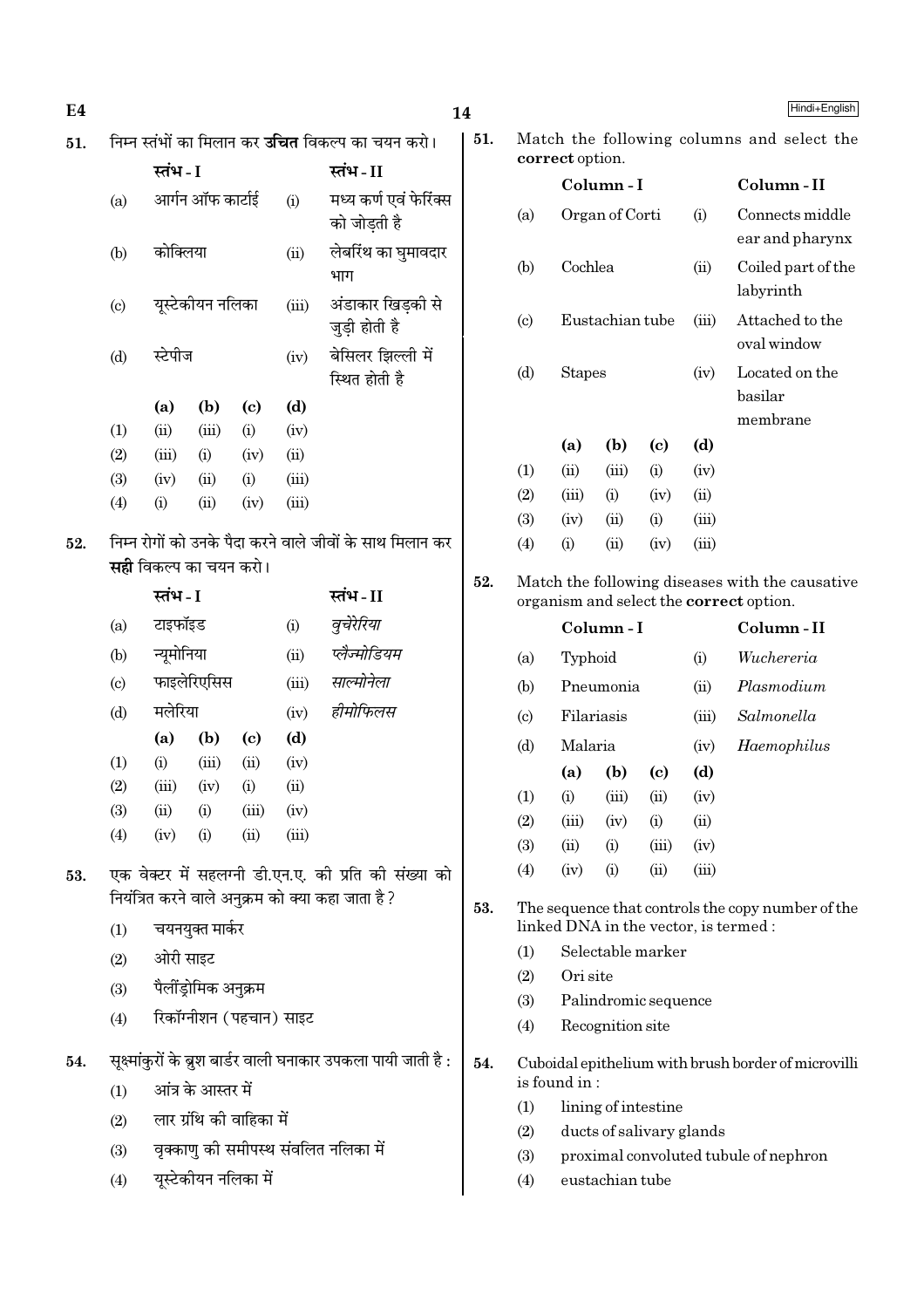# $\blacksquare$ Hindi+English  $\blacksquare$

- 55. अर्द्ध अधोवर्ती अंडाशय किसमें पाया जाता है ?
	- $(1)$  बैंगन
	- $(2)$  सरसों
	- (3) सुरजमुखी
	- $(4)$  आलबखारा
- 56. प्रकाश अभिक्रिया में, इलेक्ट्रॉनों के स्थानांतरण को प्लास्टोक्विनोन कहाँ से सुगम बनाता है ?
	- (1) PS-II से Cytb<sub>6</sub>f सम्मिश्र
	- (2)  $\quad$  Cytb<sub>6</sub>f सम्मिश्र से PS-I
	- $(3)$  PS-I से NADP<sup>+</sup>
	- $(4)$  PS-I से ATP सिन्थेज
- 57. **गलत** कथन को चुनिए।
	- $(1)$  अंत:काष्ठ जल का चालन नहीं करती, परन्तु यांत्रिक सहायता प्रदान करती है।
	- (2) रसदारू जड से पत्ती तक जल के चालन में और खनिजों के चालन में शामिल होती है।
	- (3) ⁄ रसदारू सबसे भीतरी द्वितीयक दारू होता है और यह अपेक्षाकृत हल्के रंग की होती है।
	- $(4)$  टैनिन, रेजिन, तैल आदि के जमा होने के कारण अंत:काष्ठ  $\overline{v}$ गहरे रंग की होती है।
- 58. घास भमि पारितन्त्र में पोषी स्तरों के साथ जातियों के सही उदाहरण को सुमेलित कीजिए।
	- (a) चतर्थ पोषी स्तर (i) कौवा
	- (b) द्वितीय पोषी स्तर (ii) गिद्ध
	- (c) प्रथम पोषी स्तर (iii) खरगोश
	- $(d)$  वतीय पोषी स्तर  $(iv)$  घास

**सही** विकल्प चनिए :

|                   | (a)   | (b)   | (c)   | (d)      |
|-------------------|-------|-------|-------|----------|
| $\rm(1)$          | (ii)  | (iii) | (iv)  | $\rm(i)$ |
| (2)               | (iii) | (ii)  | (i)   | (iv)     |
| (3)               | (iv)  | (iii) | (ii)  | $\rm(i)$ |
| $\left( 4\right)$ | (i)   | (ii)  | (iii) | (iv)     |

- 59. उस वृद्धि नियंत्रक का नाम बताइये जिसे गन्ने की फसल पर िछिडकने से उसके तने की लम्बाई में बढोत्तरी होती है. तथा गन्ने के फसल की पैदावार बढती है।
	- $(1)$  साइटोकाइनीन
	- $(2)$  जिबरेलीन
	- $(3)$  एथिलीन
	- (4) ऐब्सीसिक अम्ल
- 55. The ovary is half inferior in :
	- (1) Brinjal
	- (2) Mustard
	- (3) Sunflower
	- (4) Plum
- 56. In light reaction, plastoquinone facilitates the transfer of electrons from :
	- (1) PS-II to  $\text{Cytb}_6\text{f}$  complex
	- (2) Cytb<sub>6</sub>f complex to PS-I
	- (3) PS-I to  $NADP<sup>+</sup>$
	- (4) PS-I to ATP synthase
- 57. Identify the incorrect statement.
	- (1) Heart wood does not conduct water but gives mechanical support.
	- (2) Sapwood is involved in conduction of water and minerals from root to leaf.
	- (3) Sapwood is the innermost secondary xylem and is lighter in colour.
	- (4) Due to deposition of tannins, resins, oils etc., heart wood is dark in colour.

### 58. Match the trophic levels with their correct species examples in grassland ecosystem.

- (a) Fourth trophic level (i) Crow
- (b) Second trophic level (ii) Vulture
- (c) First trophic level (iii) Rabbit
- (d) Third trophic level (iv) Grass
- Select the correct option :

|     | (a)   | (b)    | (c)   | (d)       |
|-----|-------|--------|-------|-----------|
| (1) | (ii)  | (iii)  | (iv)  | $\rm(i)$  |
| (2) | (iii) | (ii)   | (i)   | (iv)      |
| (3) | (iv)  | (iii)  | (ii)  | $\rm (i)$ |
| (4) | (i)   | $\sin$ | (iii) | (iv)      |

- 59. Name the plant growth regulator which upon spraying on sugarcane crop, increases the length of stem, thus increasing the yield of sugarcane crop.
	- (1) Cytokinin
	- (2) Gibberellin
	- (3) Ethylene
	- (4) Abscisic acid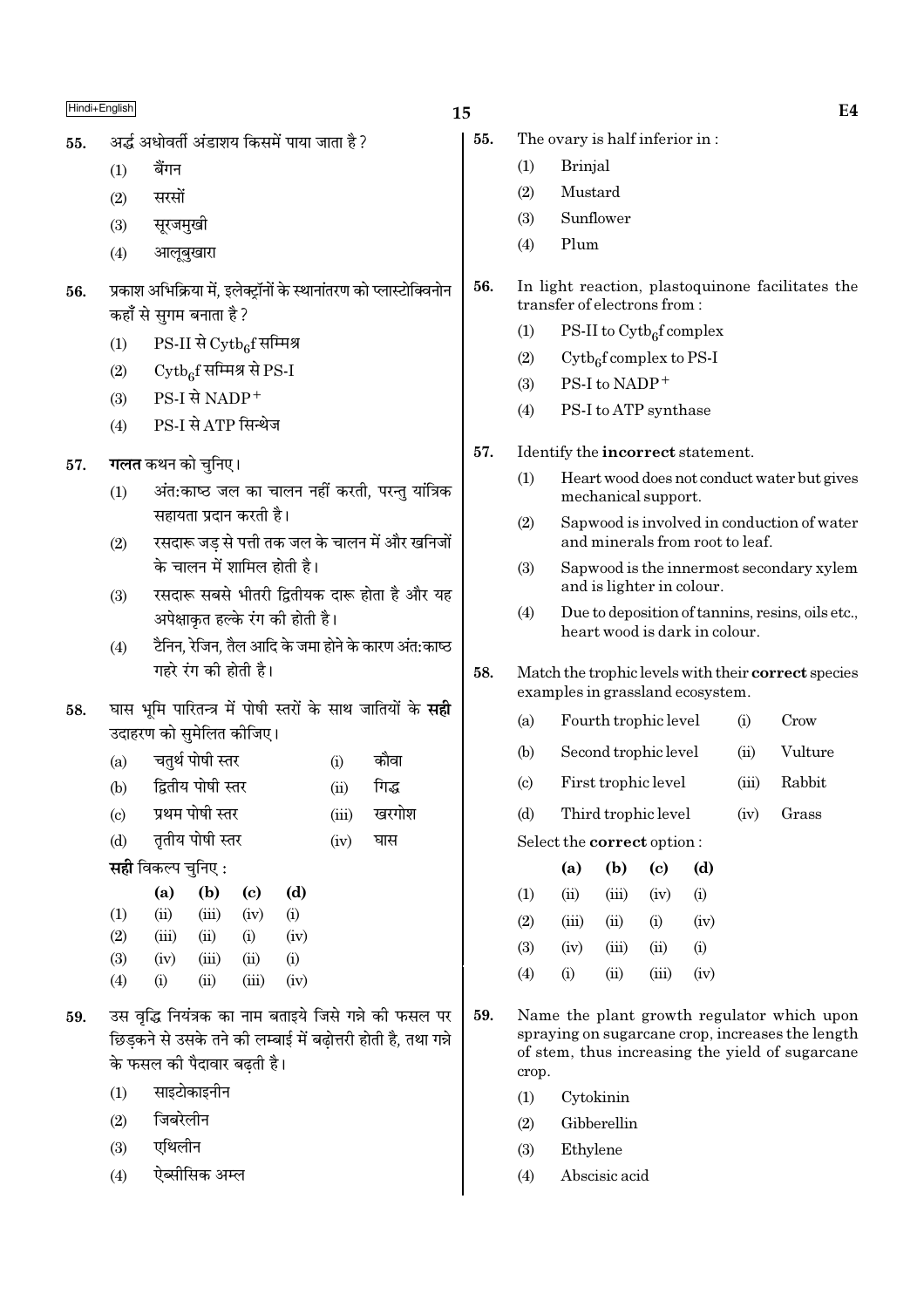16

60.

- यदि तिलचट्टे का सिर हटा दिया जाए तो यह कछ दिनों तक 60. जीवित रह सकता है क्योंकि $\cdot$ 
	- तिलचट्टे के अधिग्रसिका गच्छिका उदर के अधर भाग  $(1)$ में स्थित होते हैं।
	- तिलचट्टे में तंत्रिका तंत्र नहीं होता।  $(2)$
	- सिर में तंत्रिका तंत्र का केवल छोटा भाग होता है जबकि  $(3)$ शेष शरीर के अधर भाग में स्थित होता है।
	- सिर में तंत्रिका तंत्र का 1/3 भाग होता है जबकि शेष  $(4)$ शरीर के पष्ठ भाग में होता है।
- अनुलेखन के समय डी.एन.ए. की कुंडली को खोलने में कौनसा 61. एंजाइम मदद करता है २
	- डी.एन.ए. लाइगेज़  $(1)$
	- डी.एन.ए. हैलीकेज़  $(2)$
	- डी.एन.ए. पॉलीमरेज़  $(3)$
	- आर.एन.ए. पॉलिमरेज़  $(4)$
- अर-पुष्पक में क्या होता है ? 62.
	- अधोवर्ती अंडाशय  $(1)$
	- रुर्ध्ववर्ती अंडाशय  $(2)$
	- जायांगाधर अंडाशय  $(3)$
	- अर्द्ध अधोवर्ती अंडाशय  $(4)$
- वायराइडों के विषय में, निम्नलिखित में से कौन सा कथन **सही** 63. है ?
	- $(1)$ उनमें आर.एन.ए. के साथ प्रोटीन आवरण होता है।
	- उनमें प्रोटीन आवरण के बिना स्वतंत्र आर.एन.ए. होता  $(2)$ है।
	- उनमें प्रोटीन आवरण के साथ डी.एन.ए. होता है।  $(3)$
	- उनमें प्रोटीन आवरण के बिना स्वतंत्र डी.एन.ए. होता  $(4)$ है।
- अंतर्विष्ट कायों के विषय में निम्नलिखित में से कौन सा कथन 64. गलत $\frac{3}{6}$ ?
	- ये किसी झिल्ली से घिरे नहीं होते।  $(1)$
	- ये खाद्य कणों के अंतर्ग्रहण में शामिल होते हैं।  $(2)$
	- ये कोशिकाद्रव्य में स्वतंत्र रूप में होते हैं।  $(3)$
	- ये कोशिकाद्रव्य में निचित पदार्थ को व्यक्त करते हैं।  $(4)$
- If the head of cockroach is removed, it may live for few days because :
	- the supra-oesophageal ganglia of the  $(1)$ cockroach are situated in ventral part of abdomen.
	- the cockroach does not have nervous system.  $(2)$
- $(3)$ the head holds a small proportion of a nervous system while the rest is situated along the ventral part of its body.
- the head holds a 1/3<sup>rd</sup> of a nervous system  $(4)$ while the rest is situated along the dorsal part of its body.
- 61. Name the enzyme that facilitates opening of DNA helix during transcription.
	- $(1)$ DNA ligase
	- DNA helicase  $(2)$
	- $(3)$ DNA polymerase
	- $(4)$ RNA polymerase
- Ray florets have: 62.
	- $(1)$ Inferior ovary
	- $(2)$ Superior ovary
	- $(3)$ Hypogynous ovary
	- $(4)$ Half inferior ovary
- Which of the following is **correct** about viroids? 63.
	- $(1)$ They have RNA with protein coat.
	- $(2)$ They have free RNA without protein coat.
	- $(3)$ They have DNA with protein coat.
	- They have free DNA without protein coat.  $(4)$
- 64. Which of the following statements about inclusion bodies is **incorrect**?
	- $(1)$ They are not bound by any membrane.
	- $(2)$ These are involved in ingestion of food particles.
	- $(3)$ They lie free in the cytoplasm.
	- $(4)$ These represent reserve material in cytoplasm.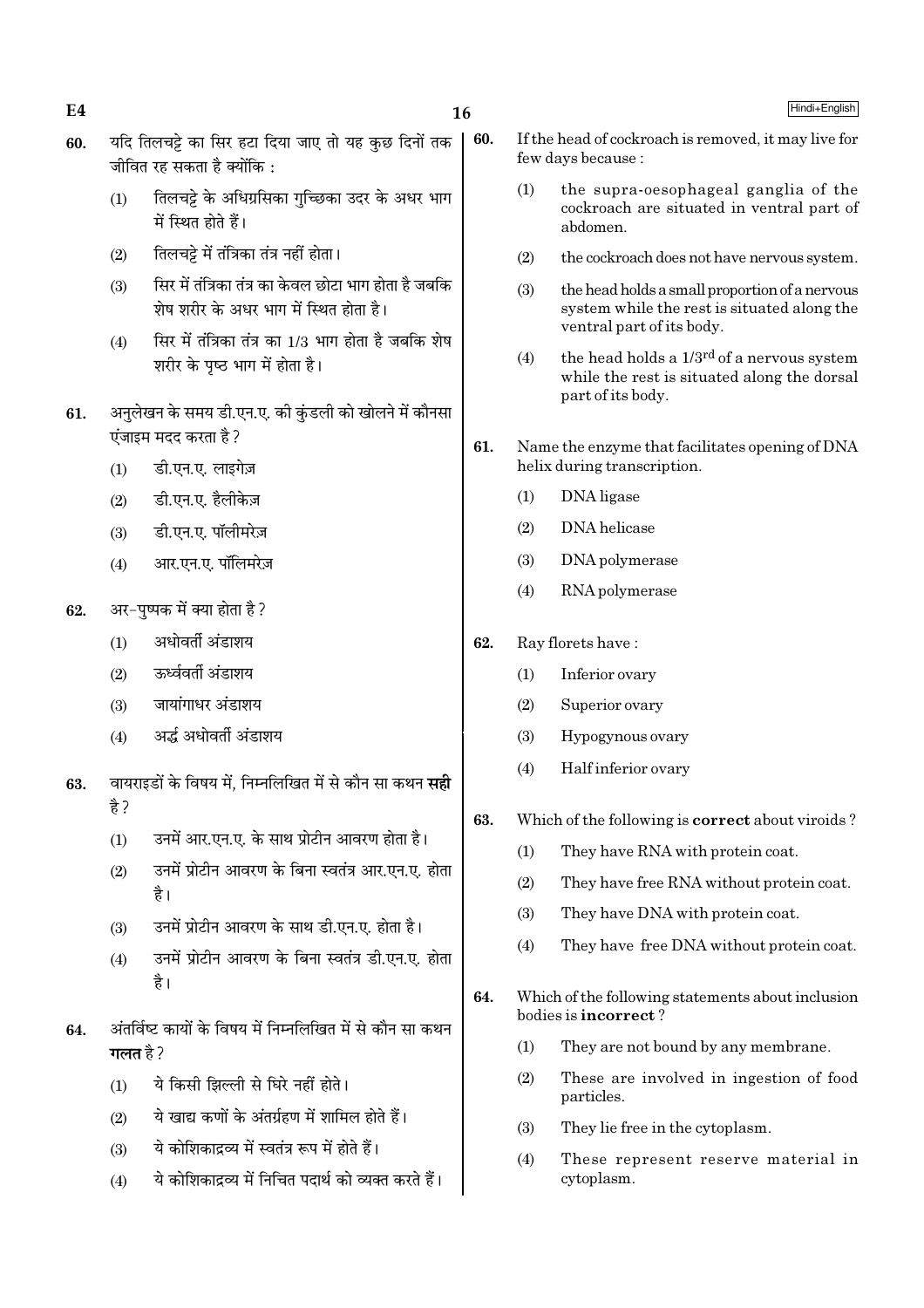- सही कथन का चयन करो। 65.
	- ग्लकोकॉर्टिकॉइड ग्लकोनियोजिनेसिस को प्रेरित करते  $(1)$ हैं।
	- ग्लुकगॉन हाइपोग्लाइसीमिया से संबंधित है।  $(2)$
	- इंसुलिन अग्न्याशयी कोशिकाओं एवं एडीपोसाइटों पर  $(3)$ क्रिया करता है।
	- इंसुलिन हाइपरग्लाइसीमिया से संबंधित है।  $(4)$
- Bt कपास की किस्म जो *बैसिलस थूरिंजिनिसिस* के विष जीन 66. को समाविष्ट करके बनाई गयी है. प्रतिरोधी है:
	- कीट पीडकों से  $(1)$
	- कवकीय रोगों से  $(2)$
	- पादप सूत्रकृमि से  $(3)$
	- कीट परभक्षी से  $(4)$
- निम्न स्तंभों का मिलान कर **उचित** विकल्प का चयन करो। 67.

|                            | स्तंभ - I   |           |       |       | स्तंभ - II             |
|----------------------------|-------------|-----------|-------|-------|------------------------|
| (a)                        |             | इओसिनोफिल |       | (i)   | प्रतिरक्षा प्रतिक्रिया |
| (b)                        | बेसोफिल     |           |       | (ii)  | भक्षण करना             |
| $\left( \mathrm{c}\right)$ | न्यूट्रोफिल |           |       | (iii) | हिस्टामिनेज़,          |
|                            |             |           |       |       | विनाशकारी एंजाइमों     |
|                            |             |           |       |       | का मोचन                |
| (d)                        | लिंफोसाइट   |           |       | (iv)  | कण जिनमें हिस्टामिन    |
|                            |             |           |       |       | होते हैं का मोचन करना  |
|                            | (a)         | (b)       | (c)   | (d)   |                        |
| (1)                        | (iii)       | (iv)      | (ii)  | (i)   |                        |
| (2)                        | (iv)        | (i)       | (ii)  | (iii) |                        |
| (3)                        | (i)         | (ii)      | (iv)  | (iii) |                        |
| (4)                        | (ii)        | (i)       | (iii) | (iv)  |                        |

- 68. एक पादप को अनप्रस्थ काट में निम्नलिखित शारीरिक लक्षण दर्शाये गये:
	- अधिक संख्या में बिखरे हुए संवहन बंडल जो पुलाच्छाद  $(a)$ से घिरे हैं।
	- स्पष्ट बहुत मृदूतकीय भरण ऊतक।  $(h)$
	- संयुक्त और अवर्धी संवहन बंडल।  $\left( \mathrm{c}\right)$
	- पोषवाह मृदुतक का अभाव।  $(d)$
	- इस पादप की श्रेणी और उसके भाग को पहचानिए :
	- एकबीजपत्री तना  $(1)$
	- एकबीजपत्री जड  $(2)$
	- द्विबीजपत्री तना  $(3)$
	- द्विबीजपत्री जड  $(4)$
- 17
	- 65. Select the correct statement.
		- $(1)$ Glucocorticoids stimulate gluconeogenesis.
		- $(2)$ Glucagon is associated with hypoglycemia.
		- Insulin acts on pancreatic cells and  $(3)$ adipocytes.
		- $(4)$ Insulin is associated with hyperglycemia.
	- 66. Bt cotton variety that was developed by the introduction of toxin gene of Bacillus thuringiensis  $(Bt)$  is resistant to:
		- $(1)$ Insect pests
		- Fungal diseases  $(2)$
		- $(3)$ Plant nematodes
		- Insect predators  $(4)$
	- 67. Match the following columns and select the correct option.

|                            |       | Column - I  |                             |       | Column - II                                            |
|----------------------------|-------|-------------|-----------------------------|-------|--------------------------------------------------------|
| (a)                        |       | Eosinophils |                             | (i)   | Immune response                                        |
| (b)                        |       | Basophils   |                             | (ii)  | Phagocytosis                                           |
| $\left( \mathrm{c}\right)$ |       | Neutrophils |                             | (iii) | Release<br>histaminase,<br>destructive                 |
| (d)                        |       | Lymphocytes |                             | (iv)  | enzymes<br>Release granules<br>containing<br>histamine |
|                            | (a)   | (b)         | $\left( \mathrm{c} \right)$ | (d)   |                                                        |
| (1)                        | (iii) | (iv)        | (ii)                        | (i)   |                                                        |
| (2)                        | (iv)  | (i)         | (ii)                        | (iii) |                                                        |
| (3)                        | (i)   | (ii)        | (iv)                        | (iii) |                                                        |
| (4)                        | (ii)  | (i)         | (iii)                       | (iv)  |                                                        |
|                            |       |             |                             |       |                                                        |

- 68. The transverse section of a plant shows following anatomical features:
	- Large number of scattered vascular bundles  $(a)$ surrounded by bundle sheath.
	- $(b)$ Large conspicuous parenchymatous ground tissue.
	- $\left( \mathrm{c}\right)$ Vascular bundles conjoint and closed.
	- $(d)$ Phloem parenchyma absent.
	- Identify the category of plant and its part:
	- Monocotyledonous stem  $(1)$
	- $(2)$ Monocotyledonous root
	- $(3)$ Dicotyledonous stem
	- Dicotyledonous root  $(4)$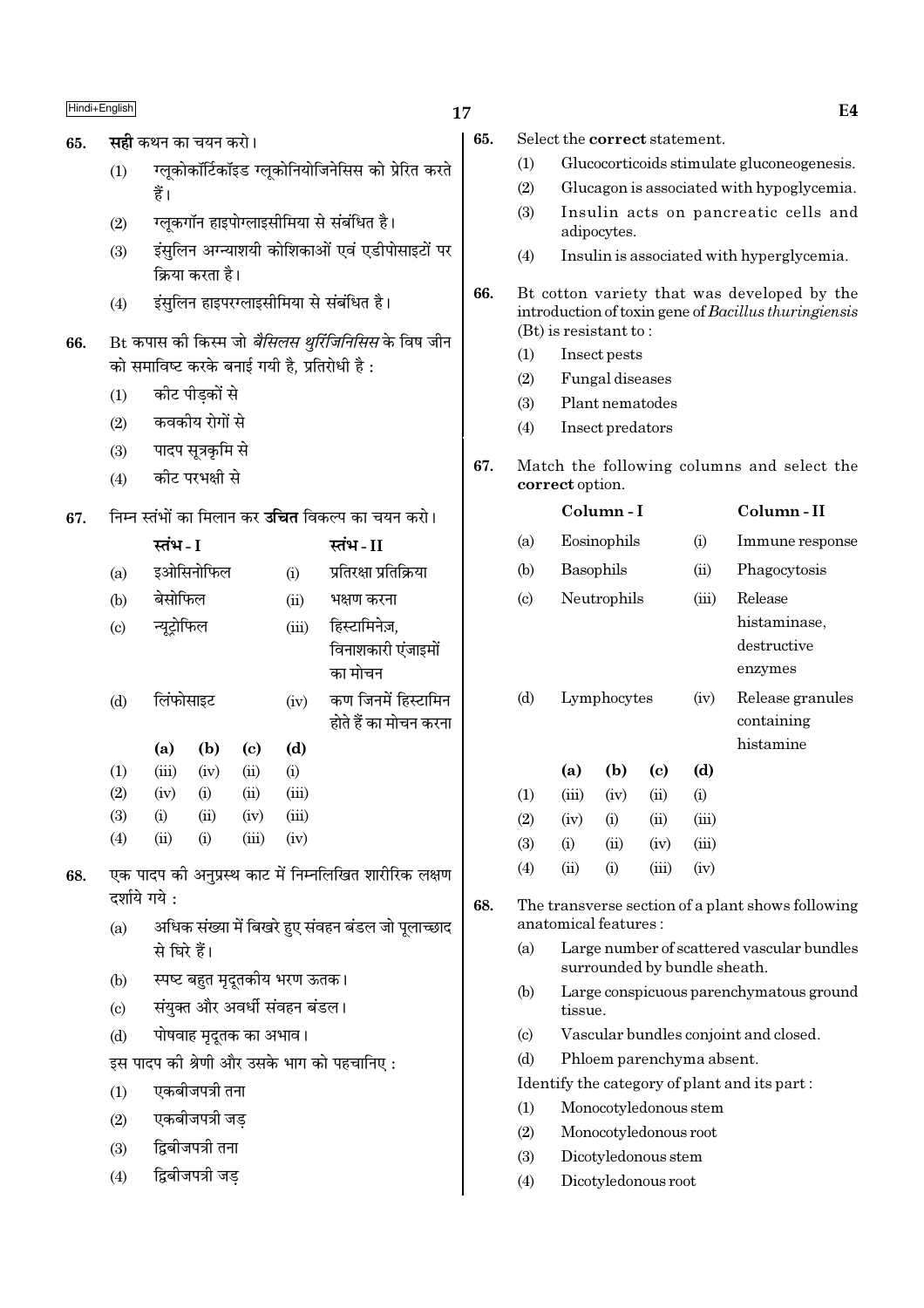$E<sub>4</sub>$ 

- पेंग्विन एवं डॉलफिन के पक्ष उदाहरण है: 69.
	- अनुकूली विकिरण का  $(1)$
	- अभिसारी विकास का  $(2)$
	- औद्योगिक मैलेनिज्म का  $(3)$
	- प्राकतिक वरण का  $(4)$
- ईको आर I द्वारा पहचाने जाने वाला पैलिन्ड्रोमिक क्रम है : 70.
	- 5' GAATTC 3'  $(1)$  $3'$  - CTTAAG -  $5'$
	- $(2)$ 5' - GGAACC - 3' 3' - CCTTGG - 5'
	- 5' CTTAAG 3'  $(3)$
	- 3' GAATTC 5'
	- 5' GGATCC 3'  $(4)$  $3'$  - CCTAGG -  $5'$
- मानक ई.सी.जी. का क्यू.आर.एस. सम्मिश्र दर्शाता है: 71.
	- आलिंदों का पनर्ध्रवण  $(1)$
	- आलिंदों का विध्रुवण  $(2)$
	- निलयों का विध्रवण  $(3)$
	- निलयों का पुनर्ध्रुवण  $(4)$
- राबर्ट मे के अनुसार, विश्व में जाति विविधता लगभग कितनी 72. है ?
	- 1.5 मिलियन  $(1)$
	- 20 मिलियन  $(2)$
	- 50 मिलियन  $(3)$
	- 7 मिलियन  $(4)$
- कुछ विभाजित हो रही कोशिकायें कोशिका चक्रण से बाहर 73. निकल जाती हैं और कायिक निष्क्रियता अवस्था में प्रवेश कर जाती है। इसे शांत अवस्था ( $G_0$ ) कहा जाता है। यह प्रक्रिया किसके अन्त में होती है?
	- $(1)$ M प्रावस्था
	- $(2)$  $G_1$  प्रावस्था
	- S प्रावस्था  $(3)$
	- G<sub>2</sub> प्रावस्था  $(4)$
- Hindi+English
- 69. Flippers of Penguins and Dolphins are examples  $of:$ 
	- $(1)$ Adaptive radiation
	- $(2)$ Convergent evolution
	- $(3)$ Industrial melanism
	- Natural selection  $(4)$
- 70. The specific palindromic sequence which is recognized by EcoRI is:
	- 5' GAATTC 3'  $(1)$ 
		- $3'$  CTTAAG  $5'$
	- 5' GGAACC 3'  $(2)$ 
		- 3' CCTTGG 5'
	- 5' CTTAAG 3'  $(3)$ 
		- 3' GAATTC 5'
	- 5' GGATCC 3'  $(4)$ 3' - CCTAGG - 5'
- 71. The QRS complex in a standard ECG represents:
	- $(1)$ Repolarisation of auricles
	- $(2)$ Depolarisation of auricles
	- Depolarisation of ventricles  $(3)$
	- Repolarisation of ventricles  $(4)$
- 72. According to Robert May, the global species diversity is about:
	- $(1)$ 1.5 million
	- $(2)$ 20 million
	- $(3)$ 50 million
	- 7 million  $(4)$
- 73. Some dividing cells exit the cell cycle and enter vegetative inactive stage. This is called quiescent stage  $(G_0)$ . This process occurs at the end of:
	- M<sub>phase</sub>  $(1)$
	- $G_1$  phase  $(2)$
	- S<sub>phase</sub>  $(3)$
	- $(4)$  $G_2$ phase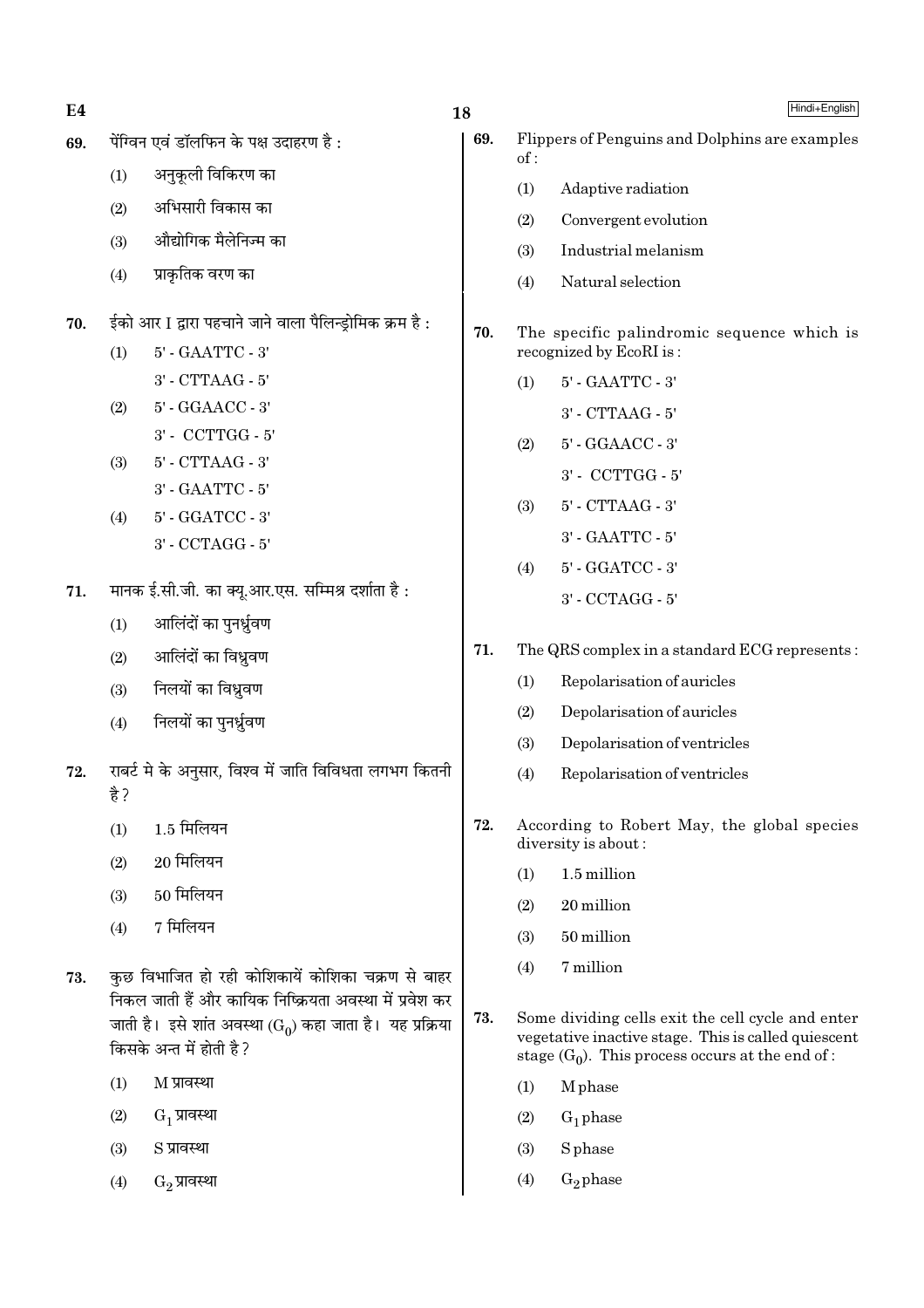75.

76.

74.

#### $E4$

| निम्न स्तंभों का मिलान कर <b>सही</b> विकल्प का चयन करो।                                                                                                 |                       |                                        |                               |                              |            | 74.                                                         | Match the following columns and select the                                                                                                 |                                                                                                     |            |                             |                            |                         |            |                                               |
|---------------------------------------------------------------------------------------------------------------------------------------------------------|-----------------------|----------------------------------------|-------------------------------|------------------------------|------------|-------------------------------------------------------------|--------------------------------------------------------------------------------------------------------------------------------------------|-----------------------------------------------------------------------------------------------------|------------|-----------------------------|----------------------------|-------------------------|------------|-----------------------------------------------|
|                                                                                                                                                         | स्तंभ - I<br>स्तंभ-II |                                        |                               |                              |            |                                                             | correct option.<br>Column-I                                                                                                                |                                                                                                     |            |                             |                            | Column - II             |            |                                               |
| (a)                                                                                                                                                     |                       | यूथ, बहुहारी पीडक                      |                               |                              | (i)        | एस्टेरियस                                                   |                                                                                                                                            | (a)                                                                                                 |            |                             |                            |                         |            | Asterias                                      |
| (b)                                                                                                                                                     |                       |                                        |                               | व्यस्कों में अरीय सममिति एवं | (ii)       | बिच्छ                                                       |                                                                                                                                            |                                                                                                     | pest       | Gregarious, polyphagous (i) |                            |                         |            |                                               |
|                                                                                                                                                         |                       |                                        | लार्वा में द्विपार्श्व सममिति |                              |            |                                                             |                                                                                                                                            | (b)                                                                                                 |            | Adult with radial           |                            |                         | (ii)       | Scorpion                                      |
| $\left( \mathrm{c} \right)$                                                                                                                             |                       | पुस्त फुप्फुस                          |                               |                              | (iii)      | टीनोप्लाना                                                  |                                                                                                                                            |                                                                                                     |            | symmetry and larva          |                            | with bilateral symmetry |            |                                               |
| (d)                                                                                                                                                     | जीवसंदीप्ति           |                                        |                               |                              | (iv)       | लोकस्टा                                                     | $\left( \circ \right)$                                                                                                                     |                                                                                                     | Book lungs |                             |                            | (iii)                   | Ctenoplana |                                               |
|                                                                                                                                                         | (a)                   | (b)                                    | $\left( \mathrm{c}\right)$    | (d)                          |            |                                                             |                                                                                                                                            | (d)                                                                                                 |            | Bioluminescence             |                            |                         | (iv)       | Locusta                                       |
| (1)                                                                                                                                                     | (i)                   | (iii)                                  | (ii)                          | (iv)                         |            |                                                             |                                                                                                                                            |                                                                                                     | (a)        | (b)                         | $\left( \mathrm{c}\right)$ | (d)                     |            |                                               |
| (2)                                                                                                                                                     | (iv)                  | (i)                                    | (ii)                          | (iii)                        |            |                                                             |                                                                                                                                            | (1)                                                                                                 | (i)        | (iii)                       | (ii)                       | (iv)                    |            |                                               |
| (3)                                                                                                                                                     | (iii)                 | (ii)                                   | (i)                           | (iv)                         |            |                                                             |                                                                                                                                            | (2)                                                                                                 | (iv)       | (i)                         | (ii)                       | (iii)                   |            |                                               |
| (4)                                                                                                                                                     | (ii)                  | (i)                                    | (iii)                         | (iv)                         |            |                                                             |                                                                                                                                            | (3)                                                                                                 | (iii)      | (ii)                        | (i)                        | (iv)                    |            |                                               |
|                                                                                                                                                         |                       |                                        |                               |                              |            |                                                             |                                                                                                                                            | (4)                                                                                                 | (ii)       | (i)                         | (iii)                      | (iv)                    |            |                                               |
| रात्रि में या पूर्ण प्रात:काल में घास की पत्तियों के शीर्ष से जल के<br>द्रव अवस्था में निकलने को सुगम बनाने में कौन सी प्रक्रिया<br>उत्तरदायी होती है ? |                       |                                        |                               |                              |            | 75.                                                         | The process responsible for facilitating loss of water<br>in liquid form from the tip of grass blades at night<br>and in early morning is: |                                                                                                     |            |                             |                            |                         |            |                                               |
| (1)                                                                                                                                                     | वाष्पोत्सर्जन         |                                        |                               |                              |            |                                                             |                                                                                                                                            | (1)                                                                                                 |            | Transpiration               |                            |                         |            |                                               |
| (2)                                                                                                                                                     | मूलीय दाब             |                                        |                               |                              |            |                                                             |                                                                                                                                            | (2)                                                                                                 |            | Root pressure               |                            |                         |            |                                               |
| (3)                                                                                                                                                     | अंत:शोषण              |                                        |                               |                              |            |                                                             |                                                                                                                                            | (3)                                                                                                 | Imbibition |                             |                            |                         |            |                                               |
| (4)                                                                                                                                                     | जीवद्रव्यकुंचन        |                                        |                               |                              |            |                                                             |                                                                                                                                            | (4)                                                                                                 |            | Plasmolysis                 |                            |                         |            |                                               |
|                                                                                                                                                         |                       |                                        |                               |                              |            |                                                             | 76.                                                                                                                                        |                                                                                                     |            |                             |                            |                         |            | Match the following columns and select the    |
|                                                                                                                                                         |                       |                                        |                               |                              |            | निम्न स्तंभों का मिलान कर <b>सही</b> विकल्प का चयन करो।     |                                                                                                                                            | correct option.                                                                                     |            |                             |                            |                         |            |                                               |
|                                                                                                                                                         | स्तंभ - I             |                                        |                               |                              | स्तंभ - II |                                                             |                                                                                                                                            |                                                                                                     |            | Column - I                  |                            |                         |            | Column-II                                     |
| (a)                                                                                                                                                     |                       | प्लावी पसलियाँ                         |                               | (i)                          | होती हैं   | दूसरी एवं सातवीं<br>पसली के बीच स्थित                       |                                                                                                                                            | (a)                                                                                                 |            | <b>Floating Ribs</b><br>(i) |                            |                         |            | Located between<br>second and<br>seventh ribs |
| (b)                                                                                                                                                     | एक्रोमियन             |                                        |                               | (ii)                         |            | ह्यूमरस का शीर्ष                                            |                                                                                                                                            | (b)                                                                                                 |            | Acromion                    |                            | (ii)                    |            | Head of the                                   |
| $\left( \mathrm{c}\right)$                                                                                                                              | स्कैपुला              |                                        |                               | (iii)                        | क्लेविकल   |                                                             |                                                                                                                                            |                                                                                                     |            |                             |                            |                         | Humerus    |                                               |
| (d)                                                                                                                                                     |                       | ग्लीनॉयड गुहा                          |                               | (iv)                         |            | उरोस्थि से नहीं जुड़ती                                      |                                                                                                                                            | $\left( \circ \right)$                                                                              | Scapula    |                             |                            | (iii)                   | Clavicle   |                                               |
|                                                                                                                                                         | (a)                   | (b)                                    | $\left( \mathbf{c} \right)$   | (d)                          |            |                                                             |                                                                                                                                            | (d)                                                                                                 |            | Glenoid cavity              |                            | (iv)                    |            | Do not connect<br>with the sternum            |
| (1)                                                                                                                                                     | (ii)                  | (iv)                                   | (i)                           | (iii)                        |            |                                                             |                                                                                                                                            |                                                                                                     | (a)        | (b)                         | (c)                        | (d)                     |            |                                               |
| (2)                                                                                                                                                     | (i)                   | (iii)                                  | (ii)                          | (iv)                         |            |                                                             |                                                                                                                                            | (1)                                                                                                 | (ii)       | (iv)                        | (i)                        | (iii)                   |            |                                               |
| (3)                                                                                                                                                     | (iii)                 | (ii)                                   | (iv)                          | (i)                          |            |                                                             |                                                                                                                                            | (2)                                                                                                 | (i)        | (iii)                       | (ii)                       | (iv)                    |            |                                               |
| (4)                                                                                                                                                     | (iv)                  | (iii)                                  | (i)                           | (ii)                         |            |                                                             |                                                                                                                                            | (3)                                                                                                 | (iii)      | (ii)                        | (iv)                       | (i)                     |            |                                               |
|                                                                                                                                                         |                       |                                        |                               |                              |            | फलीदार फलों वाले पादपों की जड़ ग्रन्थिकाओं में नाइट्रोजिनेज |                                                                                                                                            | (4)                                                                                                 | (iv)       | (iii)                       | (i)                        | (ii)                    |            |                                               |
|                                                                                                                                                         |                       |                                        |                               |                              |            | द्वारा उत्प्रेरित अभिक्रिया का/के उत्पाद कौन सा/से है/हैं ? | 77.                                                                                                                                        |                                                                                                     |            |                             |                            |                         |            |                                               |
| (1)                                                                                                                                                     |                       | $\frac{\lambda}{\lambda}$ ਕਕ ਪਾਸੇਤਿਸ਼ਾ |                               |                              |            |                                                             |                                                                                                                                            | The product(s) of reaction catalyzed by nitrogenase<br>in root nodules of leguminous plants is/are: |            |                             |                            |                         |            |                                               |

- $(1)$ 
	- $(2)$ Nitrate alone
	- $(3)$ Ammonia and oxygen

Ammonia alone

 $(4)$ Ammonia and hydrogen

- 
- एक्रोमियन
- स्कैपुला  $\left( \mathrm{c}\right)$
- ग्लीनॉयड गु  $(d)$  $(a)$  $(b)$  $(1)$  $(ii)$  $(iv)$  $(2)$  $(i)$  $(iii)$
- $(3)$  $(iii)$  $(ii)$  $(4)$  $(iv)$  $(iii)$
- फलीदार फलों वाले 77. द्वारा उत्प्रेरित अभिक्रि
	- केवल अमोनिया  $(1)$
	- केवल नाइट्रेट  $(2)$
	- अमोनिया और ऑक्सीजन  $(3)$
	- अमोनिया और हाइड़ोजन  $(4)$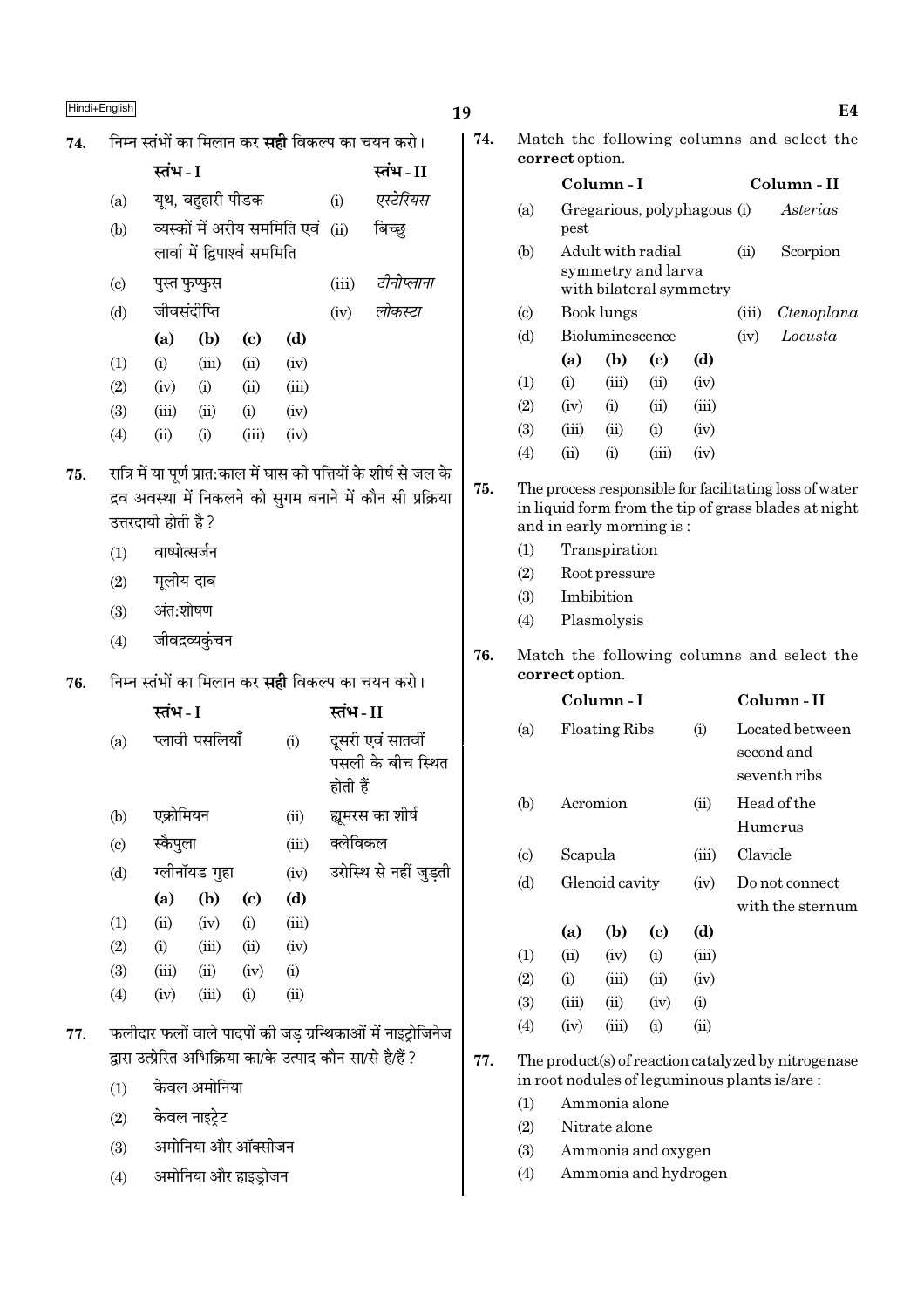$E4$ 

78.

- तने के आधार से उत्पन्न होने वाली जड़ों को क्या कहा जाता है ? 78.
	- झकडा जडे  $(1)$
	- प्राथमिक जडे  $(2)$
	- अवस्तंभ जडे  $(3)$
	- पार्श्व जडे  $(4)$
- निम्न में कौन वाहितमल उपचार के लिए अवायवीय आपंक 79. संपाचित्र में डाला जाता है ?
	- प्राथमिक आपंक  $(1)$
	- तैरते हुए कडे-करकट  $(2)$
	- प्राथमिक उपचार के बहि:स्राव  $(3)$
	- संकियीत आपंक  $(4)$
- निम्न में कौनसा कथन **सद्गी नहीं** है ? 80.
	- मनष्य में इंसलिन प्राक-इंसलिन से संश्लेषित होता है।  $(1)$
	- प्राक-इंसलिन में एक अतिरिक्त पेप्टाइड, जिसे  $(2)$ सी-पेप्टाइड कहते हैं. होती है।
	- कार्यात्मक इंसुलिन में  $A$  एवं  $B$  शृंखलाएँ होती है जो  $(3)$ हाइड़ोजन बंध द्वारा जुडी होती है।
	- आनुवंशिक इंजीनियरी इंसुलिन *ई–कोलाई* द्वारा उत्पादित  $(4)$ होता है।
- ऑक्सीजन के परिवहन के संदर्भ में **गलत** कथन को पहचानो। 81.
	- ऑक्सीजन की हीमोग्लोबिन से बंधता मुख्यत:  $\mathrm{O}_2$  के  $(1)$ आंशिक दाब से संबंधित है।
	- $\mathrm{CO}_2$  का आंशिक दाब हीमोग्लोबिन से बंधने वाली  $(2)$  $O_2$  में बाधा डाल सकता है।
	- वायु कूपिका में  $H^+$  की उच्च सांद्रता ऑक्सीहीमोग्लोबिन  $(3)$ बनने में सहायक होती है।
	- वायु कूपिका में कम  $pCO<sub>2</sub>$  ऑक्सीहीमोग्लोबिन बनने  $(4)$ में सहायक होती है।
- विश्व के निम्नलिखित में से कौन सा क्षेत्र अधिकतम जाति 82. विविधता दर्शाता है ?
	- भारत का पश्चिमी घाट  $(1)$
	- $(2)$ मेडागास्कर
	- हिमालय  $(3)$
	- एमेजॉन के जंगल  $(4)$
- The roots that originate from the base of the stem  $are '$  $(1)$ Fibrous roots
- $(2)$ Primary roots
- $(3)$ Prop roots
- $(4)$ Lateral roots
- 79. Which of the following is put into Anaerobic sludge digester for further sewage treatment?
	- Primary sludge  $(1)$
	- $(2)$ Floating debris
	- $(3)$ Effluents of primary treatment
	- $(4)$ Activated sludge
- 80. Which of the following statements is not correct?
	- $(1)$ In man insulin is synthesised as a proinsulin.
	- The proinsulin has an extra peptide called  $(2)$ C-peptide.
	- The functional insulin has A and B chains  $(3)$ linked together by hydrogen bonds.
	- $(4)$ Genetically engineered insulin is produced in  $E\text{-}Coli$ .
- 81. Identify the wrong statement with reference to transport of oxygen.
	- $(1)$ Binding of oxygen with haemoglobin is mainly related to partial pressure of  $O_2$ .
	- $(2)$ Partial pressure of  $CO<sub>2</sub>$  can interfere with  $O<sub>2</sub>$  binding with haemoglobin.
	- Higher  $H^+$  conc. in alveoli favours the  $(3)$ formation of oxyhaemoglobin.
	- $(4)$ Low  $pCO<sub>2</sub>$  in alveoli favours the formation of oxyhaemoglobin.
- 82. Which of the following regions of the globe exhibits highest species diversity?
	- $(1)$ Western Ghats of India
	- $(2)$ Madagascar
	- $(3)$ Himalayas
	- Amazon forests  $(4)$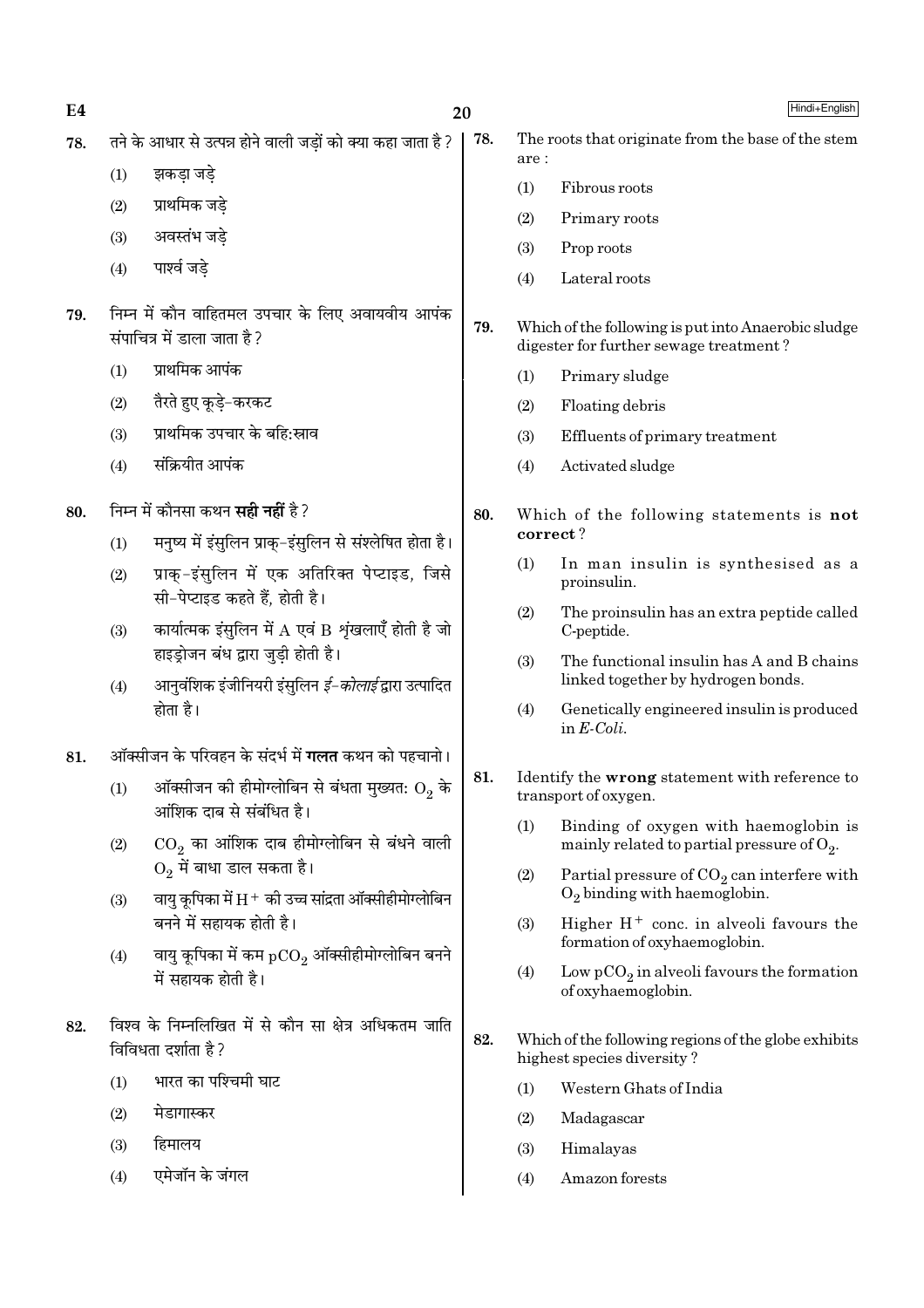| Hindi+English |                           |              |                               |                            |                                             |                                                         | 21  |                                                                                                                |                                                                             |                       |                                 | E <sub>4</sub>                                    |  |
|---------------|---------------------------|--------------|-------------------------------|----------------------------|---------------------------------------------|---------------------------------------------------------|-----|----------------------------------------------------------------------------------------------------------------|-----------------------------------------------------------------------------|-----------------------|---------------------------------|---------------------------------------------------|--|
| 83.           |                           |              |                               |                            |                                             | अर्द्धसूत्री विभाजन के संदर्भ में निम्नलिखित को सुमेलित | 83. |                                                                                                                | Match the following with respect to meiosis:                                |                       |                                 |                                                   |  |
|               | कीजिए :                   |              |                               |                            |                                             |                                                         |     | (a)                                                                                                            |                                                                             | Zygotene              |                                 | Terminalization                                   |  |
|               | (a)                       |              | युग्मपट्ट अवस्था              |                            | (i)                                         | उपान्तीभवन                                              |     | (b)                                                                                                            |                                                                             | Pachytene             | (ii)                            | Chiasmata                                         |  |
|               | (b)                       |              | स्थूलपट्ट अवस्था              |                            | (ii)                                        | काइऐज़्मेटा                                             |     | $\left( \circ \right)$                                                                                         |                                                                             | Diplotene             | (iii)                           | Crossing over                                     |  |
|               | $\left( \text{c} \right)$ |              | द्विपट्ट अवस्था               |                            | (iii)                                       | जीन विनिमय                                              |     | (d)                                                                                                            |                                                                             | Diakinesis            | (iv)                            | Synapsis                                          |  |
|               | (d)                       | पारगतिक्रम   | (डायाकाइनेसिस)                |                            | (iv)                                        | सूत्रयुग्मन                                             |     | Select the <b>correct</b> option from the following:                                                           |                                                                             |                       |                                 |                                                   |  |
|               |                           |              |                               |                            | निम्नलिखित में से <b>सही</b> विकल्प चुनिए : |                                                         |     |                                                                                                                | (a)                                                                         | (b)                   | $\left( \mathbf{c} \right)$     | (d)                                               |  |
|               |                           | (a)          | (b)                           | $\left( \mathrm{e}\right)$ | (d)                                         |                                                         |     | (1)                                                                                                            | (iii)                                                                       | (iv)                  | (i)                             | (ii)                                              |  |
|               | (1)                       | (iii)        | (iv)                          | (i)                        | (ii)                                        |                                                         |     | (2)                                                                                                            | (iv)                                                                        | (iii)                 | (ii)                            | (i)                                               |  |
|               | (2)                       | (iv)         | (iii)                         | (ii)                       | (i)                                         |                                                         |     | (3)                                                                                                            | (i)                                                                         | (ii)                  | (iv)                            | (iii)                                             |  |
|               | (3)                       | (i)          | (ii)                          | (iv)                       | (iii)                                       |                                                         |     | (4)                                                                                                            | (ii)                                                                        | (iv)                  | (iii)                           | (i)                                               |  |
| 84.           | (4)                       | (ii)         | (iv)                          | (iii)                      | (i)                                         | पादप का वह भाग कौन-सा है जिसमें दो पीढ़ी - एक पीढ़ी     | 84. |                                                                                                                | The plant parts which consist of two generations -<br>one within the other: |                       |                                 |                                                   |  |
|               | दूसरे के अन्दर होती है ?  |              |                               |                            |                                             |                                                         | (a) |                                                                                                                |                                                                             |                       | Pollen grains inside the anther |                                                   |  |
|               | (a)                       |              | परागकोश के अन्दर परागकण       |                            |                                             |                                                         |     | (b)                                                                                                            |                                                                             |                       |                                 | Germinated pollen grain with two male             |  |
|               | (b)                       |              |                               |                            |                                             | दो नर युग्मकों वाली अंकुरित परागकण                      |     |                                                                                                                | gametes                                                                     |                       |                                 |                                                   |  |
|               | (c)                       |              | फल के अन्दर बीज               |                            |                                             |                                                         |     | $\left( \circ \right)$                                                                                         |                                                                             | Seed inside the fruit |                                 |                                                   |  |
|               | (d)                       |              | बीजाण्ड के अन्दर भ्रूण-कोष    |                            |                                             |                                                         |     | (d)                                                                                                            |                                                                             |                       |                                 | Embryo sac inside the ovule                       |  |
|               | (1)                       | केवल $(a)$   |                               |                            |                                             |                                                         |     | (1)                                                                                                            | $(a)$ only                                                                  |                       |                                 |                                                   |  |
|               | (2)                       |              | $(a)$ , $(b)$ और $(c)$        |                            |                                             |                                                         |     | (2)                                                                                                            | $(a)$ , $(b)$ and $(c)$                                                     |                       |                                 |                                                   |  |
|               | (3)                       | (c) और $(d)$ |                               |                            |                                             |                                                         |     | (3)                                                                                                            |                                                                             | $(c)$ and $(d)$       |                                 |                                                   |  |
|               | (4)                       | (a) और (d)   |                               |                            |                                             |                                                         |     | (4)                                                                                                            |                                                                             | $(a)$ and $(d)$       |                                 |                                                   |  |
| 85.           | करेगा ?                   |              |                               |                            |                                             | निम्न के कौन ग्राफी पुटक से अंडाणु का मोचन (अंडोत्सर्ग) | 85. | Which of the following hormone levels will cause<br>release of ovum (ovulation) from the graffian<br>follicle? |                                                                             |                       |                                 |                                                   |  |
|               | (1)                       |              | एस्ट्रोजन की उच्च सांद्रता    |                            |                                             |                                                         |     | (1)                                                                                                            |                                                                             |                       |                                 | High concentration of Estrogen                    |  |
|               | (2)                       |              | प्रोजेस्टरोन की उच्च सांद्रता |                            |                                             |                                                         |     | (2)                                                                                                            |                                                                             |                       |                                 | High concentration of Progesterone                |  |
|               | (3)                       |              | LH की निम्न सांद्रता          |                            |                                             |                                                         |     | (3)                                                                                                            |                                                                             |                       |                                 | Low concentration of LH                           |  |
|               | (4)                       |              | $FSH$ की निम्न सांद्रता       |                            |                                             |                                                         |     | (4)                                                                                                            |                                                                             |                       |                                 | Low concentration of FSH                          |  |
| 86.           |                           |              |                               |                            | निम्न में क्षारीय एमीनो अम्ल को पहचानिए।    |                                                         | 86. |                                                                                                                |                                                                             |                       |                                 | Identify the basic amino acid from the following. |  |
|               | (1)                       | टायरोसीन     |                               |                            |                                             |                                                         |     | (1)                                                                                                            | Tyrosine                                                                    |                       |                                 |                                                   |  |
|               | (2)                       |              | ग्लुटामिक अम्ल                |                            |                                             |                                                         |     | (2)                                                                                                            |                                                                             | Glutamic Acid         |                                 |                                                   |  |
|               | (3)                       | लाइसिन       |                               |                            |                                             |                                                         |     | (3)                                                                                                            | Lysine                                                                      |                       |                                 |                                                   |  |
|               | (4)                       | वैलीन        |                               |                            |                                             |                                                         |     | (4)                                                                                                            | Valine                                                                      |                       |                                 |                                                   |  |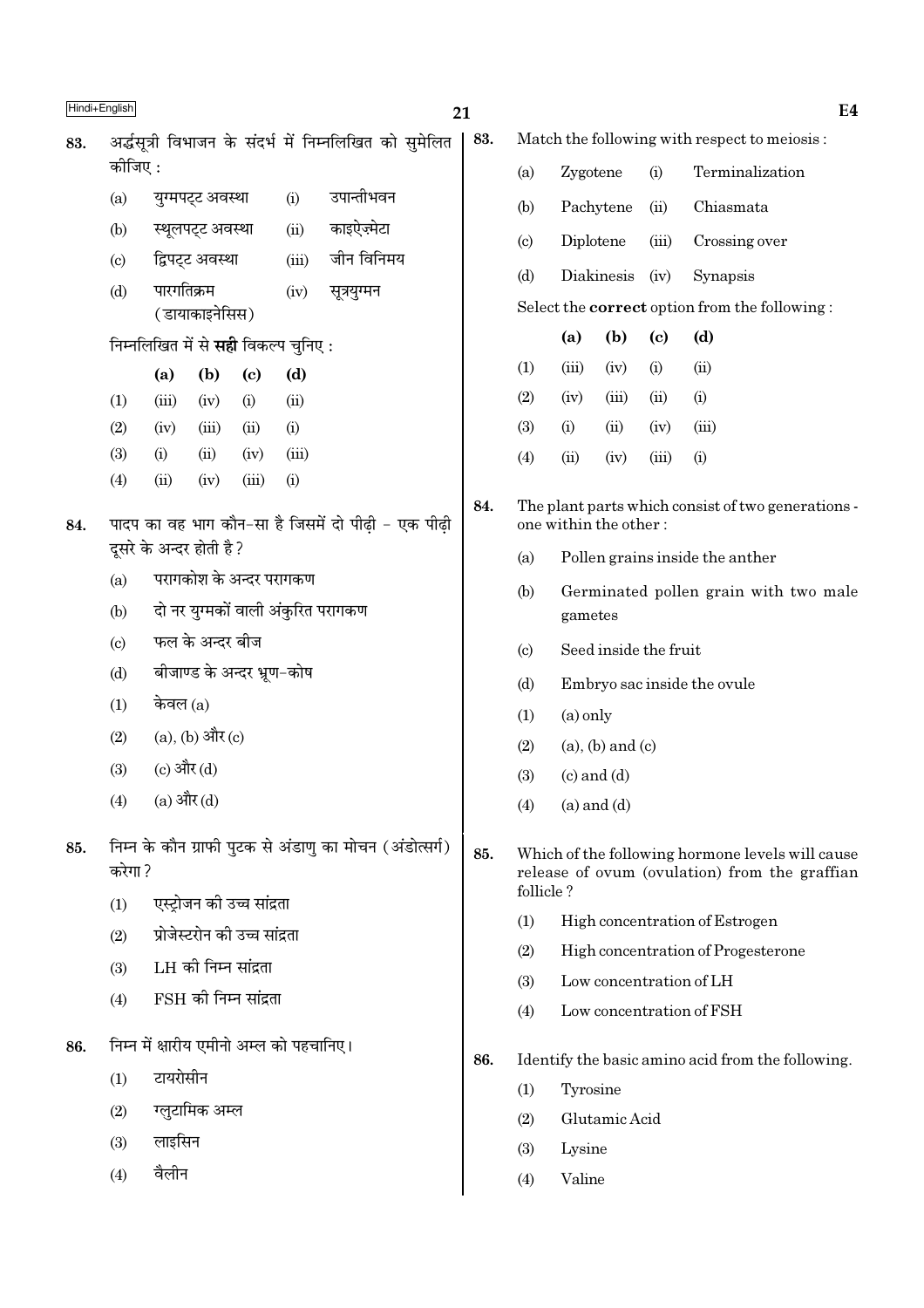| E4  |     |                                                           | 22  |
|-----|-----|-----------------------------------------------------------|-----|
| 87. |     | मानव पाचन तंत्र से संदर्भित <b>सही</b> कथन का चयन करो।    | 87. |
|     | (1) | क्षुद्रांत्र छोटी आंत में खुलता है।                       |     |
|     | (2) | सिरोसा आहार नाल का सबसे अन्दर वाली परत होती<br>है।        |     |
|     | (3) | क्षुद्रांत्र अत्याधिक कुंडलित भाग होता है।                |     |
|     | (4) | कृमिरूप परिशेषिका ग्रहणी से उत्पन्न होता है।              |     |
| 88. |     | वृद्धि की प्रक्रिया अधिकतम किस दौरान होती है ?            | 88. |
|     | (1) | लॉग प्रावस्था                                             |     |
|     | (2) | पश्चता प्रावस्था                                          |     |
|     | (3) | जीर्णता                                                   |     |
|     | (4) | प्रसुप्ति                                                 |     |
| 89. |     | बीजाण्ड का पिंड, बीजाण्ड वृंत से कहाँ पर संलयित होता है ? | 89. |
|     | (1) | नाभिका                                                    |     |
|     |     | $(2)$ बीजाण्डद्वार                                        |     |
|     |     | (3) बीजाण्डकाय                                            |     |
|     | (4) | निभाग                                                     |     |
| 90. |     | सिनेप्टोनीमल सम्मिश्र का विघटन होता है:                   | 90. |
|     | (1) | स्थूलपट्ट के दौरान                                        |     |
|     | (2) | युग्मपट्ट के दौरान                                        |     |
|     |     | (3) द्विपट्ट के दौरान                                     |     |
|     | (4) | तनुपट्ट के दौरान                                          |     |
| 91. |     | अंत:श्वसन के दौरान होने वाली <b>सही</b> घटनाओं का चयन करो | 91. |
|     | (a) | डायाफ्राम का संकुचन                                       |     |
|     | (b) | बाह्य अंतरपर्शुक पेशियों का संकुचन                        |     |
|     | (c) | फुप्फुस का आयतन कम होना                                   |     |
|     | (d) | अंतरा फुप्फुसी दाब का बढ़ना                               |     |
|     | (1) | $(a)$ एवं $(b)$                                           |     |
|     | (2) | (c) एवं $(d)$                                             |     |
|     | (3) | $(a)$ , $(b)$ एवं $(d)$                                   |     |
|     | (4) | केवल (d)                                                  |     |
| 92. |     | निम्न में कौनसी प्रोटीन जन्तुओं में बहुतायत से होती है ?  | 92. |
|     | (1) | हीमोग्लोबिन                                               |     |
|     | (2) | कोलेजन                                                    |     |
|     | (3) | लैक्टिन                                                   |     |
|     | (4) | इंसुलिन                                                   |     |

|     |                            | Hindi+English                                                                      |
|-----|----------------------------|------------------------------------------------------------------------------------|
| 37. |                            | Identify the <b>correct</b> statement with reference to<br>human digestive system. |
|     | (1)                        | I leum opens into small intestine.                                                 |
|     | (2)                        | Serosa is the innermost layer of the<br>alimentary canal.                          |
|     | (3)                        | Ileum is a highly coiled part.                                                     |
|     | (4)                        | Vermiform appendix arises from duodenum.                                           |
| 88. |                            | The process of growth is maximum during:                                           |
|     | (1)                        | Log phase                                                                          |
|     | (2)                        | Lag phase                                                                          |
|     | (3)                        | Senescence                                                                         |
|     | (4)                        | Dormancy                                                                           |
| 89. | at :                       | The body of the ovule is fused within the funicle                                  |
|     | (1)                        | Hilum                                                                              |
|     | (2)                        | Micropyle                                                                          |
|     | (3)                        | Nucellus                                                                           |
|     | (4)                        | Chalaza                                                                            |
| 0.  | during:                    | Dissolution of the synaptonemal complex occurs                                     |
|     | (1)                        | Pachytene                                                                          |
|     | (2)                        | Zygotene                                                                           |
|     | (3)                        | Diplotene                                                                          |
|     | (4)                        | Leptotene                                                                          |
| 1.  |                            | Select the <b>correct</b> events that occur during<br>inspiration.                 |
|     | (a)                        | Contraction of diaphragm                                                           |
|     | (b)                        | Contraction of external inter-costal muscles                                       |
|     | $\left( \mathrm{c}\right)$ | Pulmonary volume decreases                                                         |
|     | (d)                        | Intra pulmonary pressure increases                                                 |
|     | (1)                        | $(a)$ and $(b)$                                                                    |
|     | (2)                        | $(c)$ and $(d)$                                                                    |
|     | (3)                        | $(a)$ , $(b)$ and $(d)$                                                            |
|     | (4)                        | only (d)                                                                           |
| 12. |                            | Which one of the following is the most abundant<br>protein in the animals?         |

- $(1)$ Haemoglobin
- $(2)$ Collagen
- $(3)$  $\rm Let in$
- Insulin  $(4)$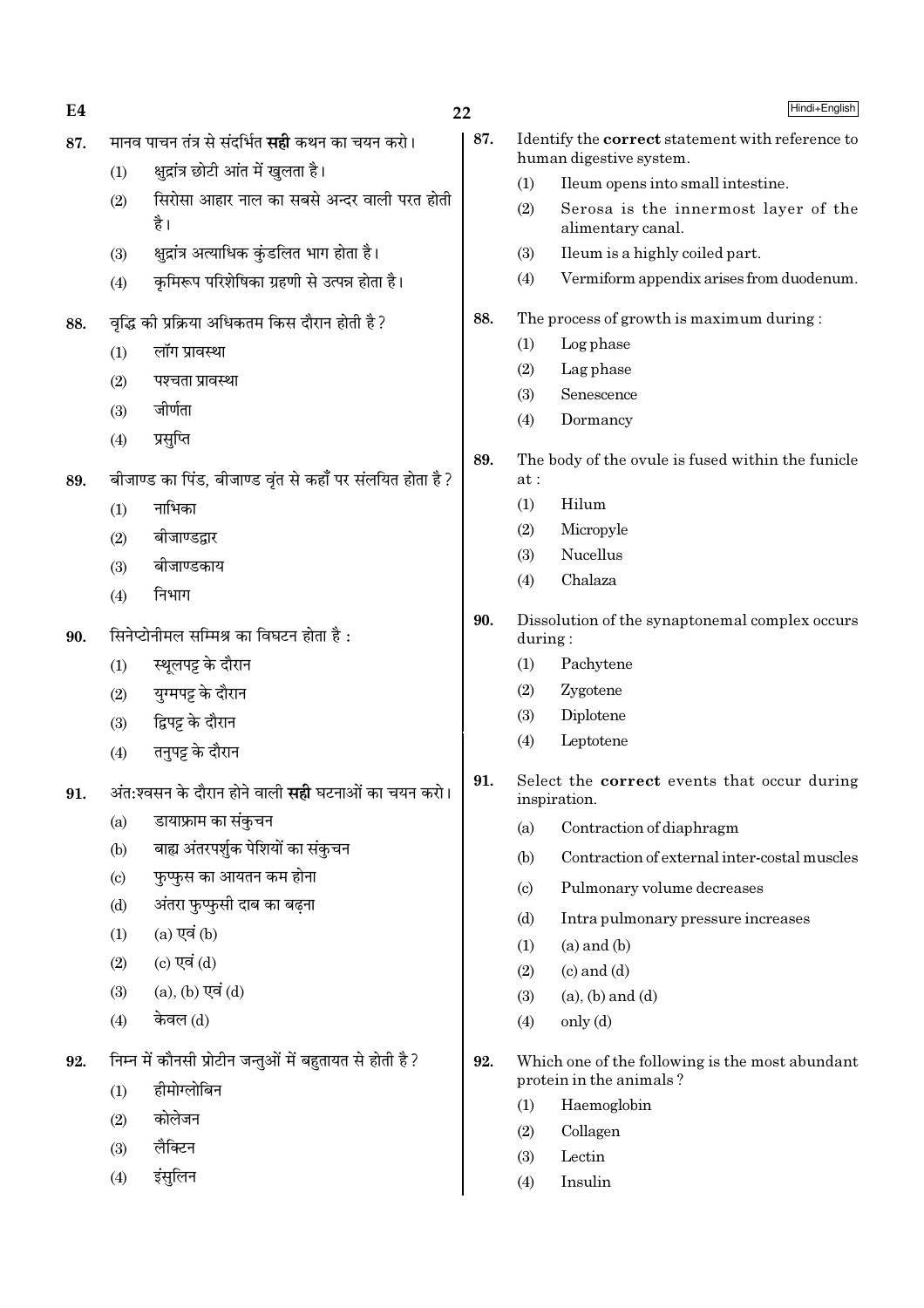- 23
- प्रतिबंधन एंजाइमों के विषय में **गलत** कथन को पहचानिए। 93.
	- प्रत्येक प्रतिबंधन एंजाइम डी.एन.ए. क्रम की लम्बाई का  $(1)$ निरीक्षण करके कार्य करते हैं।
	- ये डी.एन.ए. की लडी को पैलिन्डोमिक स्थलों पर  $(2)$ काटते हैं।
	- ये आनवंशिक इंजीनियरिंग में उपयोगी हैं।  $(3)$
	- चिपचिपे सिरे डी.एन.ए. लाइगेज द्वारा जोड़े जा सकते  $(4)$ हैं।
- अंटार्कटिक क्षेत्र में हिम-अंधता किस कारण होती है ? 94.
	- निम्न ताप द्वारा आँख में दव के जमने के कारण  $(1)$
	- IIV-B विकिरण की उच्च मात्रा के कारण कॉर्निया का  $(2)$ शोथ
	- हिम से प्रकाश का उच्च परावर्तन  $(3)$
	- अवरक्त किरणों द्वारा रेटीना में क्षति  $(4)$
- निम्न में कौन. ऐसे जीवों के **सही** उदाहरणों को संदर्भित करता है 95. जो मानव की क्रियाओं द्रारा वातावरण में बदलाव के कारण विकसित हुए है ?
	- गैलापैगो द्वीप में डार्विन की फिंचें  $(a)$
	- खरपतवारों में शाकनाशी का प्रतिरोध  $(b)$
	- ससीमकेन्द्रकों में दवाइयों का प्रतिरोध  $(c)$
	- मनृष्य द्वारा बनायी पालत पशु जैसे कृत्तों की नस्लें  $(d)$
	- केवल $(a)$  $(1)$
	- $(2)$  $(a)$  एवं  $(c)$
	- (b), (c) एवं (d)  $(3)$
	- केवल (d)  $(4)$
- जेल इलेक्ट्रोफोरेसिस में, पृथक हुए डी.एन.ए. के खण्डों को 96. किसकी सहायता से देखा जा सकता है ?
	- चमकीले नीले प्रकाश में ऐसीटोकार्मिन से  $(1)$
	- UV विकिरण में एथिडियम ब्रोमाइड से  $(2)$
	- UV विकिरण में एसीटोकार्मिन से  $(3)$
	- अवरक्त विकिरण में एथिडियम ब्रोमाइड से  $(4)$
- 93. Identify the wrong statement with regard to **Restriction Enzymes.** 
	- $(1)$ Each restriction enzyme functions by inspecting the length of a DNA sequence.
	- $(2)$ They cut the strand of DNA at palindromic sites.
	- $(3)$ They are useful in genetic engineering.
	- $(4)$ Sticky ends can be joined by using DNA ligases.
- 94. Snow-blindness in Antarctic region is due to:
	- Freezing of fluids in the eye by low  $(1)$ temperature
	- $(2)$ Inflammation of cornea due to high dose of **IIV-B** radiation
	- High reflection of light from snow  $(3)$
	- $(4)$ Damage to retina caused by infra-red rays
- 95. Which of the following refer to **correct** example(s) of organisms which have evolved due to changes in environment brought about by anthropogenic action?
	- $(a)$ Darwin's Finches of Galapagos islands.
	- $(h)$ Herbicide resistant weeds.
	- Drug resistant eukaryotes.  $(c)$
	- Man-created breeds of domesticated animals  $(d)$ like dogs.
	- $(1)$  $onlv(a)$
	- $(a)$  and  $(c)$  $(2)$
	- $(3)$  $(b)$ ,  $(c)$  and  $(d)$
	- only (d)  $(4)$
- 96. In gel electrophoresis, separated DNA fragments can be visualized with the help of:
	- Acetocarmine in bright blue light  $(1)$
	- $(2)$ Ethidium bromide in UV radiation
	- Acetocarmine in UV radiation  $(3)$
	- $(4)$ Ethidium bromide in infrared radiation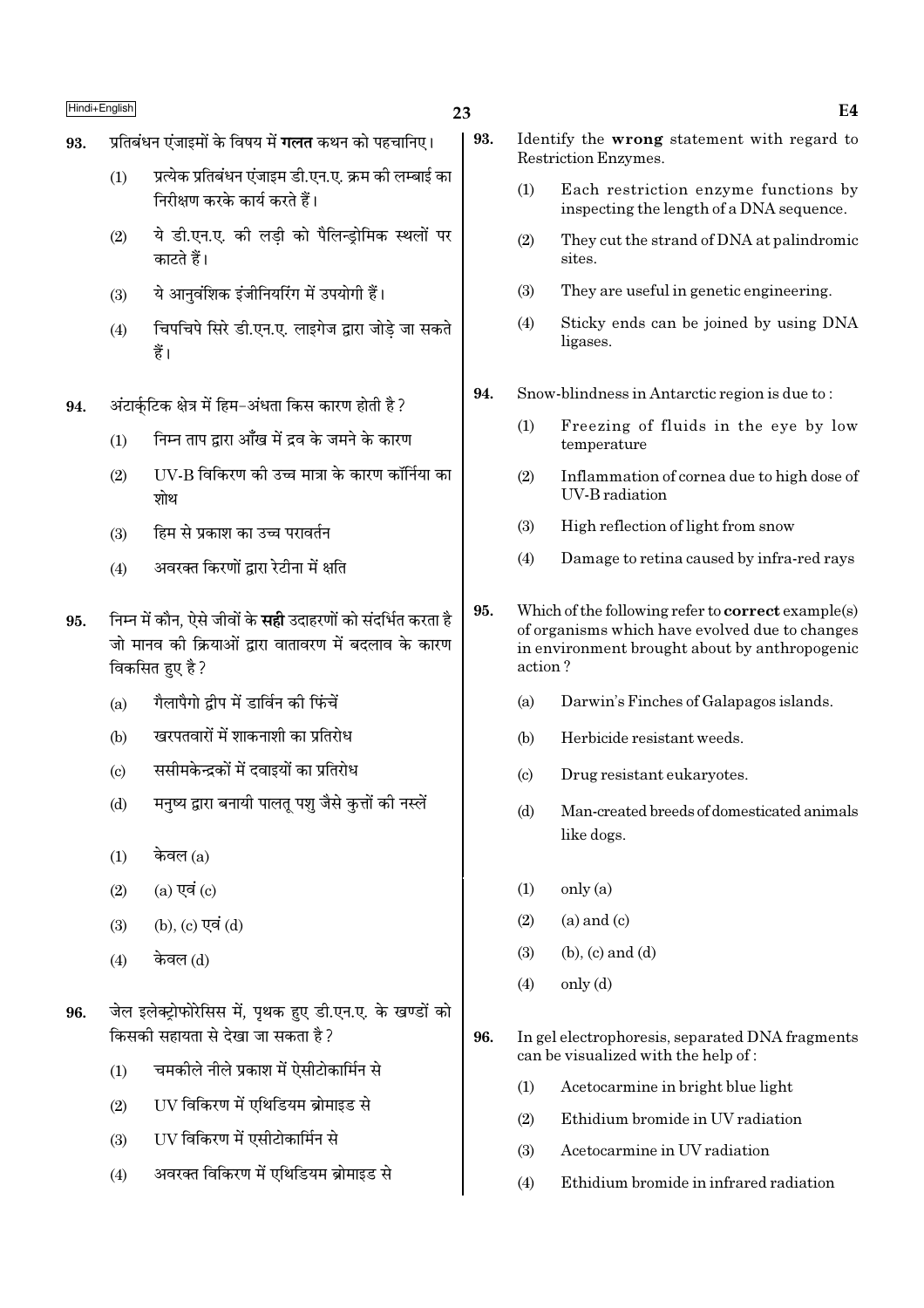| E4  |                                                         |                   |                   |                                            |                 |               |                                                      | 24              |                       |                      |               |                             |                                            |                 | Hindi+English                                     |
|-----|---------------------------------------------------------|-------------------|-------------------|--------------------------------------------|-----------------|---------------|------------------------------------------------------|-----------------|-----------------------|----------------------|---------------|-----------------------------|--------------------------------------------|-----------------|---------------------------------------------------|
| 97. |                                                         |                   |                   | निम्नलिखित को सुमेलित कीजिए:               |                 |               |                                                      | 97.             |                       | Match the following: |               |                             |                                            |                 |                                                   |
|     | (a)                                                     |                   |                   | उत्प्रेरक क्रिया का निरोधक                 |                 | (i)           | रिसिन                                                |                 | (a)                   |                      |               | Inhibitor of catalytic      |                                            | (i)             | Ricin                                             |
|     | (b)                                                     |                   | पेप्टाइड बंध धारक |                                            |                 | (ii)          | मैलोनेट                                              |                 |                       | activity             |               |                             |                                            |                 |                                                   |
|     |                                                         |                   |                   |                                            |                 |               | काइटिन                                               |                 | (b)                   |                      |               | Possess peptide bonds       |                                            | (ii)            | Malonate                                          |
|     | कवकों में कोशिका भित्ति<br>(c)<br>पदार्थ                |                   | (iii)             |                                            |                 | (c)           | fungi                                                |                 | Cell wall material in |                      | (iii)         | Chitin                      |                                            |                 |                                                   |
|     | (d)                                                     |                   | द्वितीयक उपापचयज  |                                            |                 | (iv)          | कोलैजन                                               |                 | (d)                   |                      |               | Secondary metabolite        |                                            | (iv)            | Collagen                                          |
|     |                                                         |                   |                   | निम्नलिखित में से <b>सही</b> विकल्प चुनिए: |                 |               |                                                      |                 |                       |                      |               |                             |                                            |                 | Choose the correct option from the following:     |
|     |                                                         | (a)               | (b)               | $\left( \mathbf{c} \right)$                | (d)             |               |                                                      |                 |                       | (a)                  | (b)           | $\left( \mathrm{c}\right)$  | (d)                                        |                 |                                                   |
|     | (1)                                                     | (ii)              | (iv)              | (iii)                                      | (i)             |               |                                                      |                 | (1)                   | (ii)<br>(iii)        | (iv)          | (iii)                       | (i)                                        |                 |                                                   |
|     | (2)                                                     | (iii)             | (i)               | (iv)                                       | (ii)            |               |                                                      |                 | (2)<br>(3)            | (iii)                | (i)<br>(iv)   | (iv)<br>(i)                 | (ii)<br>(ii)                               |                 |                                                   |
|     | (3)                                                     | (iii)             | (iv)              | (i)                                        | (ii)            |               |                                                      |                 | (4)                   | (ii)                 | (iii)         | (i)                         | (iv)                                       |                 |                                                   |
|     | (4)                                                     | (ii)              | (iii)             | (i)                                        | (iv)            |               |                                                      |                 |                       |                      |               |                             |                                            |                 |                                                   |
| 98. | निम्न स्तंभों का मिलान कर <b>सही</b> विकल्प का चयन करो। |                   |                   |                                            |                 | 98.           |                                                      | correct option. |                       |                      |               |                             | Match the following columns and select the |                 |                                                   |
|     |                                                         | स्तंभ - I         |                   |                                            | स्तंभ - II      |               |                                                      |                 |                       | Column-I             |               |                             |                                            | Column-II       |                                                   |
|     |                                                         |                   |                   |                                            |                 |               |                                                      |                 | (a)                   | Bt cotton            |               |                             | (i)                                        |                 | Gene therapy                                      |
|     | (a)                                                     |                   | बीटी कपास         |                                            | (i)             |               | जीन चिकित्सा                                         |                 | (b)                   |                      | Adenosine     |                             | (ii)                                       |                 | Cellular defence                                  |
|     | एडीनोसीन डिएमीनेज<br>(b)<br>(ii)<br>की कमी              |                   |                   |                                            | कोशिकीय सुरक्षा |               |                                                      |                 | deaminase             |                      |               |                             |                                            |                 |                                                   |
|     |                                                         |                   |                   |                                            |                 |               |                                                      | deficiency      |                       |                      |               |                             |                                            |                 |                                                   |
|     | आर.एन.ए.आई<br>(c)<br>(iii)                              |                   |                   | $HIV$ संक्रमण का पता                       |                 | (c)           | <b>RNAi</b>                                          |                 |                       | (iii)                |               | Detection of HIV            |                                            |                 |                                                   |
|     |                                                         |                   |                   |                                            |                 | लगाना         |                                                      |                 |                       |                      |               |                             |                                            | infection       |                                                   |
|     | (d)                                                     | पी.सी.आर.<br>(iv) |                   |                                            |                 | बैसिलस        |                                                      |                 | (d)                   | PCR                  |               |                             | (iv)                                       | <b>Bacillus</b> |                                                   |
|     |                                                         |                   |                   |                                            |                 |               | थुर्रिजिनिसिस                                        |                 |                       |                      |               |                             |                                            |                 | thuringiensis                                     |
|     |                                                         | (a)               | (b)               | $\left( \mathbf{c} \right)$                | (d)             |               |                                                      |                 |                       | (a)                  | (b)           | $\left( \mathrm{c}\right)$  | (d)                                        |                 |                                                   |
|     | (1)                                                     | (iv)              | (i)               | (ii)                                       | (iii)           |               |                                                      |                 | (1)                   | (iv)                 | (i)           | (ii)                        | (iii)                                      |                 |                                                   |
|     | (2)                                                     | (iii)             | (ii)              | (i)                                        | (iv)            |               |                                                      |                 | (2)                   | (iii)                | (ii)          | (i)                         | (iv)                                       |                 |                                                   |
|     | (3)                                                     | (ii)              | (iii)             | (iv)                                       | (i)             |               |                                                      |                 | (3)                   | (ii)                 | (iii)         | (iv)                        | (i)                                        |                 |                                                   |
|     | (4)                                                     | (i)               | (ii)              | (iii)                                      | (iv)            |               |                                                      |                 | (4)                   | (i)                  | (ii)          | (iii)                       | (iv)                                       |                 |                                                   |
| 99. |                                                         |                   |                   |                                            |                 |               | जीव को उनके जैवप्रौद्योगिकी में उपयोग के लिए सुमेलित | 99.             |                       |                      |               |                             |                                            |                 | Match the organism with its use in biotechnology. |
|     | कोजिए।                                                  |                   |                   |                                            |                 |               |                                                      |                 | (a)                   | Bacillus             |               |                             | (i)                                        |                 | Cloning vector                                    |
|     | (a)                                                     |                   |                   | बैसिलस थुर्रिजिनिसिस (i)                   |                 |               | क्लोनिक वेक्टर                                       |                 |                       |                      | thuringiensis |                             |                                            |                 |                                                   |
|     | (b)                                                     |                   | थर्मस एक्वेटिकस   |                                            | (ii)            |               | प्रथम rDNA अणु का                                    |                 | (b)                   | <b>Thermus</b>       |               |                             | (ii)                                       |                 | Construction of                                   |
|     |                                                         |                   |                   |                                            |                 | निर्माण       |                                                      |                 |                       |                      | aquaticus     |                             |                                            |                 | first rDNA                                        |
|     | $\left( \mathrm{e}\right)$                              |                   | एग्रोबैक्टीरियम   |                                            | (iii)           |               | डी.एन.ए. पॉलिमरेज                                    |                 |                       |                      |               |                             |                                            | molecule        |                                                   |
|     |                                                         |                   | ट्युमिफेसिएंस     |                                            |                 |               |                                                      |                 | (c)                   |                      | Agrobacterium |                             | (iii)                                      |                 | DNA polymerase                                    |
|     | (d)                                                     |                   | साल्मोनेला        |                                            | (iv)            | $Cry$ प्रोटीन |                                                      |                 |                       |                      | tumefaciens   |                             |                                            |                 |                                                   |
|     |                                                         |                   | टाइफीम्युरियम     |                                            |                 |               |                                                      |                 | (d)                   |                      | Salmonella    |                             | (iv)                                       |                 | Cry proteins                                      |
|     |                                                         |                   |                   | निम्नलिखित में से सही विकल्प चुनिए:        |                 |               |                                                      |                 |                       |                      | typhimurium   |                             |                                            |                 |                                                   |
|     |                                                         | (a)               | (b)               | $\left( \mathrm{c}\right)$                 | (d)             |               |                                                      |                 |                       | (a)                  | (b)           | $\left( \mathbf{c} \right)$ | (d)                                        |                 | Select the correct option from the following:     |
|     | (1)                                                     | (ii)              | (iv)              | (iii)                                      | (i)             |               |                                                      |                 | (1)                   | (ii)                 | (iv)          | (iii)                       | (i)                                        |                 |                                                   |
|     | (2)                                                     | (iv)              | (iii)             | (i)                                        | (ii)            |               |                                                      |                 | (2)                   | (iv)                 | (iii)         | (i)                         | (ii)                                       |                 |                                                   |
|     | (3)                                                     | (iii)             | (ii)              | (iv)                                       | (i)             |               |                                                      |                 | (3)                   | (iii)                | (ii)          | (iv)                        | (i)                                        |                 |                                                   |
|     | (4)                                                     | (iii)             | (iv)              | (i)                                        | (ii)            |               |                                                      |                 | (4)                   | (iii)                | (iv)          | (i)                         | (ii)                                       |                 |                                                   |
|     |                                                         |                   |                   |                                            |                 |               |                                                      |                 |                       |                      |               |                             |                                            |                 |                                                   |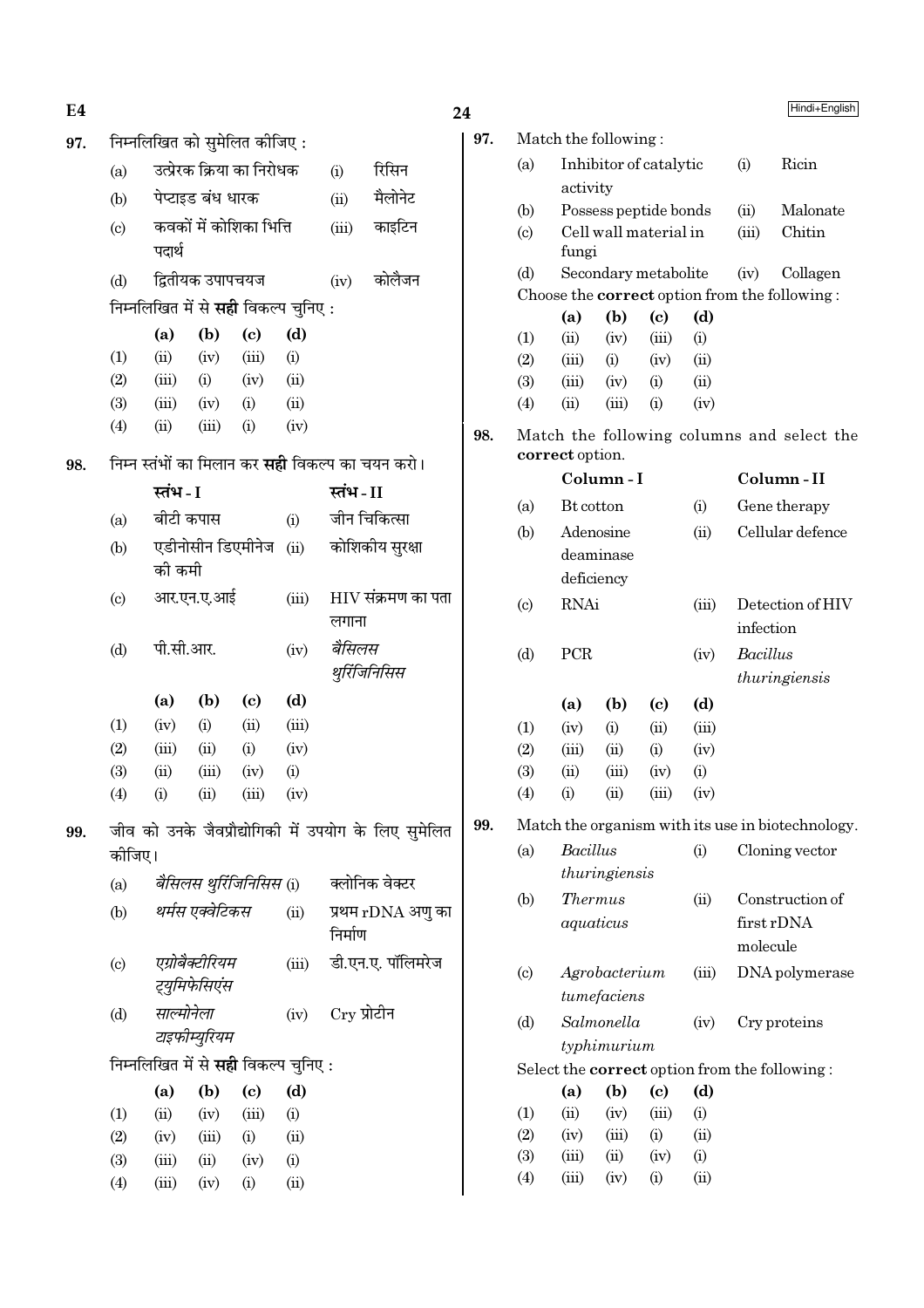100. निम्नलिखित में से सही युग्म को चुनिए:

| (1) | लाइगेज           | दो डी.एन.ए. के<br>अणुओं को जोड़ता है               |
|-----|------------------|----------------------------------------------------|
| (2) | पॉलिमरेज         | डी.एन.ए. को खण्डों<br>में तोडता है                 |
| (3) | न्यूक्लियेज      | डी.एन.ए. के दो<br>रज्जुकों को पृथक<br>करता है      |
| (4) | एक्सोन्यूक्लियेज | डी.एन.ए. में विशिष्ट<br>स्थानों पर काट<br>लगाता है |

- 101. निम्न में कौन मूत्रवृद्धि को रोकने में सहायता करेगा ?
	- $ADH$  के अल्पस्रवण से अधिक जल का पुनरावशोषण  $(1)$
	- एल्डोस्टेरान के कारण वृक्क नलिका से  $\rm Na^+$  एवं जल  $(2)$ का पुनरावशोषण
	- एट्रियल नेट्रियरेटिक कारक द्वारा वाहिकाओं का संकीर्णन  $(3)$ होना
	- $JG$  कोशिकाओं द्वारा रेनिन का स्रावण कम होना  $(4)$
- 102. किस विधि द्वारा बीकानेरी ऐवीज एवं मैरीनो रेम्स से भेड की नई नस्ल 'हिसारडेल' तैयार की गयी है ?
	- बहि:प्रजनन  $(1)$
	- उत्परिवर्तन प्रजनन  $(2)$
	- संकरण  $(3)$
	- $(4)$ अंत:प्रजनन
- 103. उन पदार्थों को पहचानिए, जिनकी संरचनाओं में क्रमश: ग्लाइकोसाइडिक बंध और पेप्टाइड बंध पाये जाते हैं :
	- काइटिन. कोलेस्टरॉल  $(1)$
	- ग्लिसरॉल, टिप्सिन  $(2)$
	- सेलुलोज, लेसिथिन  $(3)$
	- इनुलिन, इंसुलिन  $(4)$
- 104. निम्नलिखित में से कौन एक जीव संख्या का एक गण नहीं है ?
	- लिंग अनुपात  $(1)$
	- जन्म दर  $(2)$
	- $(3)$ मृत्यु दर
	- जाति परस्पर क्रिया  $(4)$

100. Choose the **correct** pair from the following:

| (1) | Ligases          | Join the two DNA<br>molecules                 |
|-----|------------------|-----------------------------------------------|
| (2) | Polymerases -    | Break the DNA into<br>fragments               |
| (3) | <b>Nucleases</b> | Separate the two strands<br>of DNA            |
| (4) | Exonucleases -   | Make cuts at specific<br>positions within DNA |

- 101. Which of the following would help in prevention of diuresis?
	- $(1)$ More water reabsorption due to undersecretion of ADH
	- $(2)$ Reabsorption of  $Na<sup>+</sup>$  and water from renal tubules due to aldosterone
	- Atrial natriuretic factor  $(3)$ causes vasoconstriction
	- Decrease in secretion of renin by JG cells  $(4)$
- 102. By which method was a new breed 'Hisardale' of sheep formed by using Bikaneri ewes and Marino rams?
	- $(1)$ Out crossing
	- $(2)$ Mutational breeding
	- $(3)$ Cross breeding
	- $(4)$ Inbreeding
- 103. Identify the substances having glycosidic bond and peptide bond, respectively in their structure:
	- Chitin, cholesterol  $(1)$
	- $(2)$ Glycerol, trypsin
	- Cellulose, lecithin  $(3)$
	- Inulin, insulin  $(4)$
- 104. Which of the following is **not** an attribute of a population?
	- $(1)$ Sex ratio
	- $(2)$ Natality
	- $(3)$ Mortality
	- $(4)$ Species interaction

 $E4$ 

25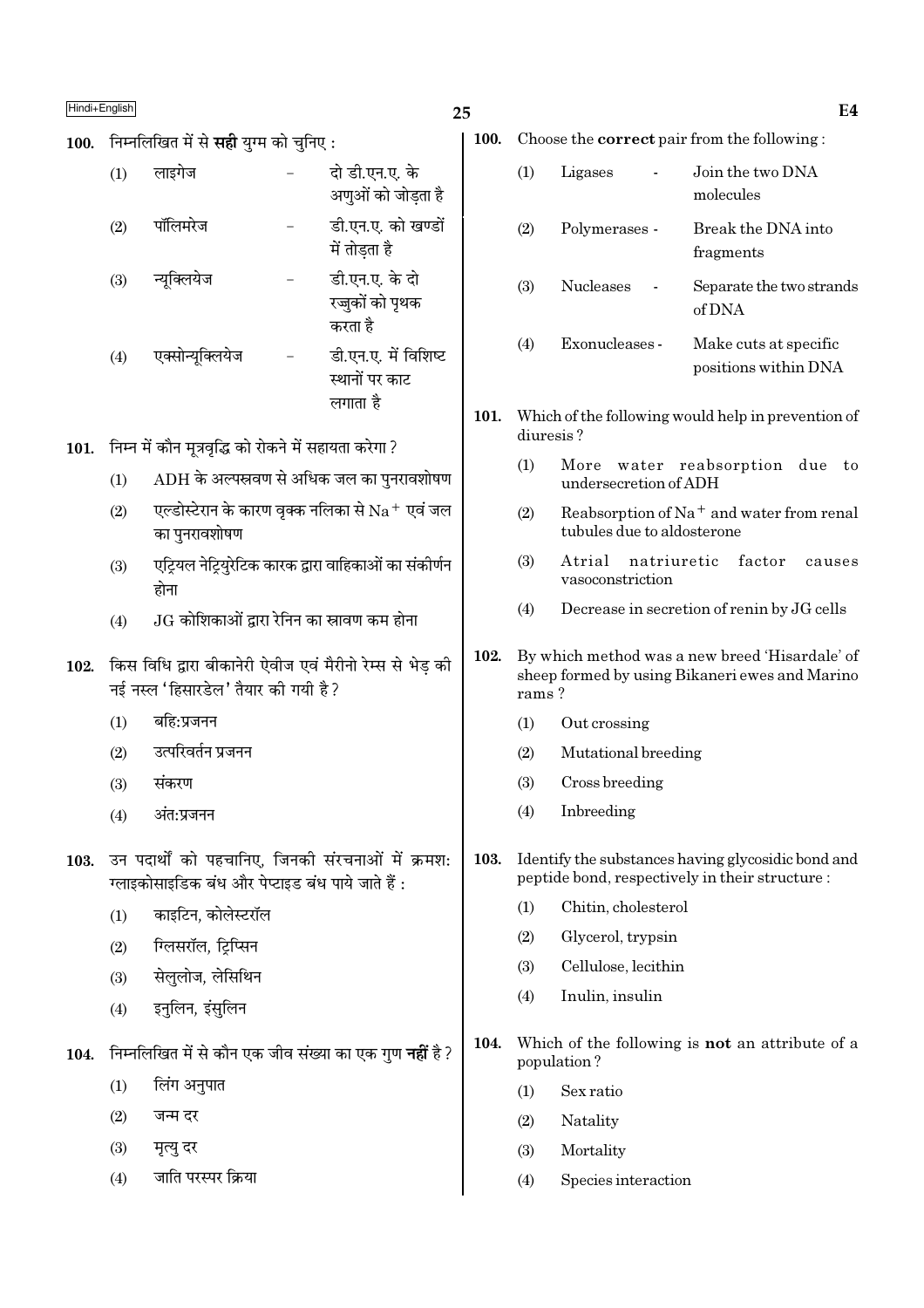$E4$ 

- प्लैज्मोडियम की संक्रमक अवस्था जो मानव शरीर में प्रवेश 105. करती है. है:
	- $(1)$ पोषाण
	- जीवाणज  $(2)$
	- $(3)$ मादा यग्मकजनक
	- $(4)$ नर युग्मकजनक
- जीन 'I' जो ABO रक्त वर्ग का नियंत्रण करता है उसके संदर्भ  $106.$ में **गलत** कथन को पहचानिए।
	- जीन (I) के तीन ऐलील होते हैं।  $(1)$
	- एक व्यक्ति में तीन में से केवल दो ऐलील होंगे।  $(2)$
	- जब [A एवं ] $^{\rm B}$  दोनों इकट्टे होते हैं. ये एक प्रकार की  $(3)$ शर्करा अभिव्यक्त करते हैं।
	- 'i' ऐलील कोई भी शर्करा उत्पन्न नहीं करता।  $(4)$
- 107. निम्नलिखित में से कौन सा यग्म एक कोशिकीय शैवालों का है ?
	- लैमिनेरिया और सारगासम  $(1)$
	- जेलिडियम और ग्रासिलेरिया  $(2)$
	- ऐनाबीनाओर वॉल्वॉक्स  $(3)$
	- क्लोरेला और स्पाइरुलीना  $(4)$
- 108. प्रतिरक्षा के संदर्भ में गलत कथन को पहचानिए।
	- जब परपोषी का शरीर ( जीवित अथवा मत) प्रतिजन के  $(1)$ संपर्क में आता है और उसके शरीर में प्रतिरक्षी उत्पन्न होते हैं। इसे "सक्रिय प्रतिरक्षा" कहते हैं।
	- जब बने बनाए प्रतिरक्षी प्रत्यक्ष रूप से दिए जाते हैं. इसे  $(2)$ ''निष्क्रिय प्रतिरक्षा'' कहते हैं।
	- सक्रिय प्रतिरक्षा जल्दी होती है और पर्ण प्रतिक्रिया देती  $(3)$ है।
	- भ्रूण माता से कुछ प्रतिरक्षी प्राप्त करता है, यह निष्क्रिय  $(4)$ प्रतिरक्षा का उदाहरण है।
- 109. निम्न स्तंभों का मिलान कर सही विकल्प का चयन करो।

|                            | स्तंभ - I |                                  |      |       | स्तंभ - II          |
|----------------------------|-----------|----------------------------------|------|-------|---------------------|
| (a)                        |           | क्लोस्ट्रीडियम                   |      | (i)   | साइक्लोस्पोरिन-ए    |
|                            |           | ब्यूटायलिकम                      |      |       |                     |
| (b)                        |           | ट्राइकोडर्मा पॉलीस्पोरम (ii)     |      |       | ब्युटिरिक अम्ल      |
| $\left( \mathrm{c}\right)$ |           | <i>मोनास्कस परप्यूरीअस</i> (iii) |      |       | सिट्रिक अम्ल        |
| (d)                        |           | एस्परजिलस नाइगर                  |      | (iv)  | रक्त-कोलेस्टेराल कम |
|                            |           |                                  |      |       | करने वाला कारक      |
|                            | (a)       | (b)                              | (c)  | (d)   |                     |
| (1)                        | (iii)     | (iv)                             | (ii) | (i)   |                     |
| (2)                        | (ii)      | (i)                              | (iv) | (iii) |                     |
| (3)                        | (i)       | (ii)                             | (iv) | (iii) |                     |
| (4)                        | (iv)      | (iii)                            | (ii) | (i)   |                     |
|                            |           |                                  |      |       |                     |

- 105. The infectious stage of *Plasmodium* that enters the human body is:
	- $(1)$ Trophozoites
	- $(2)$ Sporozoites
	- Female gametocytes  $(3)$
	- Male gametocytes  $(4)$
- 106. Identify the wrong statement with reference to the gene T that controls ABO blood groups.
	- The gene (I) has three alleles.  $(1)$
	- $(2)$ A person will have only two of the three alleles
	- When  $I^A$  and  $I^B$  are present together, they  $(3)$ express same type of sugar.
	- $(4)$ Allele 'i' does not produce any sugar.
- 107. Which of the following pairs is of unicellular algae?
	- $(1)$ Laminaria and Sargassum
	- $(2)$ Gelidium and Gracilaria
	- $(3)$ Anabaena and Volvox
	- $(4)$ Chlorella and Spirulina
- 108. Identify the wrong statement with reference to immunity.
	- $(1)$ When exposed to antigen (living or dead) antibodies are produced in the host's body. It is called "Active immunity".
	- $(2)$ When ready-made antibodies are directly given, it is called "Passive immunity".
	- $(3)$ Active immunity is quick and gives full response.
	- $(4)$ Foetus receives some antibodies from mother, it is an example for passive immunity.
- 109. Match the following columns and select the correct option.

|                             |       | Column - I        |      |       | Column - II       |
|-----------------------------|-------|-------------------|------|-------|-------------------|
| (a)                         |       | Clostridium       |      | (i)   | Cyclosporin-A     |
|                             |       | butylicum         |      |       |                   |
| (b)                         |       | Trichoderma       |      | (ii)  | Butyric Acid      |
|                             |       | polysporum        |      |       |                   |
| $\left( \mathrm{c} \right)$ |       | Monascus          |      | (iii) | Citric Acid       |
|                             |       | purpureus         |      |       |                   |
| (d)                         |       | Aspergillus niger |      | (iv)  | Blood cholesterol |
|                             |       |                   |      |       | lowering agent    |
|                             | (a)   | (b)               | (c)  | (d)   |                   |
| (1)                         | (iii) | (iv)              | (ii) | (i)   |                   |
| (2)                         | (ii)  | (i)               | (iv) | (iii) |                   |
| (3)                         | (i)   | (ii)              | (iv) | (iii) |                   |
| $\Delta$                    | (iv)  | (iii)             | (ii) | (i)   |                   |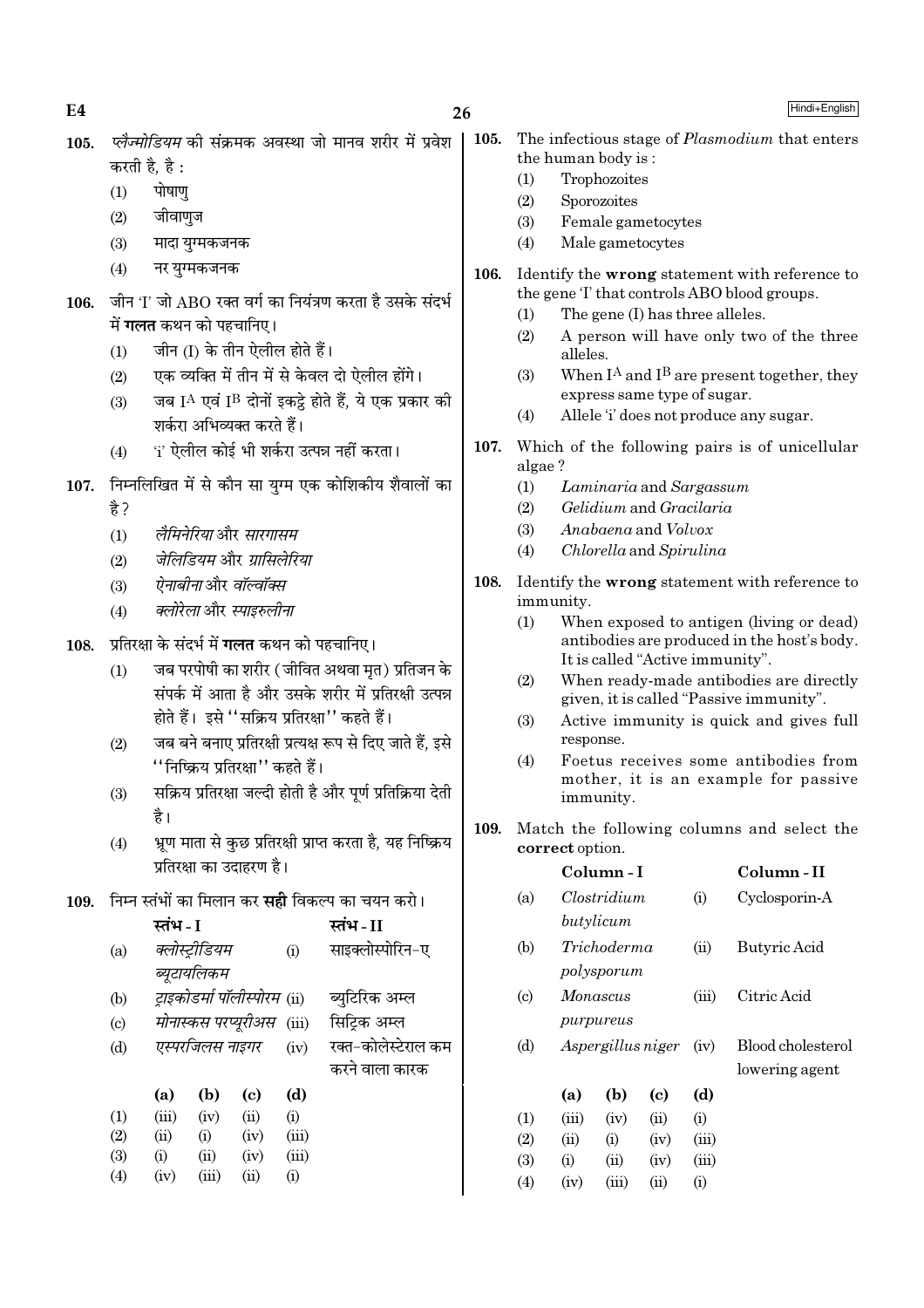- 110. द्वितीयक अंडक का अर्धसत्री विभाजन पर्ण होता है:
	- अंडोत्सर्ग से पहले  $(1)$
	- संभोग के समय  $(2)$
	- यग्मनज बनने के बाद  $(3)$
	- शुक्राणु एवं अंडाणु के संलयन के समय  $(4)$
- 111. मेंडल ने स्वतंत्र रूप से प्रजनन करने वाली मटर के पौधे की कितनी किस्मों को युग्मों के रूप में चुना जो विपरीत विशेषकों वाले एक लक्षण के अलावा एक समान थी ?
	- $\overline{4}$  $(1)$
	- $(2)$  $\overline{2}$
	- $(3)$ 14
	- $(4)$  $\mathbf{g}$
- संघ कॉर्डेटा के लिए कौन से कथन **सही** हैं ?  $112.$ 
	- युरोकॉर्डेटा में पृष्ठरज्जू सिर से पूंछ तक फैली होती है  $(a)$ और यह जीवन के अंत तक बनी रहती है।
	- वर्टीब्रेटा में पष्ठरज्ज केवल भ्रणीय काल में उपस्थित  $(h)$ होती है।
	- केन्द्रीय तंत्रिका तंत्र पृष्ठीय एवं खोखला होता है।  $(c)$
	- कॉर्डेटा को तीन उपसंघों में विभाजित किया है :  $(b)$ हेमीकॉर्डेटा, ट्यूनिकेटा एवं सेफैलोकॉर्डेटा।
	- (d) एवं  $(c)$  $(1)$
	- (c) एवं  $(a)$  $(2)$
	- $(a)$  एवं  $(b)$  $(3)$
	- (b) एवं (c)  $(4)$
- 113. वंशागति के गुणसूत्र सिद्धान्त का प्रायोगिक प्रमाणन किसने किया था ?
	- मेंडल  $(1)$
	- सटन  $(2)$
	- $(3)$ बोवेरी
	- मॉर्गन  $(4)$
- 114. ट्रांसलेशन (अनुवादन/स्थानांतरण) की प्रथम अवस्था कौन सी होती है ?
	- राइबोसोम से mRNA का बन्धन  $(1)$
	- डी.एन.ए. अण की पहचान  $(2)$
	- ${\rm tRNA}$  का ऐमीनोएसीलेशन  $(3)$
	- एक एंटी-कोडॉन की पहचान  $(4)$
- 27
	- $110.$ Meiotic division of the secondary oocyte is completed:
		- Prior to ovulation  $(1)$
		- $(2)$ At the time of copulation
		- After zygote formation  $(3)$
		- $(4)$ At the time of fusion of a sperm with an ovum
	- 111. How many true breeding pea plant varieties did Mendel select as pairs, which were similar except in one character with contrasting traits?
		- $\overline{4}$  $(1)$
		- $\overline{2}$  $(2)$
		- $(3)$ 14
		- $(4)$  $\mathbf{Q}$
	- 112. Which of the following statements are true for the phylum-Chordata?
		- In Urochordata notochord extends from  $(a)$ head to tail and it is present throughout their life.
		- In Vertebrata notochord is present during  $(b)$ the embryonic period only.
		- $(c)$ Central nervous system is dorsal and hollow.
		- $(d)$ Chordata is divided into 3 subphyla : Tunicata Hemichordata, and Cephalochordata.
		- $(d)$  and  $(c)$  $(1)$
		- $(2)$  $(c)$  and  $(a)$
		- $(a)$  and  $(b)$  $(3)$
		- $(4)$  $(b)$  and  $(c)$
	- 113. Experimental verification of the chromosomal theory of inheritance was done by:
		- Mendel  $(1)$
		- Sutton  $(2)$
		- Boveri  $(3)$
		- Morgan  $(4)$
	- 114. The first phase of translation is:
		- Binding of mRNA to ribosome  $(1)$
		- $(2)$ Recognition of DNA molecule
		- $(3)$ Aminoacylation of tRNA
		- $(4)$ Recognition of an anti-codon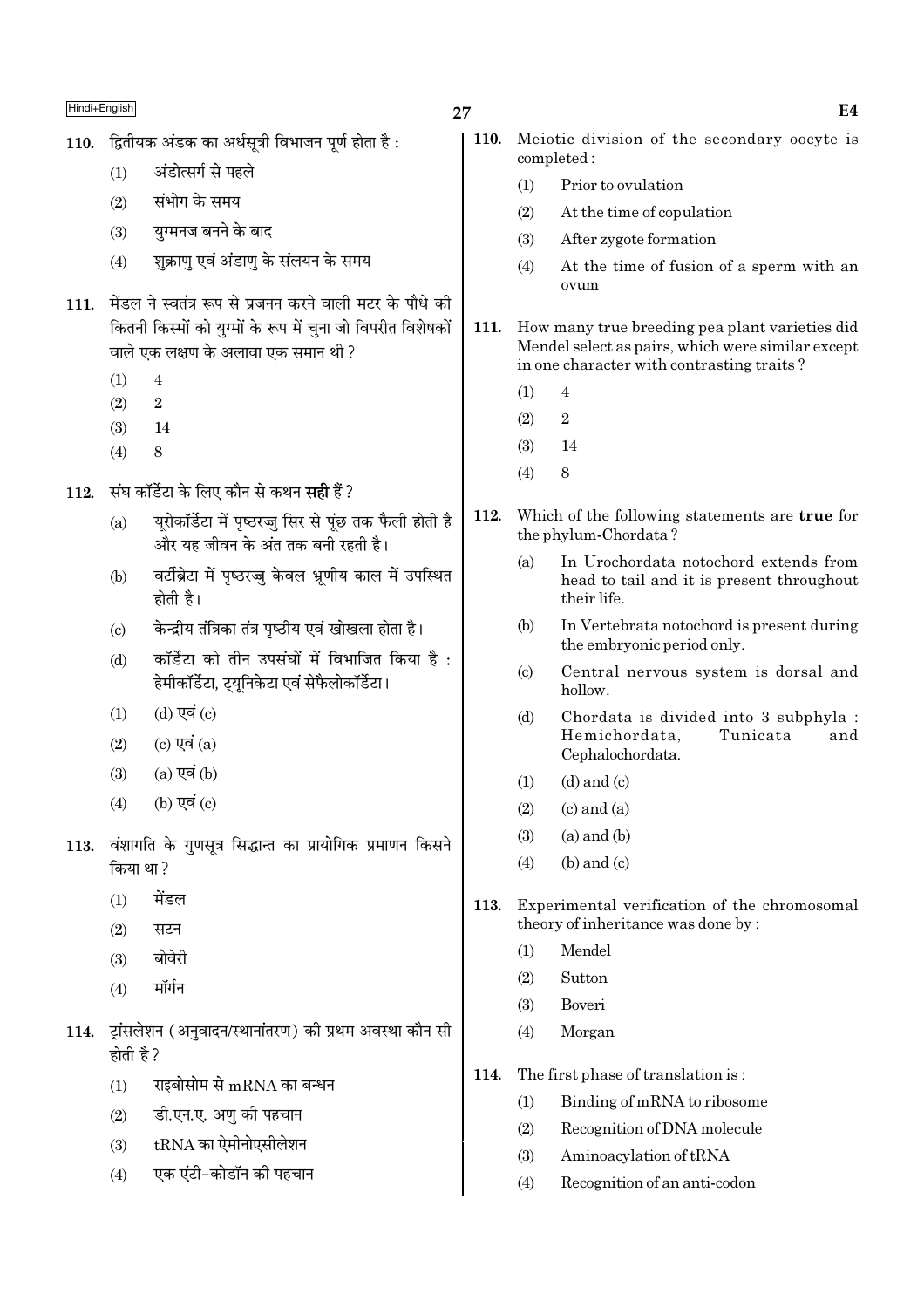| E4   |     |                           |                    |                             |       |                                                                   | 28   |                           |
|------|-----|---------------------------|--------------------|-----------------------------|-------|-------------------------------------------------------------------|------|---------------------------|
| 115. |     |                           |                    |                             |       | अनिवार्य तत्वों और पादपों में उनके कार्यों के विषय में निम्नलिखित | 115. | N                         |
|      |     |                           | को सुमेलित कीजिए : |                             |       |                                                                   |      | a                         |
|      | (a) | लोह                       |                    | (i)                         |       | जल का प्रकाश अपघटन                                                |      | 3)                        |
|      | (b) | जिंक                      |                    | (ii)                        |       | पराग का अंकुरण                                                    |      | $\mathfrak{a}$            |
|      | (c) | बोरॉन                     |                    | (iii)                       |       | क्लोरोफिल के जैव संश्लेषण                                         |      | (c                        |
|      |     |                           |                    |                             |       | के लिए आवश्यक                                                     |      | $\overline{\mathfrak{c}}$ |
|      | (d) | मैंगनीज                   |                    | (iv)                        |       | आई.ए.ए. जैव संश्लेषण                                              |      | S                         |
|      |     | <b>सही</b> विकल्प चुनिए : |                    |                             |       |                                                                   |      |                           |
|      |     | (a)                       | (b)                | (c)                         | (d)   |                                                                   |      | $\overline{(\cdot)}$      |
|      | (1) | (ii)                      | (i)                | (iv)                        | (iii) |                                                                   |      | (                         |
|      | (2) | (iv)                      | (iii)              | (ii)                        | (i)   |                                                                   |      | (                         |
|      | (3) | (iii)                     | (iv)               | (ii)                        | (i)   |                                                                   |      | (                         |
|      | (4) | (iv)                      | (i)                | (ii)                        | (iii) |                                                                   | 116. | N                         |
| 116. |     |                           |                    |                             |       | निम्न स्तंभों का मिलान कर <b>सही</b> विकल्प का चयन करो।           |      | $\bf c$                   |
|      |     | स्तंभ - I                 |                    |                             |       | स्तंभ-II                                                          |      |                           |
|      | (a) |                           |                    | क्लोम छिद्रों के 6-15       | (i)   | ट्राइगोन                                                          |      | <b>(ε</b>                 |
|      |     | युग्म                     |                    |                             |       |                                                                   |      |                           |
|      | (b) |                           |                    | हैटरोसर्कल पुच्छ पख         | (ii)  | साइक्लोस्टोम्स                                                    |      | $\mathfrak{a}$            |
|      | (c) | वायु कोष                  |                    |                             | (iii) | कांड्रीक्थीज                                                      |      |                           |
|      | (d) | विष दंश                   |                    |                             | (iv)  | ओस्टिक्थीज                                                        |      | (c                        |
|      |     | (a)                       | (b)                | $\left( \mathrm{e}\right)$  | (d)   |                                                                   |      | $\overline{\mathfrak{c}}$ |
|      | (1) | (ii)                      | (iii)              | (iv)                        | (i)   |                                                                   |      |                           |
|      | (2) | (iii)                     | (iv)               | (i)                         | (ii)  |                                                                   |      | $\overline{C}$            |
|      | (3) | (iv)                      | (ii)               | (iii)                       | (i)   |                                                                   |      | $\binom{6}{4}$            |
|      | (4) | (i)                       | (iv)               | (iii)                       | (ii)  |                                                                   |      | (                         |
| 117. |     |                           |                    |                             |       | आहार नाल की गोब्लेट कोशिकाएँ रूपांतरित होती हैं :                 |      | (                         |
|      | (1) |                           |                    | शल्की उपकला कोशिकाओं से     |       |                                                                   | 117. | C                         |
|      | (2) |                           |                    | स्तंभाकार उपकला कोशिकाओं से |       |                                                                   |      | $\mathbf f$               |
|      | (3) |                           |                    | उपास्थि कोशिकाओं से         |       |                                                                   |      | (<br>(ś                   |
|      | (4) |                           |                    | संयुक्त उपकला कोशिकाओं से   |       |                                                                   |      | (ś                        |
|      |     |                           |                    |                             |       |                                                                   |      | (                         |
| 118. |     |                           |                    |                             |       | यदि दो लगातार क्षार युग्मों के बीच की दूरी 0.34 nm है और          |      |                           |
|      |     |                           |                    |                             |       | एक स्तनपायी कोशिका की DNA की द्विकुंडली में क्षार युग्मों         | 118. | $\mathbf{I}$<br>i         |
|      |     |                           |                    |                             |       | को कुल संख्या $6.6 \times 10^9$ bp है। तब DNA को लम्बाई           |      | Γ                         |
|      |     | होगी लगभग:                |                    |                             |       |                                                                   |      | 6                         |
|      | (1) | $2.0$ मीटर                |                    |                             |       |                                                                   |      | a                         |
|      | (2) | $2.5$ मीटर                |                    |                             |       |                                                                   |      | $\overline{(\cdot)}$      |

- $2.2$  मीटर  $(3)$
- $2.7$  मीटर  $(4)$

|                             | and their functions in plants:    |                |          | Match the following concerning essential elements |  |  |
|-----------------------------|-----------------------------------|----------------|----------|---------------------------------------------------|--|--|
| (a)                         | <b>Iron</b>                       |                | $\rm(i)$ | Photolysis of water                               |  |  |
| (b)                         | Zinc                              |                | (ii)     | Pollen germination                                |  |  |
| $\left( \mathrm{c} \right)$ | Boron                             |                | (iii)    | Required for chlorophyll<br>biosynthesis          |  |  |
| (d)                         |                                   | Manganese (iv) |          | <b>IAA</b> biosynthesis                           |  |  |
|                             | Select the <b>correct</b> option: |                |          |                                                   |  |  |
|                             | (a)                               | (b)            | (c)      | (d)                                               |  |  |
| (1)                         | (ii)                              | (i)            | (iv)     | (iii)                                             |  |  |
| (2)                         | (iv)                              | (iii)          | (ii)     | (i)                                               |  |  |
| (3)                         | (iii)                             | (iv)           | (ii)     | (i)                                               |  |  |
| (4)                         | (iv)                              | $\rm (i)$      | (ii)     | (iii)                                             |  |  |
|                             |                                   |                |          |                                                   |  |  |

116. Match the following columns and select the correct option.

| $6 - 15$ pairs of<br>(a)<br>(i)<br>Trygon<br>gill slits<br>(b)<br>Heterocercal<br>Cyclostomes<br>(ii)<br>caudal fin<br>Air Bladder<br>$\left( \mathrm{c} \right)$<br>(iii)<br>(d)<br>Osteichthyes<br>Poison sting<br>(iv)<br>$\left( \mathrm{c} \right)$<br>(d)<br>(a)<br>(b)<br>(iv)<br>(i)<br>(1)<br>(ii)<br>(iii)<br>(ii)<br>(2)<br>(iii)<br>(iv)<br>(i)<br>(3)<br>(iv)<br>(iii)<br>(ii)<br>(i) |     |     | Column - I |       |      | Column - II    |
|----------------------------------------------------------------------------------------------------------------------------------------------------------------------------------------------------------------------------------------------------------------------------------------------------------------------------------------------------------------------------------------------------|-----|-----|------------|-------|------|----------------|
|                                                                                                                                                                                                                                                                                                                                                                                                    |     |     |            |       |      |                |
|                                                                                                                                                                                                                                                                                                                                                                                                    |     |     |            |       |      |                |
|                                                                                                                                                                                                                                                                                                                                                                                                    |     |     |            |       |      | Chondrichthyes |
|                                                                                                                                                                                                                                                                                                                                                                                                    |     |     |            |       |      |                |
|                                                                                                                                                                                                                                                                                                                                                                                                    |     |     |            |       |      |                |
|                                                                                                                                                                                                                                                                                                                                                                                                    |     |     |            |       |      |                |
|                                                                                                                                                                                                                                                                                                                                                                                                    |     |     |            |       |      |                |
|                                                                                                                                                                                                                                                                                                                                                                                                    |     |     |            |       |      |                |
|                                                                                                                                                                                                                                                                                                                                                                                                    | (4) | (i) | (iv)       | (iii) | (ii) |                |

- 117. Goblet cells of alimentary canal are modified from:
	- Squamous epithelial cells  $(1)$
	- $(2)$ Columnar epithelial cells
	- $(3)$ Chondrocytes
	- $(4)$ Compound epithelial cells
- 118. If the distance between two consecutive base pairs is 0.34 nm and the total number of base pairs of a DNA double helix in a typical mammalian cell is  $6.6 \times 10^9$  bp, then the length of the DNA is approximately:
	- $(1)$ 2.0 meters
	- $(2)$ 2.5 meters
	- $(3)$ 2.2 meters
	- $(4)$ 2.7 meters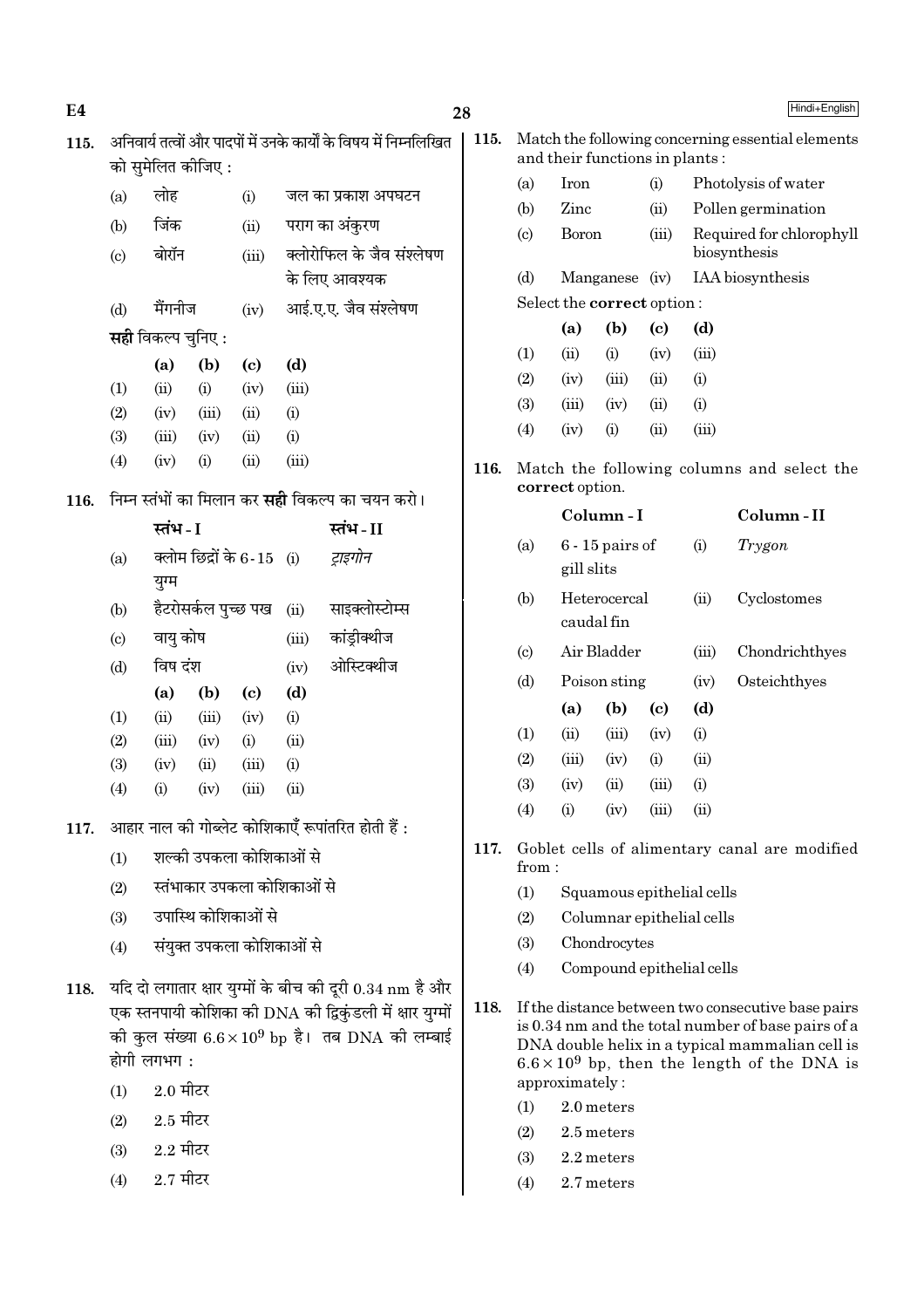| Hindi+English |                                                                                            |                       |                                  |                            |                                            | 29                                                      |      |                                                               |                                                                                        |                       |                            |                                 | E <sub>4</sub>                                                                                    |
|---------------|--------------------------------------------------------------------------------------------|-----------------------|----------------------------------|----------------------------|--------------------------------------------|---------------------------------------------------------|------|---------------------------------------------------------------|----------------------------------------------------------------------------------------|-----------------------|----------------------------|---------------------------------|---------------------------------------------------------------------------------------------------|
| 119.          | सिट्रिक अम्ल चक्र के एक घुमाव में कार्यद्रव स्तर फास्फोरिलेशनों<br>की संख्या क्या होती है? |                       |                                  |                            |                                            |                                                         |      |                                                               | The number of substrate level phosphorylations<br>in one turn of citric acid cycle is: |                       |                            |                                 |                                                                                                   |
|               | (1)                                                                                        | शून्य                 |                                  |                            |                                            |                                                         |      | (1)                                                           | Zero                                                                                   |                       |                            |                                 |                                                                                                   |
|               | (2)                                                                                        | एक                    |                                  |                            |                                            |                                                         |      | (2)                                                           | One                                                                                    |                       |                            |                                 |                                                                                                   |
|               | (3)                                                                                        | दो                    |                                  |                            |                                            |                                                         |      | (3)                                                           | Two                                                                                    |                       |                            |                                 |                                                                                                   |
|               |                                                                                            | तीन                   |                                  |                            |                                            |                                                         |      | (4)                                                           | Three                                                                                  |                       |                            |                                 |                                                                                                   |
| 120.          | (4)<br>सुकेन्द्रकी कोशिकाओं में ग्लाइकोप्रोटीन और ग्लाइकोलिपिड के                          |                       |                                  |                            |                                            |                                                         |      |                                                               |                                                                                        |                       |                            |                                 | Which is the important site of formation of<br>glycoproteins and glycolipids in eukaryotic cells? |
|               |                                                                                            |                       | निर्माण का मुख्य स्थल कौन सा है? |                            |                                            |                                                         |      | (1)                                                           |                                                                                        | Endoplasmic reticulum |                            |                                 |                                                                                                   |
|               | (1)                                                                                        |                       | अंतर्द्रव्यी जालिका              |                            |                                            |                                                         |      | (2)                                                           |                                                                                        | Peroxisomes           |                            |                                 |                                                                                                   |
|               | (2)                                                                                        | पेरोक्सीसोम           |                                  |                            |                                            |                                                         |      | (3)                                                           |                                                                                        | Golgi bodies          |                            |                                 |                                                                                                   |
|               | (3)                                                                                        |                       | गाल्जी काय                       |                            |                                            |                                                         |      | (4)                                                           |                                                                                        | Polysomes             |                            |                                 |                                                                                                   |
|               | (4)                                                                                        | पालीसोम               |                                  |                            |                                            |                                                         | 121. |                                                               |                                                                                        |                       |                            | Strobili or cones are found in: |                                                                                                   |
| 121.          |                                                                                            |                       |                                  |                            | स्ट्रोबिलाई या शंकु किसमें पाये जाते हैं ? |                                                         |      | (1)                                                           | Salvinia                                                                               |                       |                            |                                 |                                                                                                   |
|               | (1)                                                                                        |                       | साल्विनिया                       |                            |                                            |                                                         |      | (2)                                                           | Pteris                                                                                 |                       |                            |                                 |                                                                                                   |
|               | (2)                                                                                        | टेरिस                 |                                  |                            |                                            |                                                         |      | (3)                                                           | Marchantia                                                                             |                       |                            |                                 |                                                                                                   |
|               | (3)                                                                                        | मार्केशिया            |                                  |                            |                                            |                                                         |      | (4)<br>Equisetum                                              |                                                                                        |                       |                            |                                 |                                                                                                   |
|               | इक्वीसीटम<br>(4)                                                                           |                       |                                  |                            |                                            |                                                         |      |                                                               |                                                                                        |                       |                            |                                 |                                                                                                   |
| 122.          |                                                                                            |                       |                                  |                            |                                            | निम्न स्तंभों का मिलान कर <b>सही</b> विकल्प का चयन करो। | 122. | Match the following columns and select the<br>correct option. |                                                                                        |                       |                            |                                 |                                                                                                   |
|               |                                                                                            | स्तंभ - I<br>स्तंभ-II |                                  |                            |                                            |                                                         |      |                                                               |                                                                                        | Column-I              |                            |                                 | Column-II                                                                                         |
|               | (a)                                                                                        | पीयूष ग्रंथि          |                                  |                            | (i)                                        | ग्रेवस रोग                                              |      | (a)                                                           | Pituitary gland<br>(i)                                                                 |                       |                            | Grave's disease                 |                                                                                                   |
|               | (b)                                                                                        |                       | थायरॉइड ग्रंथि                   |                            | (ii)                                       | डायाबिटीज मेलिटस                                        |      | (b)                                                           |                                                                                        | Thyroid gland         |                            | (ii)                            | Diabetes mellitus                                                                                 |
|               | (c)                                                                                        |                       | अधिवृक्क ग्रंथि                  |                            | (iii)                                      | डायाबिटीज                                               |      | $\left( \mathrm{c} \right)$                                   |                                                                                        | Adrenal gland         |                            | (iii)                           | Diabetes insipidus                                                                                |
|               |                                                                                            |                       |                                  |                            |                                            | इन्सीपिडस<br>एडीसन रोग                                  |      | (d)                                                           | Pancreas<br>(iv)                                                                       |                       | Addison's disease          |                                 |                                                                                                   |
|               | (d)                                                                                        | अग्न्याशय<br>(a)      | (b)                              | $\left( \mathrm{c}\right)$ | (iv)<br>(d)                                |                                                         |      |                                                               | (a)                                                                                    | (b)                   | $\left( \mathrm{c}\right)$ | (d)                             |                                                                                                   |
|               | (1)                                                                                        | (iv)                  | (iii)                            | (i)                        | (ii)                                       |                                                         |      | (1)                                                           | (iv)                                                                                   | (iii)                 | (i)                        | (ii)                            |                                                                                                   |
|               | (2)                                                                                        | (iii)                 | (ii)                             | (i)                        | (iv)                                       |                                                         |      | (2)                                                           | (iii)                                                                                  | (ii)                  | (i)                        | (iv)                            |                                                                                                   |
|               | (3)                                                                                        | (iii)                 | (i)                              | (iv)                       | (ii)                                       |                                                         |      | (3)                                                           | (iii)                                                                                  | (i)                   | (iv)                       | (ii)                            |                                                                                                   |
|               | (4)                                                                                        | (ii)                  | (i)                              | (iv)                       | (iii)                                      |                                                         |      | (4)                                                           | (ii)                                                                                   | (i)                   | (iv)                       | (iii)                           |                                                                                                   |
| 123.          | निम्न में मूत्र को कौनसी अवस्था डायाबिटीज मेलिटस की ओर<br>संकेत करती है ?                  |                       |                                  |                            |                                            |                                                         | 123. |                                                               |                                                                                        |                       |                            |                                 | Presence of which of the following conditions in<br>urine are indicative of Diabetes Mellitus?    |
|               | यूरेमिया एवं कीटोनुरिया<br>(1)                                                             |                       |                                  |                            |                                            |                                                         |      | Uremia and Ketonuria<br>(1)                                   |                                                                                        |                       |                            |                                 |                                                                                                   |
|               | (2)                                                                                        |                       | यूरेमिया एवं रीनल कैल्कुली       |                            |                                            |                                                         |      | Uremia and Renal Calculi<br>(2)                               |                                                                                        |                       |                            |                                 |                                                                                                   |
|               | कीटोनुरिया एवं ग्लाइकोसूरिया<br>(3)                                                        |                       |                                  |                            |                                            |                                                         |      | Ketonuria and Glycosuria<br>(3)                               |                                                                                        |                       |                            |                                 |                                                                                                   |
|               | रीनल कैल्कुली एवं हाइपरग्लाइसिमिया<br>(4)                                                  |                       |                                  |                            |                                            |                                                         |      | Renal calculi and Hyperglycaemia<br>(4)                       |                                                                                        |                       |                            |                                 |                                                                                                   |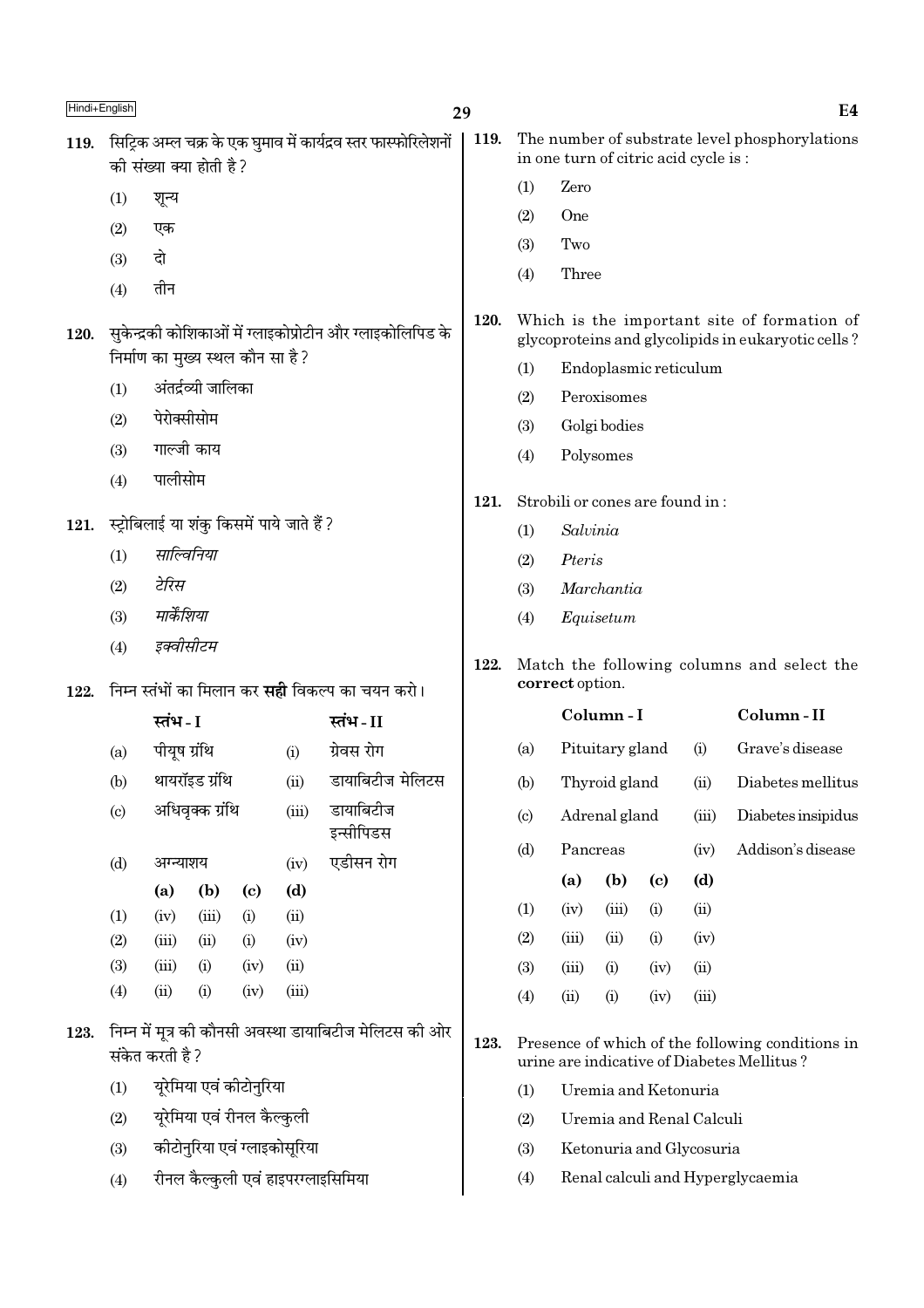- $E4$
- 124. सही मिलान का चयन करो।

| (1) | हीमोफीलिया           | Y संलग्न        |
|-----|----------------------|-----------------|
| (2) | फ़ेनिलकीटोन्यूरिया   | अलिंग क्रोमोसोम |
|     |                      | प्रभावी लक्षण   |
| (3) | दात्र कोशिका अरक्तता | अलिंग क्रोमोसोम |
|     |                      | अप्रभावी लक्षण. |
|     |                      | क्रोमोसोम-11    |
| (4) | थैलेसीमिया           | $X$ संलग्न      |

- फ्लोरीडियन मॉॅंड की संरचना किसके समान होती है ? 125.
	- मॉॅंड और सेललोज  $(1)$
	- एमाइलोपेक्टीन और ग्लाइकोजन  $(2)$
	- मैनीटॉल और एल्जिन  $(3)$
	- लैमिनेरिन और सेललोज  $(4)$

# 126. एक पारितन्त्र में सकल प्राथमिक उत्पादकता और नेट प्राथमिक उत्पादकता के संबन्ध में, निम्नलिखित में से कौन सा कथन **सही** है ?

- सकल प्राथमिक उत्पादकता सदैव नेट प्राथमिक उत्पादकता  $(1)$ से कम होती है।
- सकल प्राथमिक उत्पादकता सदैव नेट प्राथमिक उत्पादकता  $(2)$ से अधिक होती है।
- सकल प्राथमिक उत्पादकता और नेट प्राथमिक उत्पादकता  $(3)$ एक ही है और अभिन्न है।
- सकल प्राथमिक उत्पादकता और नेट प्राथमिक उत्पादकता  $(4)$ के बीच कोई सम्बन्ध नहीं है।
- निम्नलिखित में से कौन सा कथन **सही** है? 127.
	- एडिनीन दो H-बंधों के द्वारा थायमीन के साथ युग्म  $(1)$ बनाता है।
	- एडिनीन एक H-बंध के द्वारा थायमीन के साथ यग्म  $(2)$ बनाता है।
	- एडिनीन तीन H-बंधों के द्वारा थायमीन के साथ युग्म  $(3)$ बनाता है।
	- एडिनीन, थायमीन के साथ युग्म नहीं बनाता।  $(4)$
- 128. अंतरावस्था की  $G_1$  प्रावस्था (गैप 1) के बारे में सही कथन का चयन करो।
	- डी.एन.ए. संश्लेषण या प्रतिकृतिकरण होता है।  $(1)$
	- सभी कोशिका अवयवों का पनर्गठन होता है।  $(2)$
	- कोशिका उपापचयी सक्रिय होती है, वृद्धि करती है  $(3)$ लेकिन DNA की प्रतिकृति नहीं करती।
	- केन्द्रक विभाजन होता है।  $(4)$

## 30

124.

|     | Select the <b>correct</b> match. |            |                             |
|-----|----------------------------------|------------|-----------------------------|
| (1) | Haemophilia                      | $\sim 100$ | Y linked                    |
| (2) | Phenylketonuria                  |            | Autosomal<br>dominant trait |

- $(3)$ Sickle cell anaemia -Autosomal recessive trait. chromosome-11
- X linked  $(4)$ Thalassemia

#### $125.$ Floridean starch has structure similar to:

- Starch and cellulose  $(1)$
- $(2)$ Amylopectin and glycogen
- $(3)$ Mannitol and algin
- $(4)$ Laminarin and cellulose
- 126. In relation to Gross primary productivity and Net primary productivity of an ecosystem, which one of the following statements is **correct**?
	- $(1)$ Gross primary productivity is always less than net primary productivity.
	- $(2)$ Gross primary productivity is always more than net primary productivity.
	- $(3)$ Gross primary productivity and Net primary productivity are one and same.
	- $(4)$ There is no relationship between Gross primary productivity and Net primary productivity.
- 127. Which of the following statements is **correct**?
	- Adenine pairs with thymine through two  $(1)$ H-bonds.
	- $(2)$ Adenine pairs with thymine through one H-bond.
	- $(3)$ Adenine pairs with thymine through three H-bonds.
	- Adenine does not pair with thymine.  $(4)$
- 128. Identify the correct statement with regard to  $G_1$  phase (Gap 1) of interphase.
	- $(1)$ DNA synthesis or replication takes place.
	- $(2)$ Reorganisation of all cell components takes place.
	- $(3)$ Cell is metabolically active, grows but does not replicate its DNA.
	- $(4)$ Nuclear Division takes place.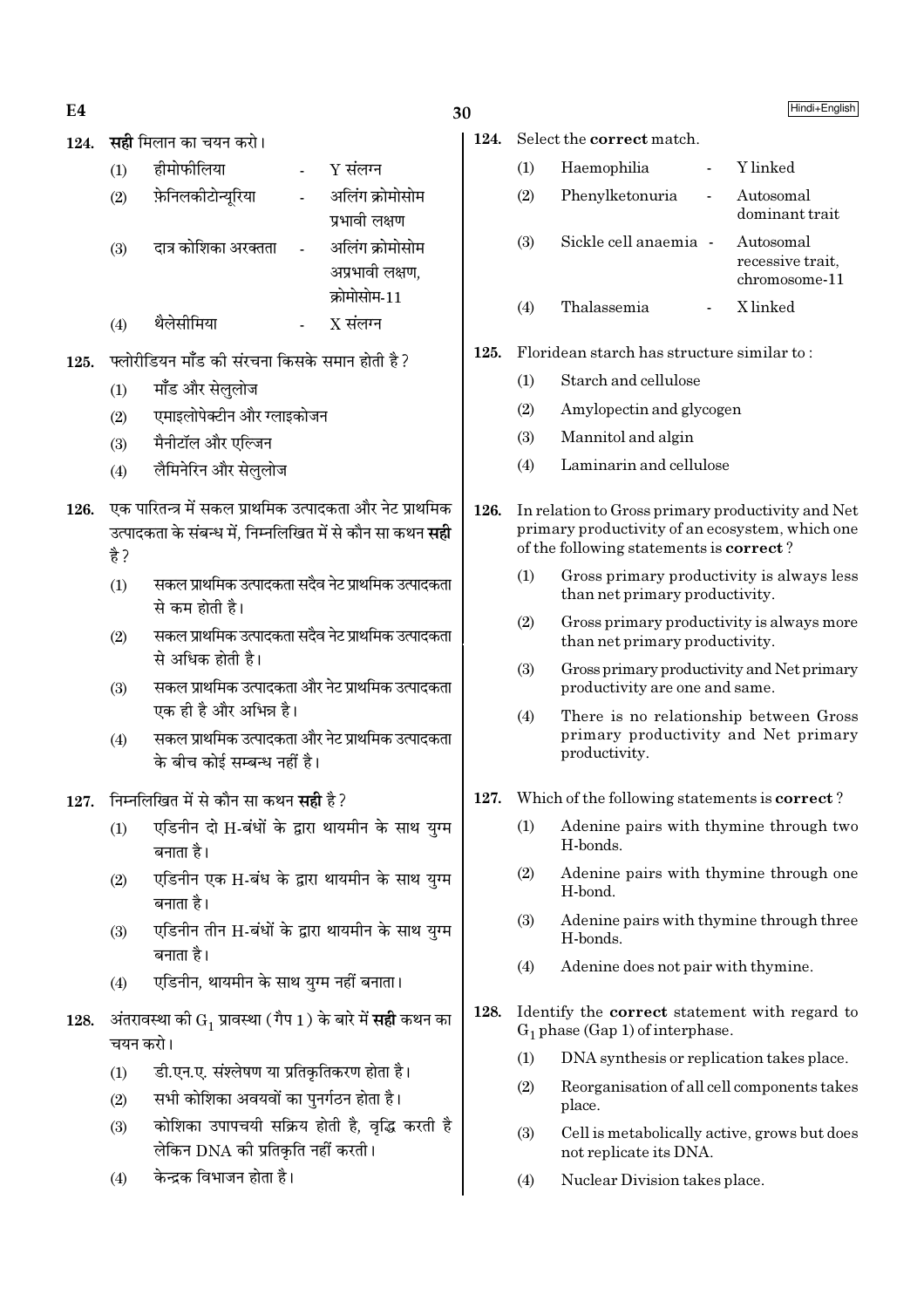- ऐंटेरोकाइनेज किसको बदलने में सहायता करता है ? 129.
	- प्रोटीन को पॉलीपेप्टाइड में  $(1)$
	- टिप्सिनोजन को टिप्सिन में  $(2)$
	- कैसीनोजन को कैसीन में  $(3)$
	- <u>पेप्सिनोजन को पेप्सिन में</u>  $(4)$
- 130. सन 1987 में मॉन्टियल प्रोटोकॉल किस पर नियंत्रण के लिए हस्ताक्षरित किया गया था?
	- एक देश से दूसरे देश में आनुवंशिकत: रूपांतरित जीवों  $(1)$ के परिवहन के लिए
	- ओज़ोन को क्षति पहुँचाने वाले पदार्थों का उत्सर्जन  $(2)$
	- हरित गृह गैसों का छोडना  $(3)$
	- e-वेस्ट (e-कुडा करकट) का निपटान  $(4)$
- जलकम्भी और जललिली में परागण किसके द्वारा होता है? 131.
	- $(1)$ कोट या वायु द्वारा
	- केवल जल धाराओं द्वारा  $(2)$
	- वाय और जल द्वारा  $(3)$
	- कीट और जल द्रारा  $(4)$
- यौन संचरित रोगों के **सद्दी** विकल्प का चयन करो। 132.
	- सजाक. सिफिलिस. जननिक परिसर्प  $(1)$
	- सजाक. मलेरिया. जननिक परिसर्प  $(2)$
	- AIDS. मलेरिया. फाइलेरिया  $(3)$
	- कैंसर, AIDS, सिफिलिस  $(4)$
- $133.$  प्रकाशश्वसन में  $RuBisCo$  एंजाइम की ऑक्सीजनीकरण क्रिया से किसका निर्माण होता है?
	- $3$ -C यौगिक के 2 अणु  $(1)$
	- 3-C यौगिक का 1 अण  $(2)$
	- $6$ - $C$  यौगिक का  $1$  अण्  $(3)$
	- $4\text{-}C$  यौगिक का  $1$  अणु और  $2\text{-}C$  यौगिक का  $1$  अणु  $(4)$
- 134. द्वितीयक उपापचयज, जैसे कि निकोटीन, स्टिक्नीन और कैफीन को पौधों के द्वारा अपने लिए क्यों उत्पादित किया जाता है ?
	- पोषण में उपयोग  $(1)$
	- वद्धि पर प्रभाव  $(2)$
	- $(3)$ रक्षा पर असर
	- $(4)$ प्रजनन पर प्रभाव
- 31
	- 129. The enzyme enterokinase helps in conversion of:
		- $(1)$ protein into polypeptides
		- $(2)$ trypsinogen into trypsin
		- $(3)$ caseinogen into casein
		- $(4)$ pepsinogen into pepsin
	- Montreal protocol was signed in 1987 for control 130.  $of:$ 
		- Transport of Genetically modified organisms  $(1)$ from one country to another
		- $(2)$ Emission of ozone depleting substances
		- $(3)$ Release of Green House gases
		- Disposal of e-wastes  $(4)$
	- 131. In water hyacinth and water lily, pollination takes place by:
		- $(1)$ insects or wind
		- $(2)$ water currents only
		- $(3)$ wind and water
		- $(4)$ insects and water
	- 132. Select the option including all sexually transmitted diseases.
		- $(1)$ Gonorrhoea, Syphilis, Genital herpes
		- $(2)$ Gonorrhoea, Malaria, Genital herpes
		- AIDS, Malaria, Filaria  $(3)$
		- Cancer, AIDS, Syphilis  $(4)$
	- 133. The oxygenation activity of RuBisCo enzyme in photorespiration leads to the formation of:
		- $(1)$ 2 molecules of 3-C compound
		- $(2)$ 1 molecule of 3-C compound
		- 1 molecule of 6-C compound  $(3)$
		- $(4)$ 1 molecule of 4-C compound and 1 molecule of 2-C compound
	- 134. Secondary metabolites such as nicotine, strychnine and caffeine are produced by plants for their:
		- $(1)$ Nutritive value
		- $(2)$ Growth response
		- Defence action  $(3)$
		- $(4)$ Effect on reproduction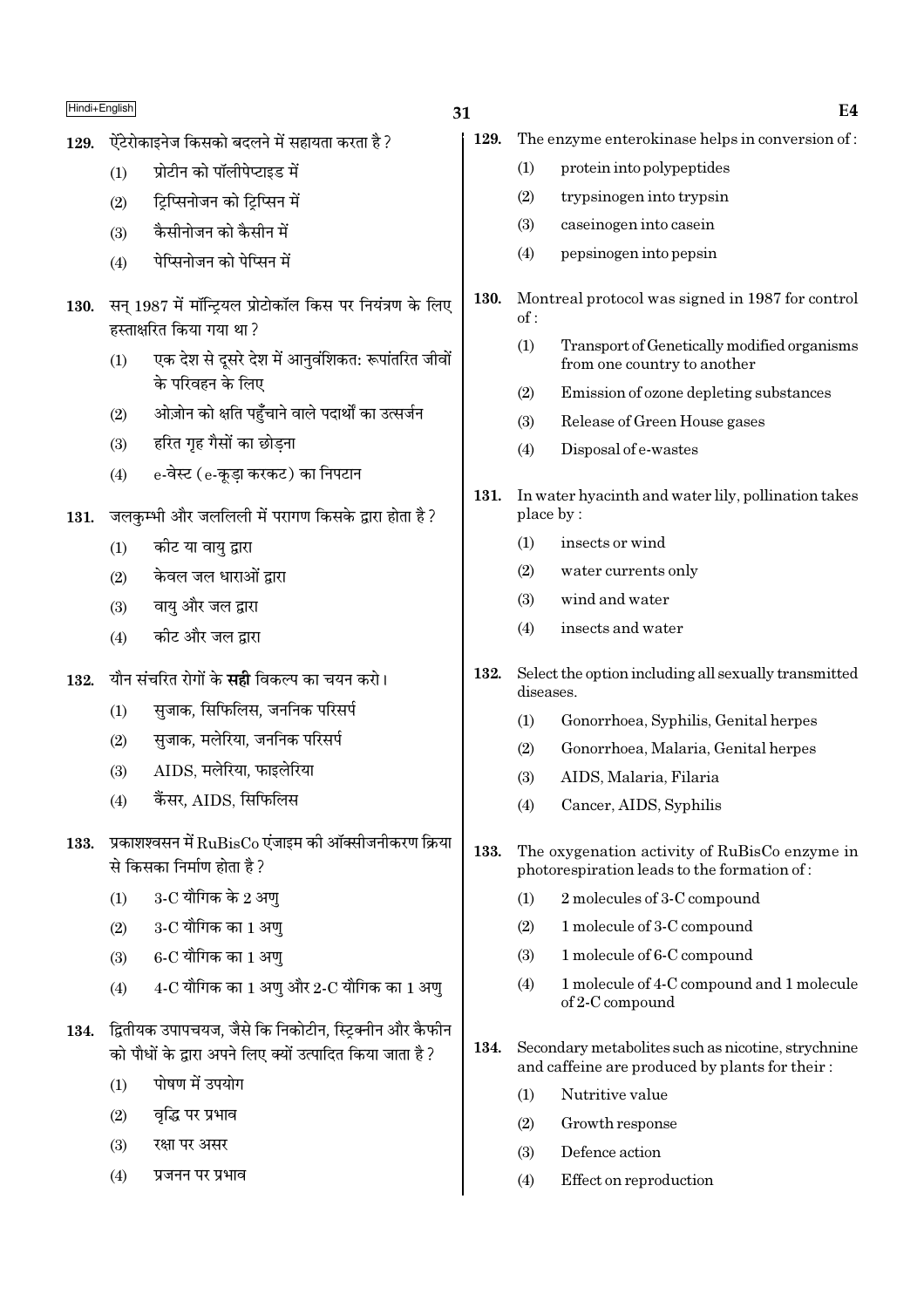32 135. क्रमागत उन्नति के लिए भ्रणीय प्रमाण को किसने अस्वीकार 135. disapproved by: किया था ?  $(1)$ कार्ल अर्नस्ट वॉन बेयर  $(2)$ अल्फ्रेड वालस  $(3)$ चार्ल्स डार्विन  $(4)$ Oparin ओपेरिन 136. 136. किसी p-n संधि डायोड में अवक्षय-क्षेत्र की चौड़ाई में वृद्धि का कारण है  $\cdot$ 

- केवल अग्रदिशिक बायस  $(1)$
- केवल पश्चदिशिक बायस  $(2)$
- अग्रदिशिक और पश्चदिशिक बायस दोनों  $(3)$
- अग्रदिशिक धारा (current) में वृद्धि  $(4)$
- 137. देहली आवृत्ति की 1.5 गुनी आवृत्ति का प्रकाश, प्रकाश सुग्राही पदार्थ पर आपतन करता है। यदि प्रकाश की आवत्ति आधी तथा उसकी तीव्रता दो गुनी कर दी जाए, तो प्रकाश विद्युत धारा कितनी होगी ?
	- दो गुनी  $(1)$
	- चार गुनी  $(2)$
	- एक-चौथाई  $(3)$
	- $(4)$ शन्य
- 138. किसी मीटर सेतु के बाएँ अन्तराल में संयोजित कोई प्रतिरोध तार इसके दाएँ अन्तराल के 10  $\Omega$  प्रतिरोध को उस बिन्दु पर संतुलित करता है जो सेत के तार को  $3:2$  के अनपात में विभाजित करता है। यदि प्रतिरोध तार की लम्बाई 1.5 m है, तो इस प्रतिरोध तार की वह लम्बाई जिसका प्रतिरोध  $1 \, \Omega$  होगा. है :
	- (1)  $1.0 \times 10^{-2}$  m
	- $1.0 \times 10^{-1}$  m  $(2)$
	- $1.5 \times 10^{-1}$  m  $(3)$
	- $1.5 \times 10^{-2}$  m  $(4)$
- 139. DNA में एक बंध को खण्डित करने के लिए आवश्यक ऊर्जा  $10^{-20}$  J है। eV में यह मान है, लगभग:
	- $(1)$  $6\phantom{.}6$
	- $(2)$  $0.6$
	- $(3)$ 0.06
	- $(4)$ 0.006
- Hindi+English
- Embryological support for evolution was Karl Ernst von Baer Alfred Wallace Charles Darwin
- The increase in the width of the depletion region in a p-n junction diode is due to:
	- forward bias only  $(1)$
	- reverse bias only  $(2)$
	- $(3)$ both forward bias and reverse bias
	- increase in forward current  $(4)$
- 137. Light of frequency 1.5 times the threshold frequency is incident on a photosensitive material. What will be the photoelectric current if the frequency is halved and intensity is doubled?
	- $(1)$ doubled
	- $(2)$ four times
	- $(3)$ one-fourth
	- $(4)$  $70<sub>2</sub>$
- 138. A resistance wire connected in the left gap of a metre bridge balances a 10  $\Omega$  resistance in the right gap at a point which divides the bridge wire in the ratio  $3:2$ . If the length of the resistance wire is 1.5 m, then the length of 1  $\Omega$  of the resistance wire is:
	- $1.0 \times 10^{-2}$  m  $(1)$
	- $1.0 \times 10^{-1}$  m  $(2)$
	- $1.5 \times 10^{-1}$  m  $(3)$
	- $1.5 \times 10^{-2}$  m  $(4)$
- 139. The energy required to break one bond in DNA is  $10^{-20}$  J. This value in eV is nearly :
	- $(1)$ 6
	- $(2)$  $0.6$
	- $(3)$ 0.06
	- 0.006  $(4)$

 $E4$ 

 $(1)$ 

 $(2)$ 

 $(3)$ 

 $(4)$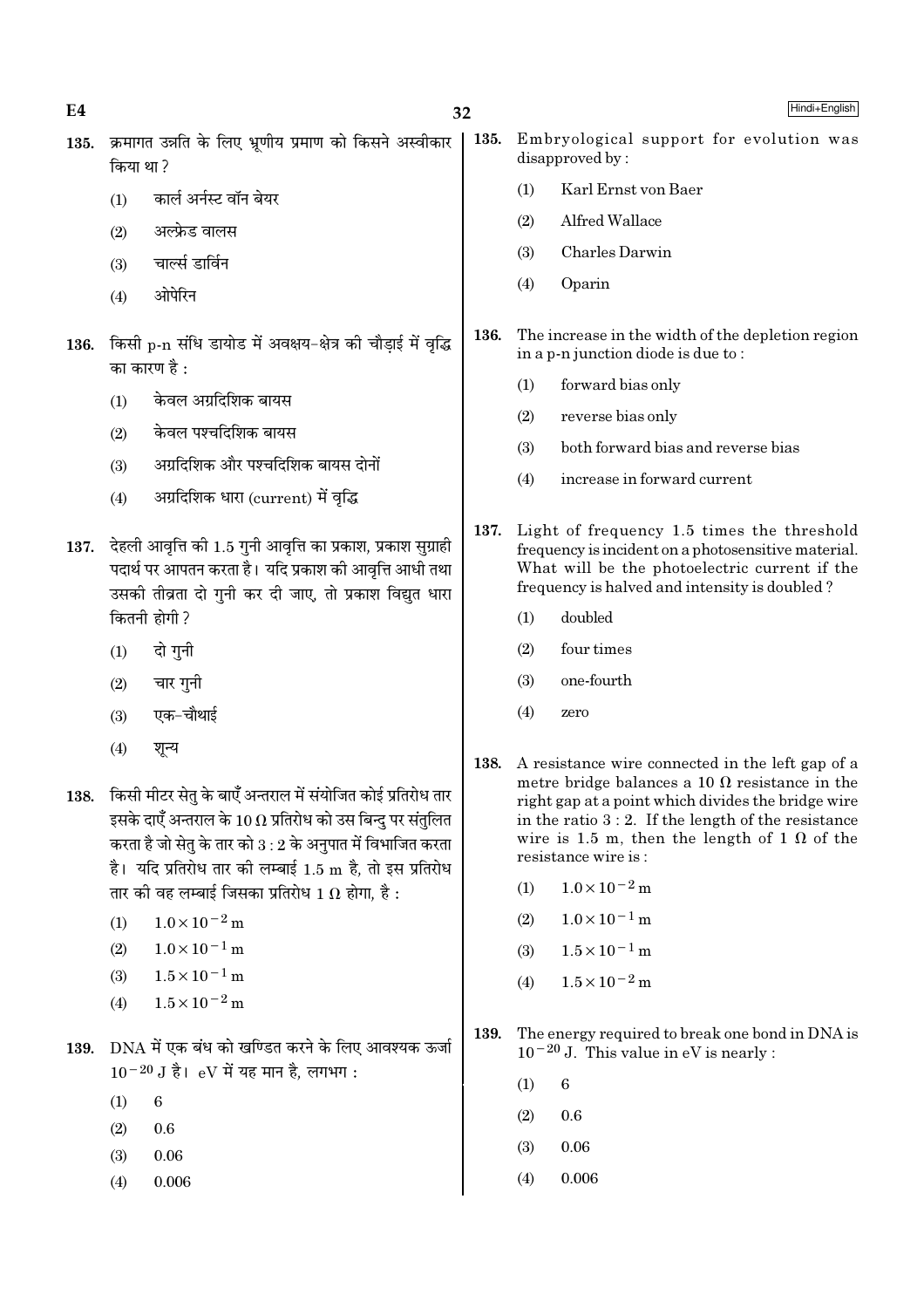- 140. सरल आवर्ती गति करते किसी कण के विस्थापन और त्वरण के बीच कलान्तर होता है $\cdot$ 
	- $(1)$  $\pi$  rad
	- $\frac{3\pi}{2}$  rad  $(2)$
	- $rac{\pi}{2}$  rad  $(3)$
	-
	- शून्य  $(4)$
- 141. किसी मीनार के शिखर से किसी गेंद को 20 m/s के वेग से ऊर्ध्वाधर अधोमुखी फेंका गया है। कुछ समय पश्चात यह गेंद धरती से 80 m/s के वेग से टकराती है। इस मीनार की ऊँचाई
	- है:  $(g=10 \text{ m/s}^2)$
	- $360 \text{ m}$  $(1)$
	- $(2)$ 340 m
	- $(3)$  $320<sub>m</sub>$
	- $(4)$  $300 \text{ m}$
- 142. किसी लघ विद्यत द्विध्रव का द्विध्रव आघर्ण  $16 \times 10^{-9}$  C m है। इस द्विध्रुव के कारण, इस द्विध्रुव के अक्ष से  $60^{\circ}$  का कोण बनाने वाली किसी रेखा पर स्थित 0.6 m दूरी के किसी बिन्द पर, विद्युत विभव होगा:

$$
\left(\frac{1}{4\pi\epsilon_0} = 9 \times 10^9 \text{ N m}^2/\text{C}^2\right)
$$
  
(1) 50 V

- $(2)$ 200 V
- 400 V  $(3)$
- $(4)$ शून्य
- $599$  धारणशीलता की किसी लोहे की छड पर  $1200\,\mathrm{A\,m^{-1}}$ 143. तीव्रता का चुम्बकीय क्षेत्र लगाया गया है। इस छड के पदार्थ की पारगम्यता है :
	- $(\mu_0 = 4\pi \times 10^{-7} \text{ T m A}^{-1})$
	- (1)  $2.4\pi \times 10^{-4}$  T m A<sup>-1</sup>
	- $8.0\times10^{-5}$  T m  $\mathrm{A}^{-1}$  $(2)$
	- $2.4\pi \times 10^{-5}$  T m A<sup>-1</sup>  $(3)$
	- $2.4\pi \times 10^{-7}$  T m A<sup>-1</sup>  $(4)$
- 144. समान धारिता के दो सिलिण्डर  $A$  और  $B$  एक दुसरे से किसी स्टॉप कॉक से होते हुए जुडे हैं।  ${\rm A}$  में मानक ताप और दाब पर कोई आदर्श गैस भरी है। B पूर्णत: निर्वातित है। समस्त निकाय ऊष्मीयरोधित है। स्टॉप कॉक को अचानक खोल दिया गया है। यह प्रक्रिया है:
	- समतापी  $(1)$
	- रुद्धोष्म  $(2)$
	- समआयतनी  $(3)$
	- समदाबी  $(4)$

140. The phase difference between displacement and acceleration of a particle in a simple harmonic motion is:

(1) 
$$
\pi
$$
 rad  
\n(2)  $\frac{3\pi}{2}$  rad  
\n(3)  $\frac{\pi}{2}$  rad

- $(4)$ zero
- A ball is thrown vertically downward with a  $141.$ velocity of 20 m/s from the top of a tower. It hits the ground after some time with a velocity of 80 m/s. The height of the tower is:  $(g=10 \text{ m/s}^2)$ 
	- 360 m  $(1)$
	- $(2)$ 340 m
	- $(3)$ 320 m
	- $(4)$  $300 \text{ m}$
- 142. A short electric dipole has a dipole moment of  $16 \times 10^{-9}$  C m. The electric potential due to the dipole at a point at a distance of 0.6 m from the centre of the dipole, situated on a line making an angle of 60° with the dipole axis is:

$$
\left(\frac{1}{4\pi\epsilon_0} = 9 \times 10^9 \text{ N m}^2/\text{C}^2\right)
$$
  
(1) 50 V  
(2) 200 V  
(3) 400 V

- $(4)$ zero
- 143. An iron rod of susceptibility 599 is subjected to a magnetising field of 1200 A  $m^{-1}$ . The permeability of the material of the rod is:
	- $(\mu_0 = 4\pi \times 10^{-7} \text{ T m A}^{-1})$
	- $(1)$  $2.4\pi \times 10^{-4}$  T m A<sup>-1</sup>
	- $8.0 \times 10^{-5}$  T m A<sup>-1</sup>  $(2)$
	- $2.4\pi\!\times\!10^{-5}\,\mathrm{T}$  m A  $^{-1}$  $(3)$
	- $2.4\pi \times 10^{-7}$  T m A<sup>-1</sup>  $(4)$
- 144. Two cylinders A and B of equal capacity are connected to each other via a stop cock. A contains an ideal gas at standard temperature and pressure. B is completely evacuated. The entire system is thermally insulated. The stop cock is suddenly opened. The process is:
	- $(1)$ isothermal
	- $(2)$ adiabatic
	- $(3)$ isochoric
	- $(4)$ isobaric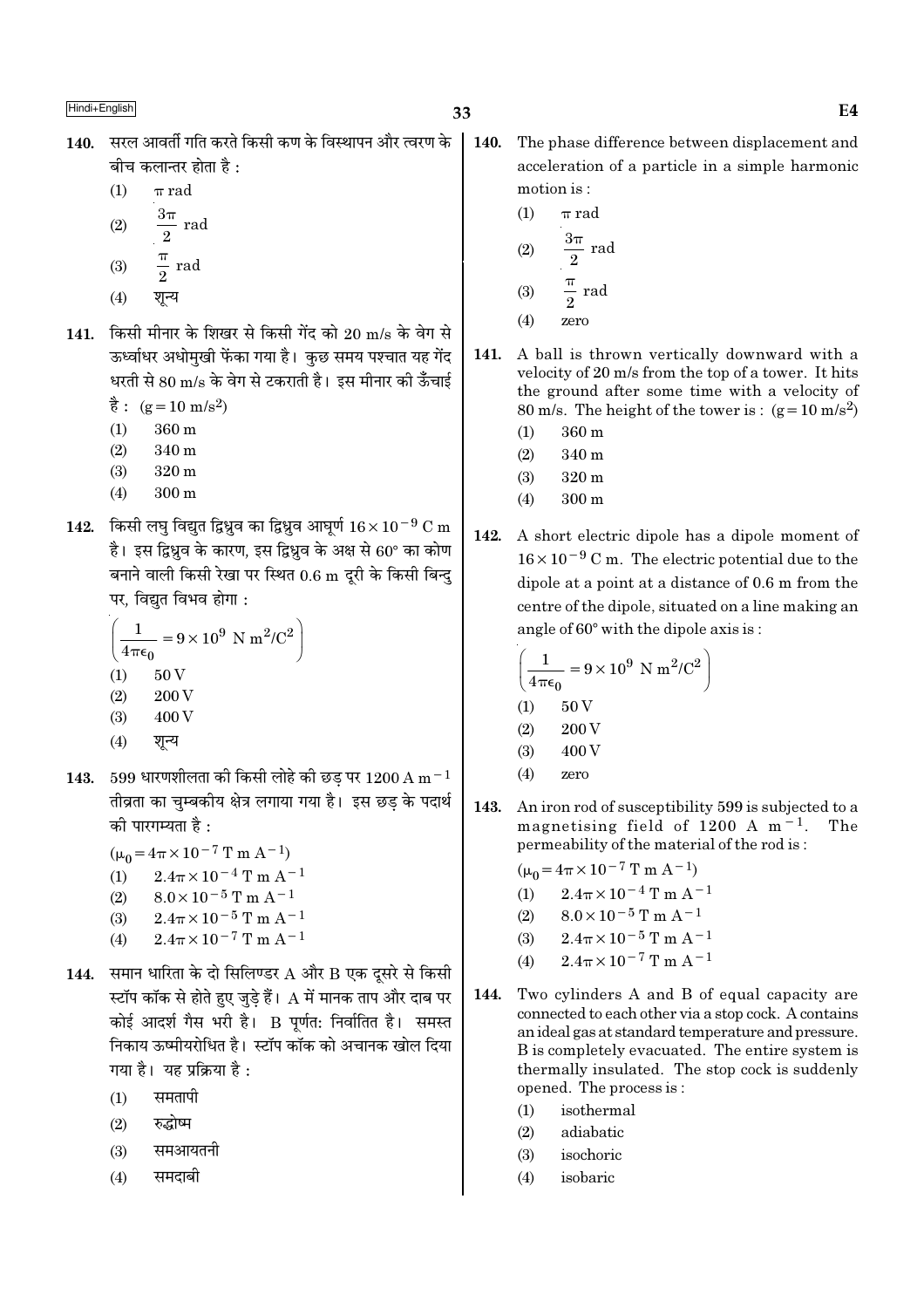$E4$ 

145. 10 cm त्रिज्या के किसी गोलीय चालक पर  $3.2 \times 10^{-7}$  C आवेश एकसमान रूप से वितरित है। इस गोले के केन्द्र से 15 cm दूरी पर विद्युत क्षेत्र का परिमाण क्या है ?

$$
\left(\frac{1}{4\pi\epsilon_0} = 9 \times 10^9 \text{ N m}^2/\text{C}^2\right)
$$
  
(1) 1.28 × 10<sup>4</sup> N/C  
(2) 1.28 × 10<sup>5</sup> N/C  
(3) 1.28 × 10<sup>6</sup> N/C

- $1.28 \times 10^7$  N/C  $(4)$
- 146. किसी गैस के लिए, जिसका आण्विक व्यास d तथा संख्या घनत्व n है, माध्य मुक्त पथ को इस प्रकार व्यक्त किया जा सकता है :

(1) 
$$
\frac{1}{\sqrt{2} \text{ n} \pi d}
$$
  
\n(2)  $\frac{1}{\sqrt{2} \text{ n} \pi d^2}$   
\n(3)  $\frac{1}{\sqrt{2} \text{ n}^2 \pi d^2}$   
\n(4)  $\frac{1}{\sqrt{2} \text{ n}^2 \pi^2 d^2}$ 

147. दर्शाए गए तर्क परिपथ के लिए, सत्यमान सारणी है:

![](_page_33_Figure_9.jpeg)

A spherical conductor of radius 10 cm has a charge  $\vert$  145. of  $3.2 \times 10^{-7}$  C distributed uniformly. What is the magnitude of electric field at a point 15 cm from the centre of the sphere?

$$
\left(\frac{1}{4\pi\epsilon_0} = 9 \times 10^9 \text{ N m}^2/\text{C}^2\right)
$$
  
(1) 1.28 × 10<sup>4</sup> N/C  
(2) 1.28 × 10<sup>5</sup> N/C  
(3) 1.28 × 10<sup>6</sup> N/C  
(4) 1.28 × 10<sup>7</sup> N/C

146. The mean free path for a gas, with molecular diameter d and number density n can be expressed as :

(1) 
$$
\frac{1}{\sqrt{2} \text{ n} \pi d}
$$
  
\n(2) 
$$
\frac{1}{\sqrt{2} \text{ n} \pi d^2}
$$
  
\n(3) 
$$
\frac{1}{\sqrt{2} \text{ n}^2 \pi d^2}
$$
  
\n(4) 
$$
\frac{1}{\sqrt{2} \text{ n}^2 \pi^2 d^2}
$$

147. For the logic circuit shown, the truth table is:

![](_page_33_Figure_15.jpeg)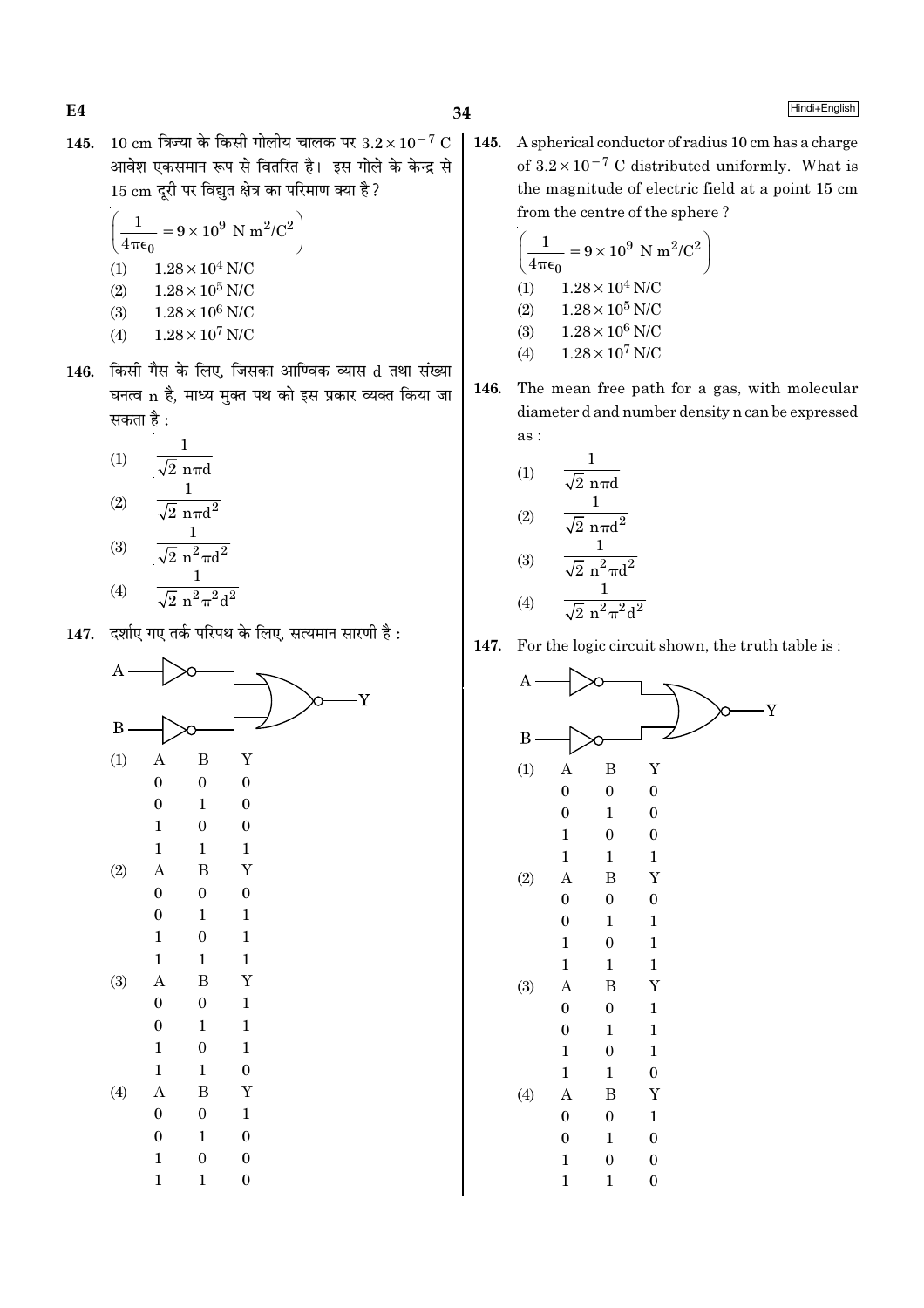35

- 148. किसी पदार्थ के  $0.5$  g के तल्यांक ऊर्जा है:
	- $4.5 \times 10^{16}$  J  $(1)$
	- $(2)$  $4.5 \times 10^{13}$  J
	- $1.5 \times 10^{13}$  J  $(3)$
	- $0.5 \times 10^{13}$  J  $(4)$
- $20 \text{ cm}^2$  क्षेत्रफल के किसी अपरावर्ती पृष्ठ पर  $20 \text{ W/cm}^2$ 149. औसत फ्लक्स के साथ प्रकाश अभिलम्बवत आपतन करता है। 1 मिनट की समयावधि में इस पृष्ठ पर प्राप्त की गयी ऊर्जा है :
	- $10 \times 10^3$  J  $(1)$
	- $(2)$  $12\times10^3\,\mathrm{J}$
	- $24 \times 10^3$  J  $(3)$
	- $48 \times 10^3$  J  $(4)$
- 150. कोई किरण लघु प्रिज़्म कोण (प्रिज़्म कोण A) के किसी एक पृष्ठ पर आपतन कोण  $i$  पर आपतन करके प्रिज़्म के विपरीत फलक से अभिलम्बवत निर्गत होती है। यदि इस प्रिज्म के पदार्थ का अपवर्तनांक μ है, तो आपतन कोण है, लगभग:
	- $(1)$  $\overline{2\mu}$
	- $(2)$
	- $\mu A$  $(3)$
	- $(4)$
- प्रतिरोध के ऋणात्मक ताप गुणांक वाले ठोस होते हैं :  $151.$ 
	- धातुएँ  $(1)$
	- केवल रोधी  $(2)$
	- केवल अर्धचालक  $(3)$
	- रोधी और अर्धचालक  $(4)$
- जब यूरेनियम के किसी समस्थानिक  $^{235}_{92}$ U पर न्यूट्रॉन बमबारी<br>करता है, तो  $^{89}_{36}\rm{Kr}$  और तीन न्यूट्रॉनों के साथ उत्पन्न होने वाला 152. नाभिक है :
	- $^{144}_{\ 56}Ba$  $(1)$
	- $^{91}_{40}Zr$  $(2)$
	- $^{101}_{36}$ Kr  $(3)$
	- $^{103}_{36}$ Kr  $(4)$
- 148. The energy equivalent of  $0.5$  g of a substance is:
	- $4.5 \times 10^{16}$  J  $(1)$
	- $(2)$  $4.5 \times 10^{13}$  J
	- $1.5\times10^{13}\,\mathrm{J}$  $(3)$
	- $0.5 \times 10^{13}$  J  $(4)$
- Light with an average flux of 20  $W/cm^2$  falls on a 149. non-reflecting surface at normal incidence having surface area  $20 \text{ cm}^2$ . The energy received by the surface during time span of 1 minute is:
	- $10 \times 10^3$  J  $(1)$
	- $12 \times 10^3$  J  $(2)$
	- $24 \times 10^3$  J  $(3)$
	- $48 \times 10^3$  J  $(4)$
- $150.$ A ray is incident at an angle of incidence  $i$  on one surface of a small angle prism (with angle of prism) A) and emerges normally from the opposite surface. If the refractive index of the material of the prism is  $\mu$ , then the angle of incidence is nearly equal  $to$ :

(1) 
$$
\frac{A}{2\mu}
$$
  
(2)  $\frac{2A}{\mu}$   
(3)  $\mu A$ 

- $(4)$  $\overline{2}$
- 151. The solids which have the negative temperature coefficient of resistance are:
	- $(1)$ metals
	- $(2)$ insulators only
	- $(3)$ semiconductors only
	- insulators and semiconductors  $(4)$
- When a uranium isotope  $\frac{235}{92}U$  is bombarded with<br>a neutron, it generates  $\frac{89}{36}Kr$ , three neutrons 152. and:
	- $^{144}_{\ 56}$ Ba  $(1)$
	- $^{91}_{40}Zr$  $(2)$

$$
(3) \qquad \frac{101}{36} \text{K}
$$

 $^{103}_{\phantom{1}36}\mathrm{Kr}$  $(4)$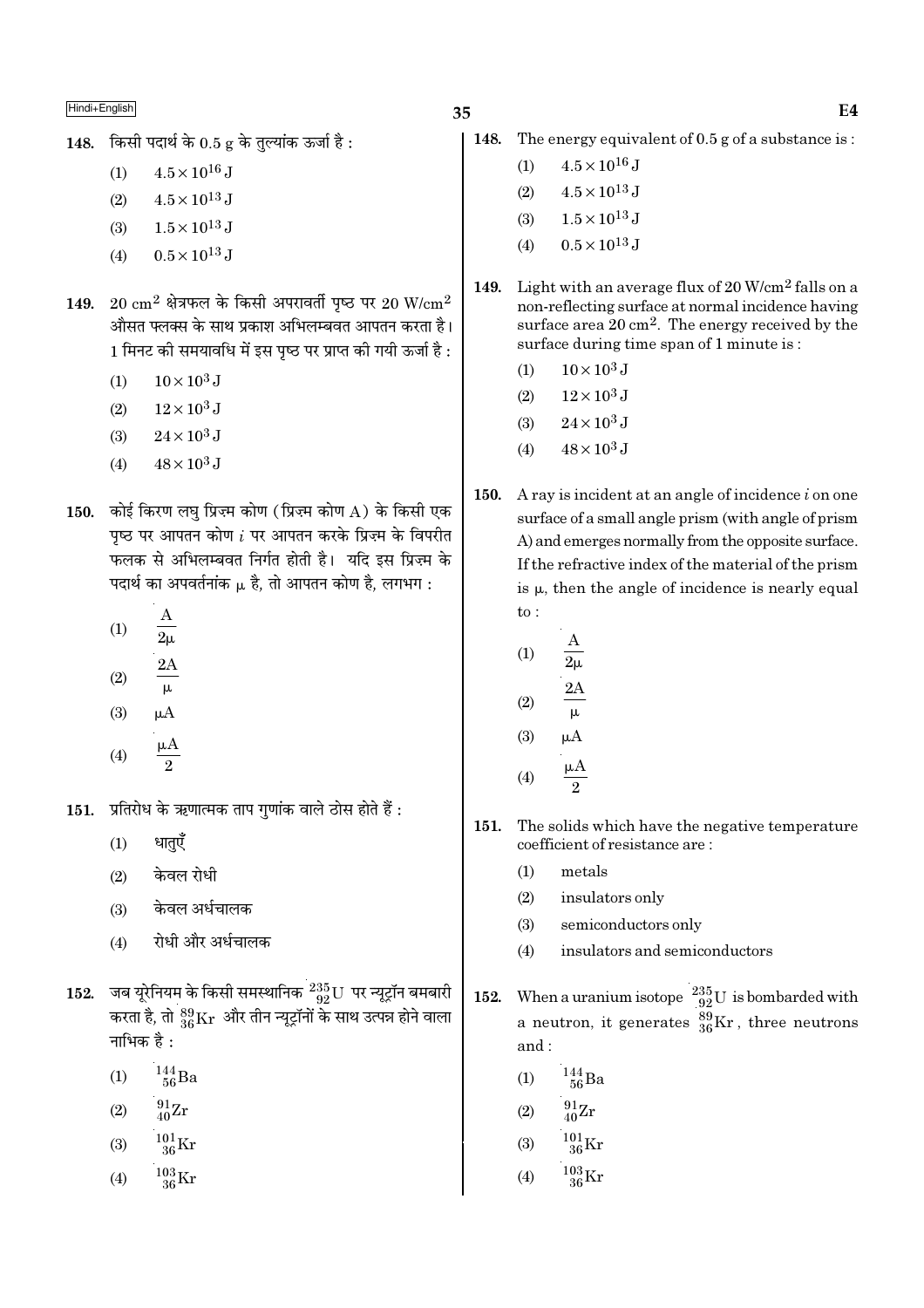| त्रिज्या r की कोई केशिका नली जल में डूबी है और इसमें जल<br>A capillary tube of radius r is immersed in water<br>153.<br>and water rises in it to a height h. The mass of<br>ऊँँचाई h तक चढ़ गया है। केशिका नली में भरे जल का<br>the water in the capillary is 5 g. Another capillary<br>द्रव्यमान 5 g है। त्रिज्या $2r$ की कोई अन्य केशिका नली जल<br>tube of radius 2r is immersed in water. The mass<br>में डूबी है। इस नली में ऊपर चढ़े जल का द्रव्यमान है :<br>of water that will rise in this tube is:<br>(1)<br>2.5 g<br>(1)<br>2.5 g<br>5.0 g<br>5.0 g<br>(2)<br>(2)<br>(3)<br>10.0 <sub>g</sub><br>(3)<br>10.0 <sub>g</sub><br>(4)<br>20.0 g<br>20.0 g<br>(4)<br>अंतरिक्ष के $0.2 \; \mathrm{m}^3$ आयतन के किसी निश्चित क्षेत्र में हर<br>154.<br>In a certain region of space with volume $0.2 \text{ m}^3$ ,<br>स्थान पर विद्युत विभव 5 V पाया गया है। इस क्षेत्र में विद्युत<br>the electric potential is found to be 5 V throughout.<br>The magnitude of electric field in this region is:<br>क्षेत्र का परिमाण है :<br>(1)<br>zero<br>(1)<br>शून्य<br>$0.5$ N/C<br>(2)<br>$0.5$ N/C<br>(2)<br>1 N/C<br>(3)<br>1 N/C<br>(3)<br>$5$ N/C $\,$<br>(4)<br>$5$ N/C $\,$<br>(4)<br>A long solenoid of 50 cm length having 100 turns<br>155.<br>50 cm लम्बी किसी परिनालिका, जिसमें 100 फेरे हैं, से<br>carries a current of 2.5 A. The magnetic field at<br>$2.5$ A धारा प्रवाहित हो रही है। इस परिनालिका के केन्द्र पर<br>the centre of the solenoid is:<br>चुम्बकीय क्षेत्र है :<br>$(\mu_0 = 4\pi \times 10^{-7} \text{ T m A}^{-1})$<br>$(\mu_0 = 4\pi \times 10^{-7} \text{ T m A}^{-1})$<br>$6.28 \times 10^{-4}$ T<br>(1)<br>$6.28 \times 10^{-4}$ T<br>(1)<br>$3.14 \times 10^{-4}$ T<br>(2)<br>$3.14 \times 10^{-4}$ T<br>(2)<br>$6.28 \times 10^{-5}$ T<br>(3)<br>$6.28 \times 10^{-5}$ T<br>(3)<br>$3.14\times10^{-5}\,\mathrm{T}$<br>(4)<br>$3.14 \times 10^{-5}$ T<br>(4)<br>Assume that light of wavelength 600 nm is coming<br>156.<br>यह मानिए कि किसी तारे से 600 nm तरंगदैर्ध्य का प्रकाश आ<br>from a star. The limit of resolution of telescope<br>रहा है। उस दूरदर्शक जिसके अभिदृश्यक का व्यास 2 m है,<br>whose objective has a diameter of 2 m is:<br>के विभेदन की सीमा है :<br>$3.66 \times 10^{-7}$ rad<br>(1)<br>$3.66 \times 10^{-7}$ rad<br>(1)<br>$1.83 \times 10^{-7}$ rad<br>(2)<br>$1.83 \times 10^{-7}$ rad<br>(2)<br>$7.32 \times 10^{-7}$ rad<br>(3)<br>$7.32 \times 10^{-7}$ rad<br>(3)<br>$6.00 \times 10^{-7}$ rad<br>(4)<br>$6.00 \times 10^{-7}$ rad<br>(4)<br>An electron is accelerated from rest through a<br>157.<br>विरामावस्था के किसी इलेक्ट्रॉन को ${\rm V}$ वोल्ट के विभवान्तर से<br>potential difference of V volt. If the de Broglie<br>त्वरित किया गया है। यदि इस इलेक्ट्रॉन की दे ब्रॉग्ली तरंगदैर्ध्य<br>wavelength of the electron is $1.227 \times 10^{-2}$ nm, the<br>potential difference is:<br>$1.227 \times 10^{-2}$ nm है, तो विभवान्तर है :<br>10 <sub>V</sub><br>(1)<br>10V<br>(1)<br>$10^2$ V<br>(2)<br>$10^2$ V<br>(2)<br>$10^3$ V<br>$10^3$ V<br>(3)<br>(3) | E4   | 36 | Hindi+English |
|----------------------------------------------------------------------------------------------------------------------------------------------------------------------------------------------------------------------------------------------------------------------------------------------------------------------------------------------------------------------------------------------------------------------------------------------------------------------------------------------------------------------------------------------------------------------------------------------------------------------------------------------------------------------------------------------------------------------------------------------------------------------------------------------------------------------------------------------------------------------------------------------------------------------------------------------------------------------------------------------------------------------------------------------------------------------------------------------------------------------------------------------------------------------------------------------------------------------------------------------------------------------------------------------------------------------------------------------------------------------------------------------------------------------------------------------------------------------------------------------------------------------------------------------------------------------------------------------------------------------------------------------------------------------------------------------------------------------------------------------------------------------------------------------------------------------------------------------------------------------------------------------------------------------------------------------------------------------------------------------------------------------------------------------------------------------------------------------------------------------------------------------------------------------------------------------------------------------------------------------------------------------------------------------------------------------------------------------------------------------------------------------------------------------------------------------------------------------------------------------------------------------------------------------------------------------------------------------------------------------------------------------------------------------------------------------------------------------------------------------------------------------------------------------------------------------------------------------------------------------------------------------------------------------------------------------------------------------------------------------------------------------------------|------|----|---------------|
|                                                                                                                                                                                                                                                                                                                                                                                                                                                                                                                                                                                                                                                                                                                                                                                                                                                                                                                                                                                                                                                                                                                                                                                                                                                                                                                                                                                                                                                                                                                                                                                                                                                                                                                                                                                                                                                                                                                                                                                                                                                                                                                                                                                                                                                                                                                                                                                                                                                                                                                                                                                                                                                                                                                                                                                                                                                                                                                                                                                                                                  | 153. |    |               |
|                                                                                                                                                                                                                                                                                                                                                                                                                                                                                                                                                                                                                                                                                                                                                                                                                                                                                                                                                                                                                                                                                                                                                                                                                                                                                                                                                                                                                                                                                                                                                                                                                                                                                                                                                                                                                                                                                                                                                                                                                                                                                                                                                                                                                                                                                                                                                                                                                                                                                                                                                                                                                                                                                                                                                                                                                                                                                                                                                                                                                                  |      |    |               |
|                                                                                                                                                                                                                                                                                                                                                                                                                                                                                                                                                                                                                                                                                                                                                                                                                                                                                                                                                                                                                                                                                                                                                                                                                                                                                                                                                                                                                                                                                                                                                                                                                                                                                                                                                                                                                                                                                                                                                                                                                                                                                                                                                                                                                                                                                                                                                                                                                                                                                                                                                                                                                                                                                                                                                                                                                                                                                                                                                                                                                                  |      |    |               |
|                                                                                                                                                                                                                                                                                                                                                                                                                                                                                                                                                                                                                                                                                                                                                                                                                                                                                                                                                                                                                                                                                                                                                                                                                                                                                                                                                                                                                                                                                                                                                                                                                                                                                                                                                                                                                                                                                                                                                                                                                                                                                                                                                                                                                                                                                                                                                                                                                                                                                                                                                                                                                                                                                                                                                                                                                                                                                                                                                                                                                                  |      |    |               |
|                                                                                                                                                                                                                                                                                                                                                                                                                                                                                                                                                                                                                                                                                                                                                                                                                                                                                                                                                                                                                                                                                                                                                                                                                                                                                                                                                                                                                                                                                                                                                                                                                                                                                                                                                                                                                                                                                                                                                                                                                                                                                                                                                                                                                                                                                                                                                                                                                                                                                                                                                                                                                                                                                                                                                                                                                                                                                                                                                                                                                                  |      |    |               |
|                                                                                                                                                                                                                                                                                                                                                                                                                                                                                                                                                                                                                                                                                                                                                                                                                                                                                                                                                                                                                                                                                                                                                                                                                                                                                                                                                                                                                                                                                                                                                                                                                                                                                                                                                                                                                                                                                                                                                                                                                                                                                                                                                                                                                                                                                                                                                                                                                                                                                                                                                                                                                                                                                                                                                                                                                                                                                                                                                                                                                                  | 154. |    |               |
|                                                                                                                                                                                                                                                                                                                                                                                                                                                                                                                                                                                                                                                                                                                                                                                                                                                                                                                                                                                                                                                                                                                                                                                                                                                                                                                                                                                                                                                                                                                                                                                                                                                                                                                                                                                                                                                                                                                                                                                                                                                                                                                                                                                                                                                                                                                                                                                                                                                                                                                                                                                                                                                                                                                                                                                                                                                                                                                                                                                                                                  |      |    |               |
|                                                                                                                                                                                                                                                                                                                                                                                                                                                                                                                                                                                                                                                                                                                                                                                                                                                                                                                                                                                                                                                                                                                                                                                                                                                                                                                                                                                                                                                                                                                                                                                                                                                                                                                                                                                                                                                                                                                                                                                                                                                                                                                                                                                                                                                                                                                                                                                                                                                                                                                                                                                                                                                                                                                                                                                                                                                                                                                                                                                                                                  |      |    |               |
|                                                                                                                                                                                                                                                                                                                                                                                                                                                                                                                                                                                                                                                                                                                                                                                                                                                                                                                                                                                                                                                                                                                                                                                                                                                                                                                                                                                                                                                                                                                                                                                                                                                                                                                                                                                                                                                                                                                                                                                                                                                                                                                                                                                                                                                                                                                                                                                                                                                                                                                                                                                                                                                                                                                                                                                                                                                                                                                                                                                                                                  |      |    |               |
|                                                                                                                                                                                                                                                                                                                                                                                                                                                                                                                                                                                                                                                                                                                                                                                                                                                                                                                                                                                                                                                                                                                                                                                                                                                                                                                                                                                                                                                                                                                                                                                                                                                                                                                                                                                                                                                                                                                                                                                                                                                                                                                                                                                                                                                                                                                                                                                                                                                                                                                                                                                                                                                                                                                                                                                                                                                                                                                                                                                                                                  |      |    |               |
|                                                                                                                                                                                                                                                                                                                                                                                                                                                                                                                                                                                                                                                                                                                                                                                                                                                                                                                                                                                                                                                                                                                                                                                                                                                                                                                                                                                                                                                                                                                                                                                                                                                                                                                                                                                                                                                                                                                                                                                                                                                                                                                                                                                                                                                                                                                                                                                                                                                                                                                                                                                                                                                                                                                                                                                                                                                                                                                                                                                                                                  | 155. |    |               |
|                                                                                                                                                                                                                                                                                                                                                                                                                                                                                                                                                                                                                                                                                                                                                                                                                                                                                                                                                                                                                                                                                                                                                                                                                                                                                                                                                                                                                                                                                                                                                                                                                                                                                                                                                                                                                                                                                                                                                                                                                                                                                                                                                                                                                                                                                                                                                                                                                                                                                                                                                                                                                                                                                                                                                                                                                                                                                                                                                                                                                                  |      |    |               |
|                                                                                                                                                                                                                                                                                                                                                                                                                                                                                                                                                                                                                                                                                                                                                                                                                                                                                                                                                                                                                                                                                                                                                                                                                                                                                                                                                                                                                                                                                                                                                                                                                                                                                                                                                                                                                                                                                                                                                                                                                                                                                                                                                                                                                                                                                                                                                                                                                                                                                                                                                                                                                                                                                                                                                                                                                                                                                                                                                                                                                                  |      |    |               |
|                                                                                                                                                                                                                                                                                                                                                                                                                                                                                                                                                                                                                                                                                                                                                                                                                                                                                                                                                                                                                                                                                                                                                                                                                                                                                                                                                                                                                                                                                                                                                                                                                                                                                                                                                                                                                                                                                                                                                                                                                                                                                                                                                                                                                                                                                                                                                                                                                                                                                                                                                                                                                                                                                                                                                                                                                                                                                                                                                                                                                                  |      |    |               |
|                                                                                                                                                                                                                                                                                                                                                                                                                                                                                                                                                                                                                                                                                                                                                                                                                                                                                                                                                                                                                                                                                                                                                                                                                                                                                                                                                                                                                                                                                                                                                                                                                                                                                                                                                                                                                                                                                                                                                                                                                                                                                                                                                                                                                                                                                                                                                                                                                                                                                                                                                                                                                                                                                                                                                                                                                                                                                                                                                                                                                                  |      |    |               |
|                                                                                                                                                                                                                                                                                                                                                                                                                                                                                                                                                                                                                                                                                                                                                                                                                                                                                                                                                                                                                                                                                                                                                                                                                                                                                                                                                                                                                                                                                                                                                                                                                                                                                                                                                                                                                                                                                                                                                                                                                                                                                                                                                                                                                                                                                                                                                                                                                                                                                                                                                                                                                                                                                                                                                                                                                                                                                                                                                                                                                                  |      |    |               |
|                                                                                                                                                                                                                                                                                                                                                                                                                                                                                                                                                                                                                                                                                                                                                                                                                                                                                                                                                                                                                                                                                                                                                                                                                                                                                                                                                                                                                                                                                                                                                                                                                                                                                                                                                                                                                                                                                                                                                                                                                                                                                                                                                                                                                                                                                                                                                                                                                                                                                                                                                                                                                                                                                                                                                                                                                                                                                                                                                                                                                                  | 156. |    |               |
|                                                                                                                                                                                                                                                                                                                                                                                                                                                                                                                                                                                                                                                                                                                                                                                                                                                                                                                                                                                                                                                                                                                                                                                                                                                                                                                                                                                                                                                                                                                                                                                                                                                                                                                                                                                                                                                                                                                                                                                                                                                                                                                                                                                                                                                                                                                                                                                                                                                                                                                                                                                                                                                                                                                                                                                                                                                                                                                                                                                                                                  |      |    |               |
|                                                                                                                                                                                                                                                                                                                                                                                                                                                                                                                                                                                                                                                                                                                                                                                                                                                                                                                                                                                                                                                                                                                                                                                                                                                                                                                                                                                                                                                                                                                                                                                                                                                                                                                                                                                                                                                                                                                                                                                                                                                                                                                                                                                                                                                                                                                                                                                                                                                                                                                                                                                                                                                                                                                                                                                                                                                                                                                                                                                                                                  |      |    |               |
|                                                                                                                                                                                                                                                                                                                                                                                                                                                                                                                                                                                                                                                                                                                                                                                                                                                                                                                                                                                                                                                                                                                                                                                                                                                                                                                                                                                                                                                                                                                                                                                                                                                                                                                                                                                                                                                                                                                                                                                                                                                                                                                                                                                                                                                                                                                                                                                                                                                                                                                                                                                                                                                                                                                                                                                                                                                                                                                                                                                                                                  |      |    |               |
|                                                                                                                                                                                                                                                                                                                                                                                                                                                                                                                                                                                                                                                                                                                                                                                                                                                                                                                                                                                                                                                                                                                                                                                                                                                                                                                                                                                                                                                                                                                                                                                                                                                                                                                                                                                                                                                                                                                                                                                                                                                                                                                                                                                                                                                                                                                                                                                                                                                                                                                                                                                                                                                                                                                                                                                                                                                                                                                                                                                                                                  |      |    |               |
|                                                                                                                                                                                                                                                                                                                                                                                                                                                                                                                                                                                                                                                                                                                                                                                                                                                                                                                                                                                                                                                                                                                                                                                                                                                                                                                                                                                                                                                                                                                                                                                                                                                                                                                                                                                                                                                                                                                                                                                                                                                                                                                                                                                                                                                                                                                                                                                                                                                                                                                                                                                                                                                                                                                                                                                                                                                                                                                                                                                                                                  | 157. |    |               |
|                                                                                                                                                                                                                                                                                                                                                                                                                                                                                                                                                                                                                                                                                                                                                                                                                                                                                                                                                                                                                                                                                                                                                                                                                                                                                                                                                                                                                                                                                                                                                                                                                                                                                                                                                                                                                                                                                                                                                                                                                                                                                                                                                                                                                                                                                                                                                                                                                                                                                                                                                                                                                                                                                                                                                                                                                                                                                                                                                                                                                                  |      |    |               |

(4)  $10^4$  V

 $(4)$ 

158. Dimensions of stress are :<br>
(1)  $[MLT^{-2}]$ <br>
(2)  $[ML^{2}T^{-2}]$ <br>
(3)  $[ML^{0}T^{-2}]$ 

 $[{\rm ML^{-1}T^{-2}}]$ 

- (3)  $10^3 \text{ V}$  $10^4\,\rm{V}$  $(4)$
- 158. प्रतिबल की विमाएँ हैं :
	-
	- (1)  $[MLT^{-2}]$
	- (2)  $[ML^2T^{-2}]$
	- (3)  $[ML^0T^{-2}]$
	- $[ML^{-1}T^{-2}]$  $(4)$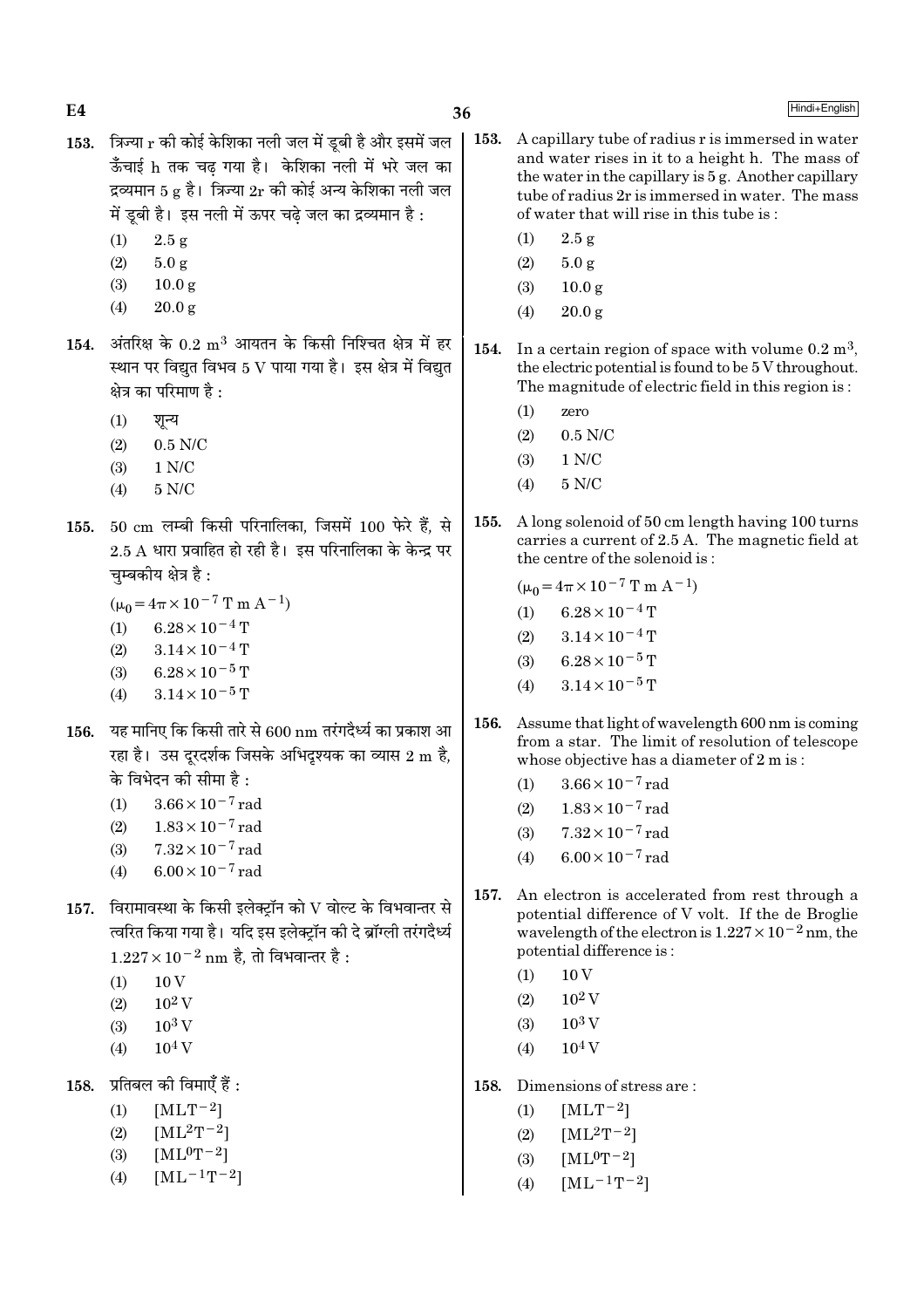- 159. किसी समान्तर पट्टिका संधारित्र, जिसमें माध्यम के रूप में वाय भरी है. की धारिता 6 u.F है। कोई परावैद्यत माध्यम भरने पर इसकी धारिता 30  $\mu$ F हो जाती है। इस माध्यम का परावैद्युतांक है $\cdot$ 
	- $(\epsilon_0 = 8.85 \times 10^{-12} \text{ C}^2 \text{ N}^{-1} \text{ m}^{-2})$
	- $0.44 \times 10^{-13}$  C<sup>2</sup> N<sup>-1</sup> m<sup>-2</sup>  $(1)$
	- $1.77 \times 10^{-12}$  C<sup>2</sup> N<sup>-1</sup> m<sup>-2</sup>  $(2)$
	- $0.44 \times 10^{-10}$  C<sup>2</sup> N<sup>-1</sup> m<sup>-2</sup>  $(3)$
	- $5.00 C^2 N^{-1} m^{-2}$  $(4)$
- 160. किसी विद्युत चुम्बकीय तरंग में चुंबकीय क्षेत्र और विद्युत क्षेत्र के घटकों की तीव्रताओं के योगदानों का अनुपात होता है:  $(c = \bar{c}$ विद्युत चम्बकीय तरंगों का वेग)
	- $c:1$  $(1)$
	- $(2)$  $1:1$
	- $(3)$  $1 : c$
	- $1 : c<sup>2</sup>$  $(4)$
- 161. निम्नलिखित में से किसके लिए बोर मॉडल वैध नहीं है?
	- हाइडोजन परमाण  $(1)$
	- एकधा आयनित हीलियम परमाण  $(He<sup>+</sup>)$  $(2)$
	- डयटरॉन परमाण  $(3)$
	- एकधा आयनित नियॉन परमाण (Ne +)  $(4)$
- 162. किसी सिलिण्डर में 249 kPa दाब और 27°C ताप पर हाइड्रोजन गैस भरी है।

इसका घनत्व है : (R = 8.3 J mol<sup>-1</sup> K<sup>-1</sup>)

- $(1)$  $0.5 \text{ kg/m}^3$
- $0.2 \text{ kg/m}^3$  $(2)$
- $0.1 \text{ kg/m}^3$  $(3)$
- $0.02 \text{ kg/m}^3$  $(4)$

टांजिस्टर क्रिया के लिए नीचे दिया गया कौनसा कथन **सही** है ? 163.

- आधार, उत्सर्जक और संग्राहक क्षेत्रों की डोपन सांद्रताएँ  $(1)$ समान होनी चाहिए।
- आधार, उत्सर्जक और संग्राहक क्षेत्रों के साइज़ समान  $(2)$ होने चाहिए।
- उत्सर्जक संधि और संग्राहक संधि दोनों ही अग्रदिशिक  $(3)$ बायसित होती हैं।
- आधार क्षेत्र बहुत पतला और हल्का डोपित होना चाहिए।  $(4)$

159. The capacitance of a parallel plate capacitor with air as medium is  $6 \mu$ F. With the introduction of a dielectric medium, the capacitance becomes  $30 \mu$ F. The permittivity of the medium is:

$$
(\epsilon_0 = 8.85 \times 10^{-12} \, \text{C}^2 \, \text{N}^{-1} \, \text{m}^{-2})
$$

- $0.44 \times 10^{-13}$  C<sup>2</sup> N<sup>-1</sup> m<sup>-2</sup>  $(1)$
- $1.77 \times 10^{-12}$  C<sup>2</sup> N<sup>-1</sup> m<sup>-2</sup>  $(2)$
- $0.44 \times 10^{-10}$  C<sup>2</sup> N<sup>-1</sup> m<sup>-2</sup>  $(3)$
- $5.00 C^2 N^{-1} m^{-2}$  $(4)$
- 160. The ratio of contributions made by the electric field and magnetic field components to the intensity of an electromagnetic wave is :  $(c = speed of$ electromagnetic waves)
	- $(1)$  $c:1$
	- $(2)$  $1:1$
	- $(3)$  $1 : c$
	- $1 : c<sup>2</sup>$  $(4)$
- 161. For which one of the following, Bohr model is not valid?
	- $(1)$ Hydrogen atom
	- $(2)$ Singly ionised helium atom  $(He<sup>+</sup>)$
	- $(3)$ Deuteron atom
	- $(4)$ Singly ionised neon atom  $(Ne^+)$
- 162. A cylinder contains hydrogen gas at pressure of 249 kPa and temperature 27°C.

Its density is:  $(R = 8.3 \text{ J mol}^{-1} \text{ K}^{-1})$ 

- $0.5 \text{ kg/m}^3$  $(1)$
- $0.2 \text{ kg/m}^3$  $(2)$
- $0.1 \text{ kg/m}^3$  $(3)$
- $0.02 \text{ kg/m}^3$  $(4)$
- 163. For transistor action, which of the following statements is correct?
	- $(1)$ Base, emitter and collector regions should have same doping concentrations.
	- $(2)$ Base, emitter and collector regions should have same size.
	- $(3)$ Both emitter junction as well as the collector junction are forward biased.
	- $(4)$ The base region must be very thin and lightly doped.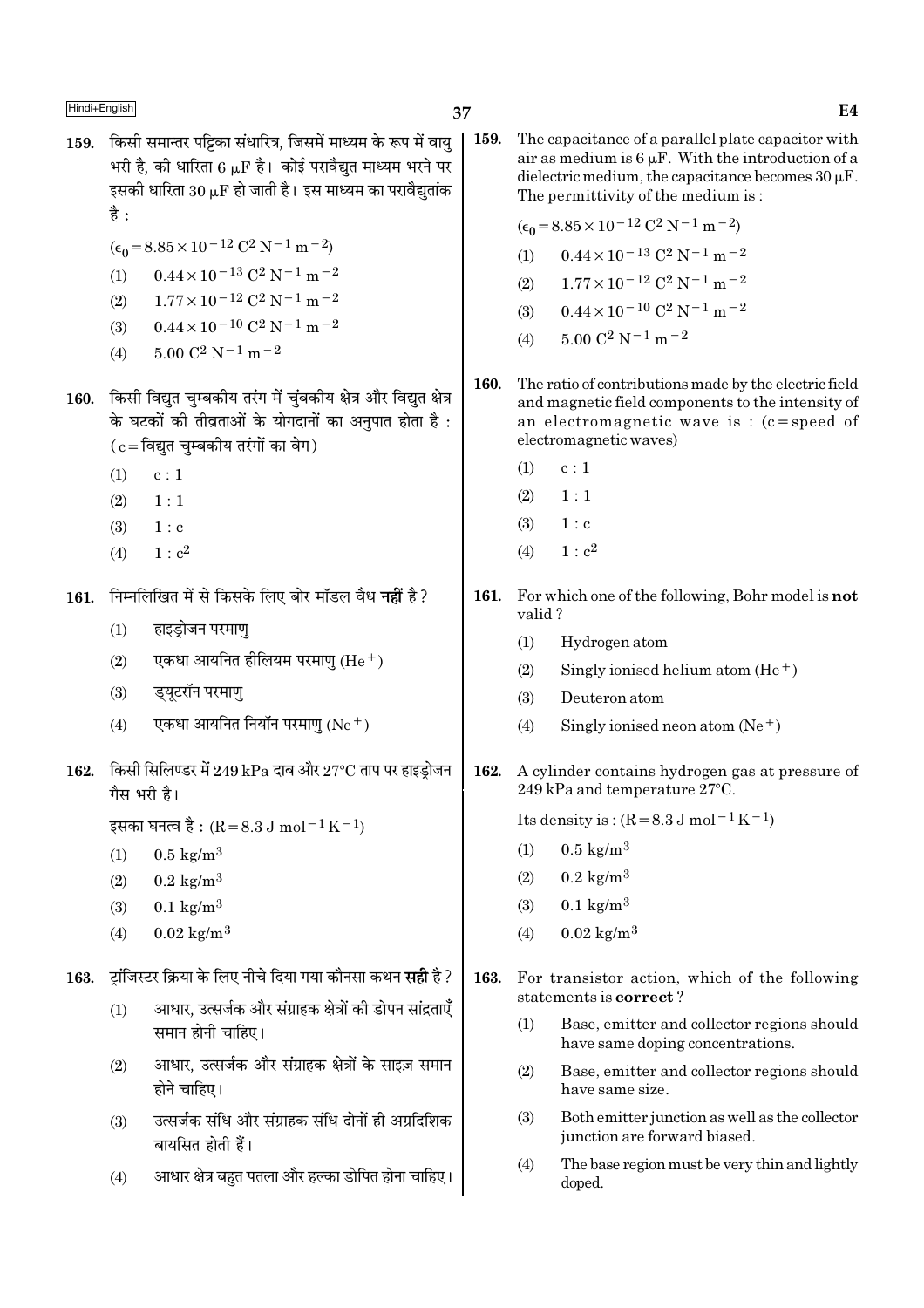- किसी अन्तरापृष्ठ के लिए ब्रूस्टर कोण  $i_h$  होना चाहिए : 164.
	- $(1)$  $0^{\circ} < i_b < 30^{\circ}$
	- $30^{\circ} < i_b < 45^{\circ}$  $(2)$
	- $45^{\circ} < i_h < 90^{\circ}$  $(3)$
	- $i_h = 90^\circ$  $(4)$
- किसी एकपरमाणुक गैस की औसत तापीय ऊर्जा होती है: 165. (बोल्ट्समान नियतांक= $k_B$  तथा निरपेक्ष ताप=T)
	- $\frac{1}{2} k_B T$ <br> $\frac{3}{2} k_B T$ <br> $\frac{5}{2} k_B T$ <br> $\frac{7}{2} k_B T$  $(1)$  $(2)$  $(3)$
	- $(4)$
- सार्थक अंकों को महत्व देते हुए  $9.99 \text{ m} 0.0099 \text{ m}$  का मान 166. क्या है?
	- $(1)$  $9.9801 m$
	- $(2)$  $9.98<sub>m</sub>$
	- $(3)$ 9.980 m
	- $(4)$  $9.9<sub>m</sub>$
- 167. किसी स्क्रू गेज़ का अल्पतमांक  $0.01 \text{ mm}$  है तथा इसके वृत्तीय पैमाने पर 50 भाग हैं।

इस स्क्रू गेज़ का चूड़ी अन्तराल (पिच) है:

- $0.01$  mm  $(1)$
- $0.25$  mm  $(2)$
- $(3)$  $0.5 \text{ mm}$
- $(4)$  $1.0 \text{ mm}$
- नीचे दिया गया कौनसा ग्राफ कॉपर के लिए, ताप (T) के साथ 168. प्रतिरोधकता (p) के विचरण को निरूपित करता है ?

![](_page_37_Figure_22.jpeg)

Hindi+English

- 164. The Brewsters angle  $i<sub>b</sub>$  for an interface should be :
	- $(1)$  $0^{\circ} < i_b < 30^{\circ}$
	- $\begin{array}{c} 30^{\circ} < i_b < 45^{\circ} \\ 45^{\circ} < i_b < 90^{\circ} \end{array}$  $(2)$
	- $(3)$  $(4)$  $i_h = 90^\circ$
- 165. The average thermal energy for a mono-atomic gas is :  $(k_B$  is Boltzmann constant and T, absolute temperature)

(1) 
$$
\frac{1}{2} k_{B}T
$$
  
\n(2)  $\frac{3}{2} k_{B}T$   
\n(3)  $\frac{5}{2} k_{B}T$ 

$$
(4) \qquad \frac{7}{2} \text{ k}_{\text{B}} \text{T}
$$

- 166. Taking into account of the significant figures, what is the value of  $9.99 \text{ m} - 0.0099 \text{ m}$ ?
	- $(1)$ 9.9801 m
	- $(2)$ 9.98 m
	- $(3)$  $9.980 \text{ m}$
	- $(4)$  $9.9<sub>m</sub>$
- 167. A screw gauge has least count of 0.01 mm and there are 50 divisions in its circular scale.

The pitch of the screw gauge is:

- $0.01$  mm  $(1)$
- $(2)$  $0.25$  mm
- $0.5 \text{ mm}$  $(3)$
- $1.0 \text{ mm}$  $(4)$
- 168. Which of the following graph represents the variation of resistivity  $(\rho)$  with temperature (T) for copper?

![](_page_37_Figure_43.jpeg)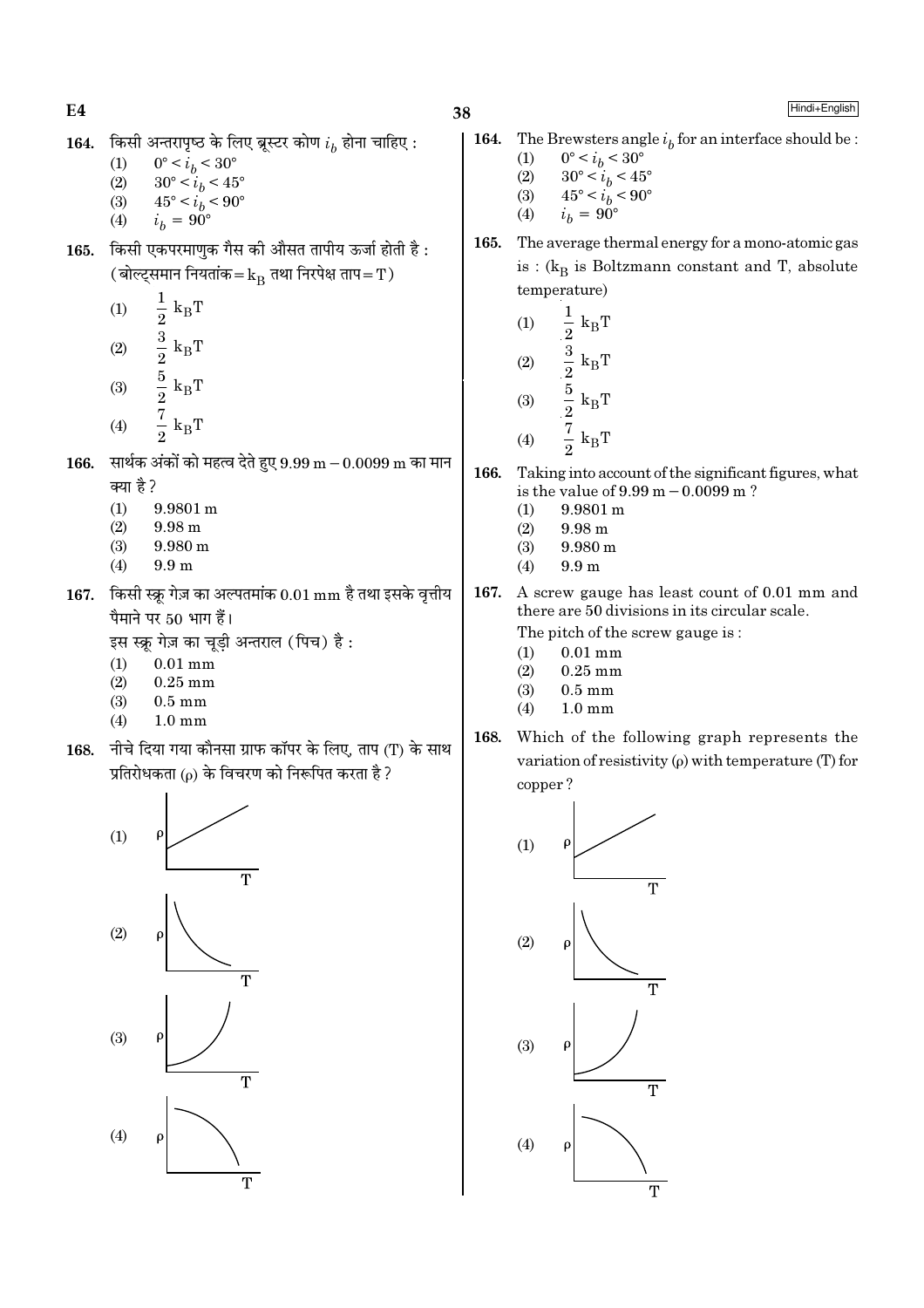- $169.$  किसी कण, जिसका स्थिति सदिश  $2\,{\rm k}$  m है, पर जब मूल बिंदु के परित:  $\overrightarrow{3f}$  N का कोई बल कार्य करता है, तो बलआघूर्ण ज्ञात कीजिए।
	- $6i$  N m  $(1)$
	- $6\hat{i}$  N m  $(2)$
	- $-6\hat{i}$  N m  $(3)$
	- $6 \hat{k}$  N n  $(4)$
- 170. कोई श्रेणी LCR परिपथ किसी ए.सी. वोल्टता स्रोत से संयोजित है। जब L को हटा लिया जाता है, तो धारा और वोल्टता के बीच $\frac{\pi}{3}$  का कलान्तर होता है। यदि इसके स्थान पर परिपथ से  $\mathrm{C}$  को हटाते हैं, तो भी धारा और वोल्टता के बीच कलान्तर  $\frac{\pi}{2}$ ही रहता है। इस परिपथ का शक्ति गुणक है:
	- $(1)$ शून्य
	- $0.5$  $(2)$
	- $(3)$  $1.0$
	- $-1.0$  $(4)$
- 171. 4 kg और 6 kg द्रव्यमान के दो पिण्डों के सिरों को किसी द्रव्यमानरहित डोरी से बांधा गया है। यह डोरी किसी घर्षणरहित घिरनी से गुजरती है (आरेख देखिए)। गुरुत्वीय त्वरण (g) के पदों में इस निकाय का त्वरण है :

![](_page_38_Figure_13.jpeg)

- $(2)$  $g/2$
- $g/5$  $(3)$
- $(4)$  $g/10$
- 172.  $r_1$  और  $r_2$  त्रिज्याओं ( $r_1 = 1.5 r_2$ ) के दो कॉपर के ठोस गोलों के ताप में 1 K की वृद्धि करने के लिए आवश्यक ऊष्माओं की मात्राओं का अनुपात है :
	- 27  $(1)$  $\frac{8}{8}$ <br> $\frac{9}{4}$ <br> $\frac{3}{2}$ <br> $\frac{5}{2}$ <br> $\frac{5}{3}$
	- $(2)$
	-
	- $(3)$
	-
	- $(4)$
- 169. Find the torque about the origin when a force of  $3\hat{i}$  N acts on a particle whose position vector is  $2\hat{k}$  m.
	- $(1)$  6  $\hat{i}$  N m
	- $6\stackrel{\wedge}{j}$  N m  $(2)$
	- $-6i$  N m  $(3)$
	- $6 \stackrel{\wedge}{k}$  N m  $(4)$
- A series LCR circuit is connected to an ac voltage 170. source. When L is removed from the circuit, the phase difference between current and voltage is  $\frac{\pi}{3}$ . If instead C is removed from the circuit, the phase difference is again  $\frac{\pi}{3}$  between current and voltage. The power factor of the circuit is:
	- $(1)$ zero
	- $(2)$  $0.5$
	- $(3)$  $1.0$  $-1.0$  $(4)$
	-
- 171. Two bodies of mass 4 kg and 6 kg are tied to the ends of a massless string. The string passes over a pulley which is frictionless (see figure). The acceleration of the system in terms of acceleration due to gravity  $(g)$  is:

![](_page_38_Figure_35.jpeg)

172. The quantities of heat required to raise the temperature of two solid copper spheres of radii  $r_1$  and  $r_2$  ( $r_1$ =1.5  $r_2$ ) through 1 K are in the ratio:

(1) 
$$
\frac{27}{8}
$$
  
\n(2)  $\frac{9}{4}$   
\n(3)  $\frac{3}{2}$   
\n(4)  $\frac{5}{3}$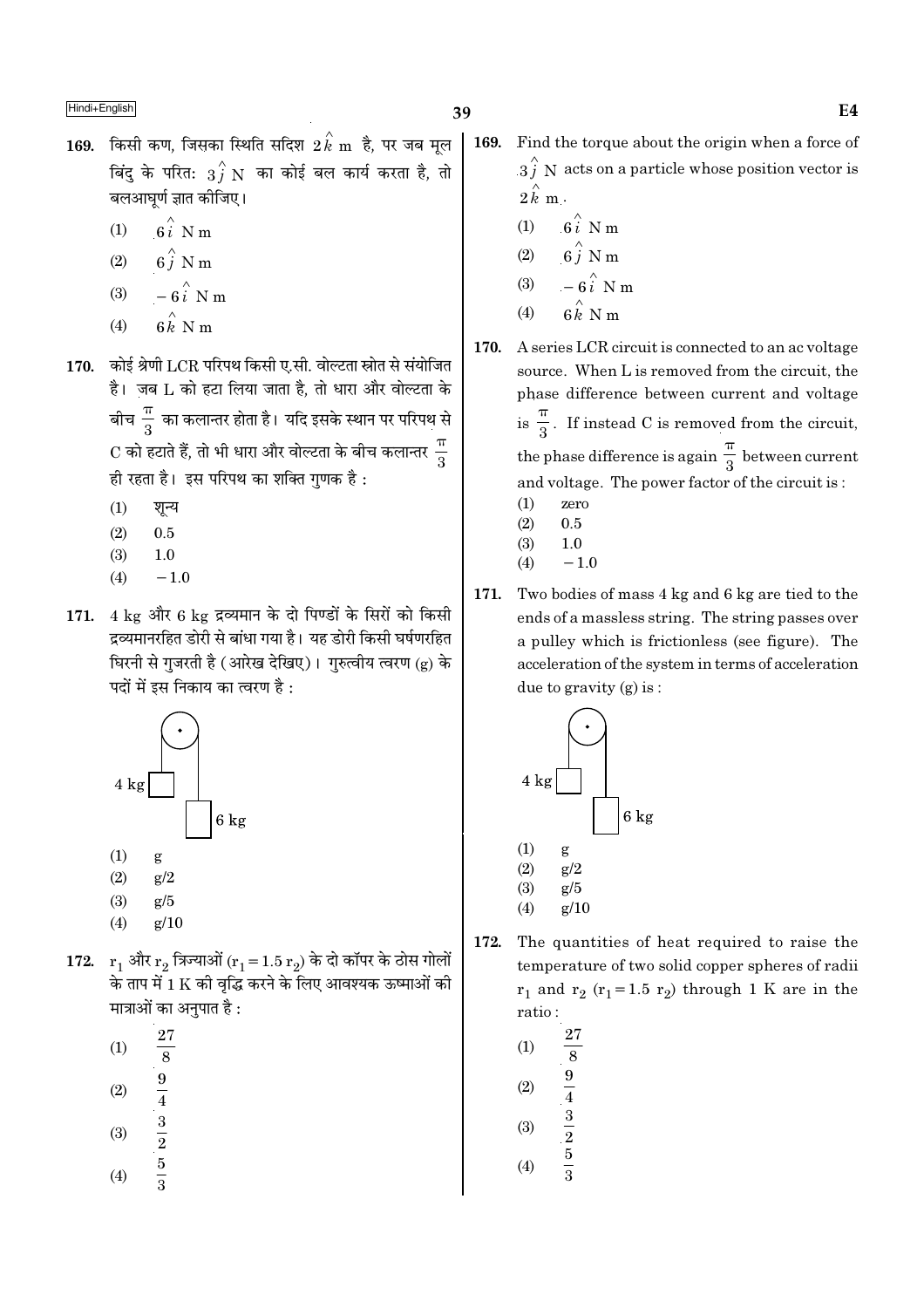$E<sub>4</sub>$ 

Hindi+English

- 173.  $40 \mu$ F के किसी संधारित्र को 200 V, 50 Hz की ac आपूर्ति से संयोजित किया गया है। इस परिपथ में धारा का वर्ग माध्य मूल (rms) मान है, लगभग:
	- $1.7A$  $(1)$
	- $2.05\,\mathrm{A}$  $(2)$
	- $2.5A$  $(3)$
	- $(4)$ 25.1 A
- 174. पृथ्वी के पृष्ठ पर किसी पिण्ड का भार 72 N है। पृथ्वी की क्रिन्या की आधी दरी के बराबर ऊँचाई पर इस पिण्ड पर गरुत्वाकर्षण बल कितना होगा ?
	- $(1)$ 48 N
	- 32 N  $(2)$
	- 30 N  $(3)$
	- $(4)$ 24 N
- 175. उपेक्षणीय द्रव्यमान की 1 m लम्बी किसी दृढ छड के दो सिरों से 5 kg और 10 kg द्रव्यमान के दो कण जुड़े हैं।

 $5\,\mathrm{kg}$  के कण से इस निकाय के संहति केन्द्र की दरी ( लगभग) है :

- $(1)$ 33 cm
- $50 \text{ cm}$  $(2)$
- 67 cm  $(3)$
- $(4)$ 80 cm
- 176. यंग के द्विझिरी प्रयोग में, यदि कलासंबद्ध स्रोतों के बीच का पृथकन आधा तथा पर्दे से कलासंबद्ध स्रोतों की दुरी को दो गुना कर दिया जाए, तो फ्रिंज चौडाई हो जाएगी :
	- दो गुनी  $(1)$
	- आधी  $(2)$
	- चार गुनी  $(3)$
	- एक-चौथाई  $(4)$
- 177. किसी आवेशित कण, जिसका  $3 \times 10^{-10}$  Vm $^{-1}$  तीव्रता के विद्युत क्षेत्र में अपवाह वेग  $7.5 \times 10^{-4}$  m s<sup>-1</sup> है, की  $m^2 V^{-1} s^{-1}$  में गतिशीलता है:
	- $(1)$  $2.25 \times 10^{15}$
	- $2.5 \times 10^6$  $(2)$
	- $2.5 \times 10^{-6}$  $(3)$
	- $2.25 \times 10^{-15}$  $(4)$
- $|173.$ A 40 µF capacitor is connected to a 200 V, 50 Hz ac supply. The rms value of the current in the circuit is, nearly :
	- $1.7A$  $(1)$
	- $(2)$  $2.05A$
	- $(3)$  $2.5A$
	- $(4)$  $25.1A$
- 174. A body weighs 72 N on the surface of the earth. What is the gravitational force on it, at a height equal to half the radius of the earth?
	- 48 N  $(1)$
	- 32 N  $(2)$
	- $(3)$ 30 N
	- $(4)$ 24 N
- 175. Two particles of mass 5 kg and 10 kg respectively are attached to the two ends of a rigid rod of length 1 m with negligible mass.

The centre of mass of the system from the 5 kg particle is nearly at a distance of:

- $(1)$ 33 cm
- $(2)$  $50 \text{ cm}$
- 67 cm  $(3)$
- $(4)$ 80 cm
- 176. In Young's double slit experiment, if the separation between coherent sources is halved and the distance of the screen from the coherent sources is doubled, then the fringe width becomes:
	- double  $(1)$
	- $(2)$ half
	- $(3)$ four times
	- one-fourth  $(4)$
- 177. A charged particle having drift velocity of  $7.5 \times 10^{-4}$  m s<sup>-1</sup> in an electric field of<br> $3 \times 10^{-10}$  Vm<sup>-1</sup>, has a mobility in m<sup>2</sup> V<sup>-1</sup> s<sup>-1</sup>  $of:$ 
	- $2.25 \times 10^{15}$  $(1)$
	- $2.5\times10^6$  $(2)$
	- $2.5 \times 10^{-6}$  $(3)$
	- $2.25 \times 10^{-15}$  $(4)$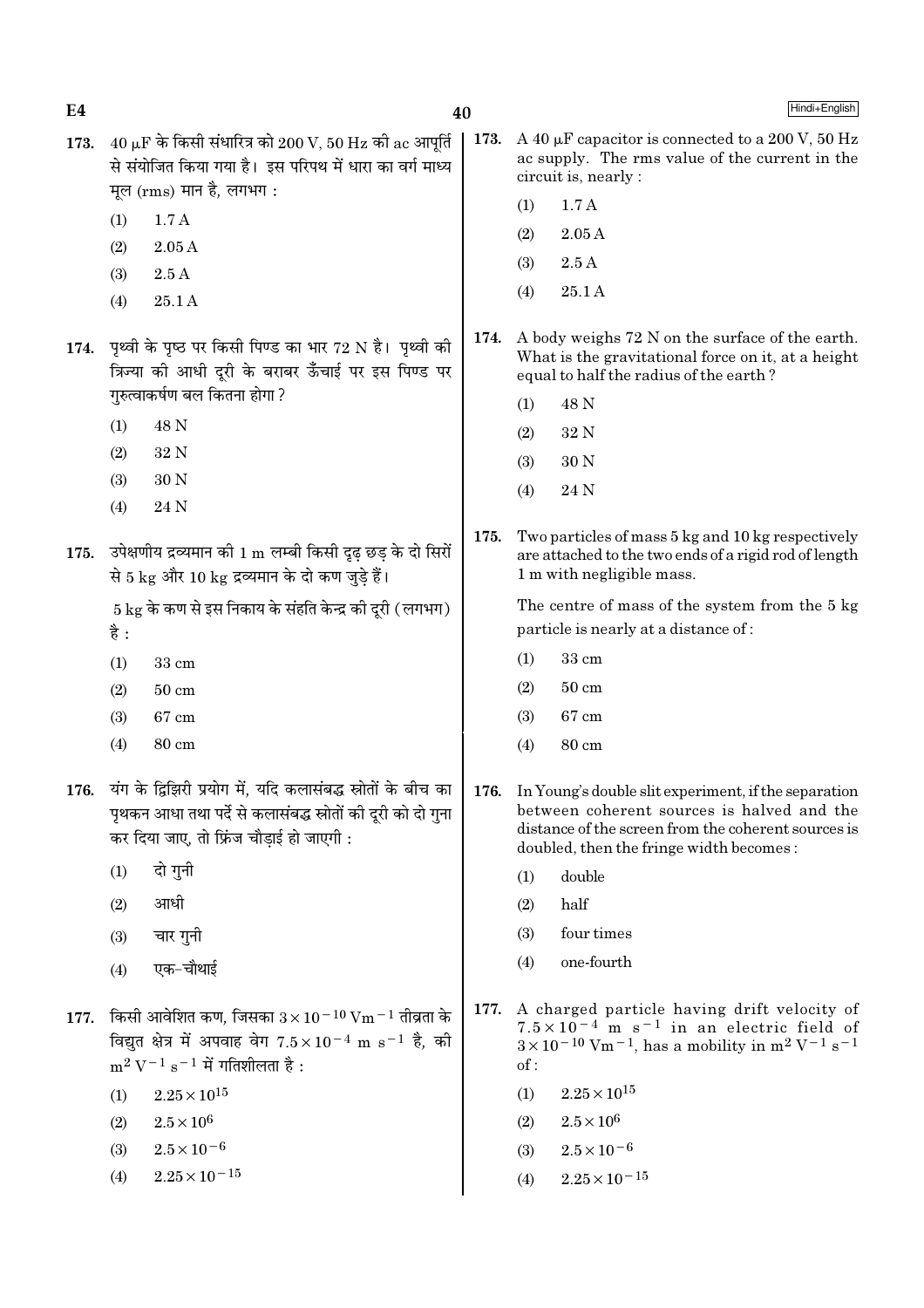![](_page_40_Figure_1.jpeg)

![](_page_40_Figure_2.jpeg)

इसके प्रतिरोध और सह्यता के मान क्रमश: हैं:

- $470 \text{ k}\Omega, 5\%$  $(1)$
- $(2)$  $47 k\Omega, 10\%$
- $(3)$  $4.7 \text{ k}\Omega, 5\%$
- $470\,\Omega,\,5\%$  $(4)$
- 179. अनुप्रस्थ काट क्षेत्रफल  $A$  तथा लम्बाई  $L$  का कोई तार किसी स्थायी टेक से लटका है। इस तार के मुक्त सिरे से किसी द्रव्यमान M को निलंबित करने पर इसकी लम्बाई  $L_1$  हो जाती है। यंग-गुणांक के लिए व्यंजक है:

(1) 
$$
\frac{MgL_1}{AL}
$$
  
(2) 
$$
\frac{Mg(L_1 - L)}{AL}
$$
  
MgL

$$
\begin{array}{cc}\n\text{(3)} & \overline{\text{AL}_1} \\
\text{MgL}\n\end{array}
$$

$$
(4) \qquad \frac{1}{A(L_1 - L)}
$$

- 180. किसी गिटार में समान पदार्थ की बनी दो डोरियों  $A$  और  $B$  के स्वर हल्के से मेल नहीं खा रहे हैं और 6 Hz आवृत्ति के विस्पन्द उत्पन्न कर रहे हैं। जब B में तनाव को कुछ कम कर दिया जाता है, तो विस्पन्द आवृत्ति बढकर  $7$  Hz हो जाती है। यदि A की आवृत्ति 530 Hz है, तो B की मुल आवृत्ति है:
	- $(1)$ 523 Hz
	- $(2)$ 524 Hz
	- 536 Hz  $(3)$
	- $(4)$ 537 Hz

 $-000 -$ 

178. The color code of a resistance is given below:

![](_page_40_Figure_19.jpeg)

The values of resistance and tolerance, respectively, are:

- $(1)$  $470 \text{ k}\Omega, 5\%$
- $(2)$  $47 k\Omega, 10\%$
- $(3)$  $4.7 \text{ k}\Omega, 5\%$
- $(4)$  $470 \Omega, 5\%$
- 179. A wire of length L, area of cross section A is hanging from a fixed support. The length of the wire changes to  $L_1$  when mass M is suspended from its free end. The expression for Young's modulus is:

(1)  
\n
$$
\frac{MgL_{1}}{AL}
$$
\n(2)  
\n
$$
\frac{Mg(L_{1} - L)}{AL}
$$
\n(3)  
\n
$$
\frac{MgL}{AL_{1}}
$$

$$
(4) \qquad \frac{\text{MgL}}{\text{A(L}_1 - \text{L})}
$$

- 180. In a guitar, two strings A and B made of same material are slightly out of tune and produce beats of frequency 6 Hz. When tension in B is slightly decreased, the beat frequency increases to 7 Hz. If the frequency of A is 530 Hz, the original frequency of B will be :
	- $(1)$ 523 Hz
	- 524 Hz  $(2)$
	- 536 Hz  $(3)$
	- 537 Hz  $(4)$

 $-000 -$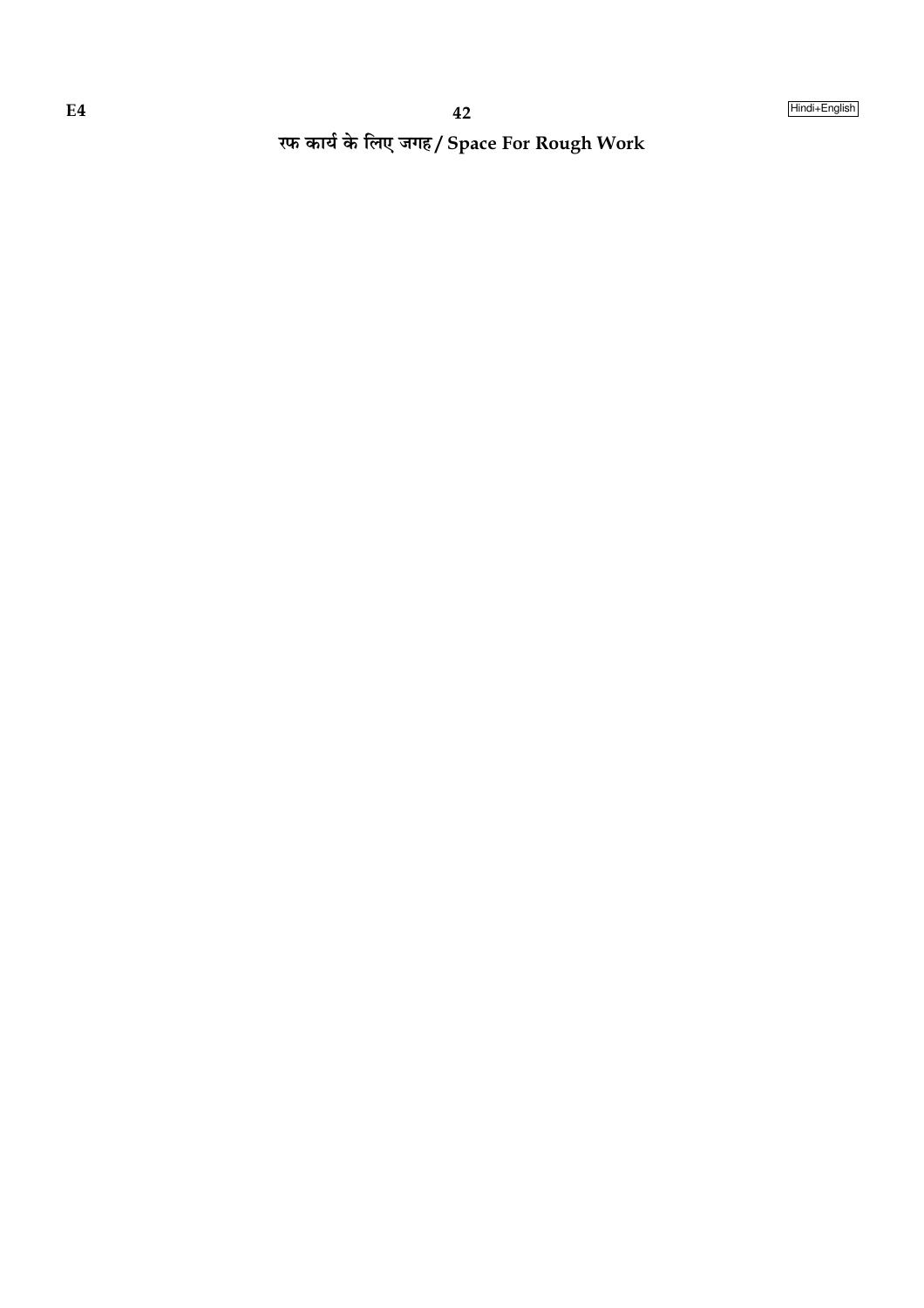रफ कार्य के लिए जगह/ Space For Rough Work